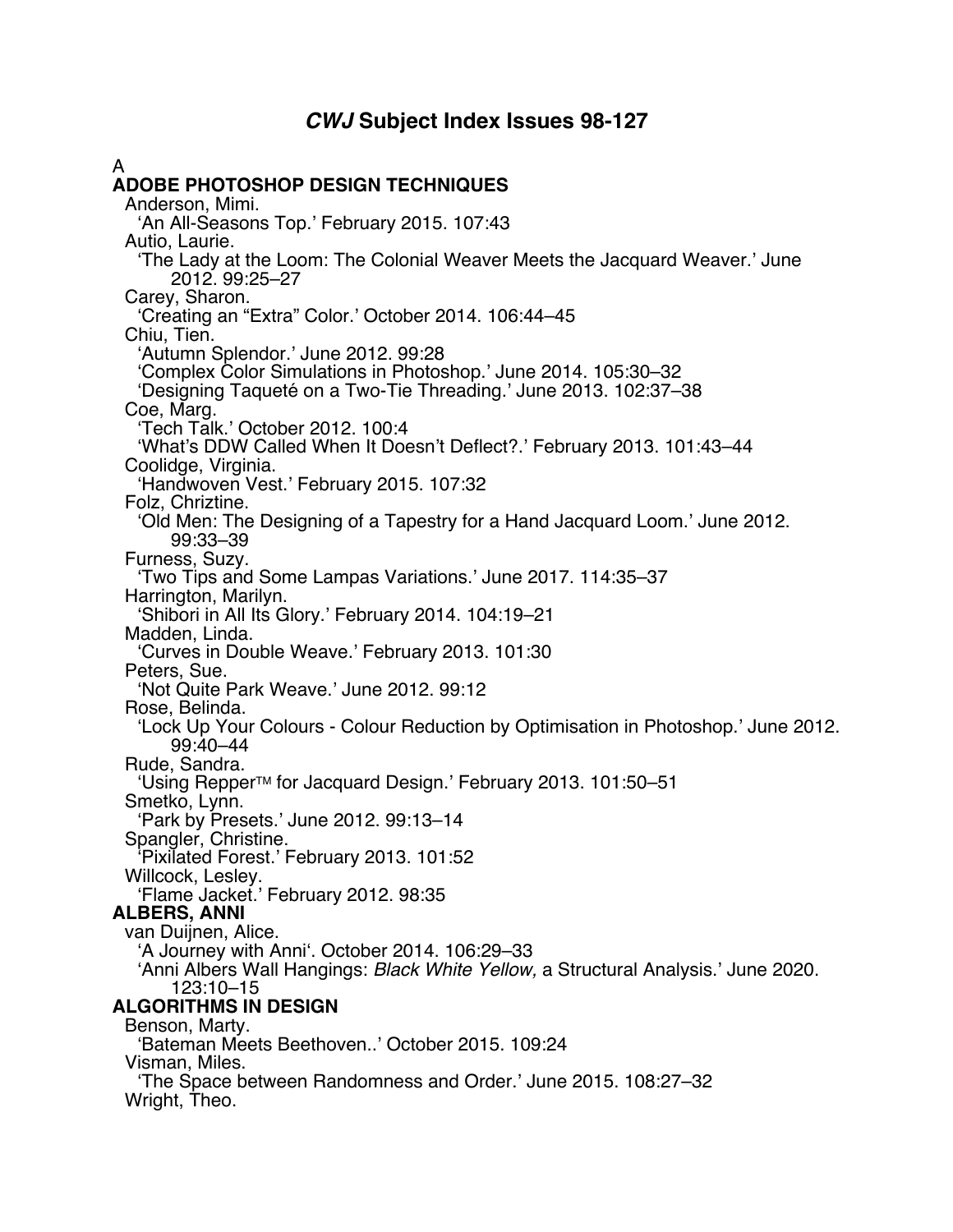'From the Inbox: Truchet Revisited..' October 2015. 109:2 **AMALGAMATION** Schlein, Alice. 'A Weaving Gift.' June 2020. 123:9 **AMERICAN TEXTILE HISTORY MUSEUM** MacGregor, Ruth. 'American Textile History Museum: In Memoriam, With Gratitude.' October 2016. 112:4–5 **ANIMATION, WOVEN** Schlein, Alice. 'Two Minutes of Weaverly.' February 2013. 101:51–52 **ARAHWEAVE (WEAVING SOFTWARE)** Stewart, Pat. 'Constructing Compound Weave Structures Using ArahWeave.' June 2017. 114:30– 34 **ATWATER BRONSON LACE.** *see* **BRONSON LACE** B **BAGS AND PURSES** Barker, Donna Jean. 'Canary Diamonds.' February 2013. 101:32 Hurd, Julie. 'Midnight Wildflower Walk.' February 2015. 107:35–36 Osten, Fran. 'Double Vision: New Insight.' February 2013. 101:36 Whitehead, Debra. 'Summer and Winter Game Bags.' June 2014. 105:18–19 **BANDS.** *see* **BRAIDS, TAPES, BANDS, TRIM BASKETS** Walker, Barbara J.. 'Color Play: Designing Ply-Splitting Cords.' October 2014. 106:9–12 **BATEMAN BLEND WEAVE** Arafat, Margaret. 'Searching for the Elusive Key.' October 2015. 109:22–23 Davis, Linda. 'Playing with 10-thread Bateman Blends.' October 2015. 109:29–30 McCallum, Ila. 'Bateman Blend Weave 130-4.' February 2015. 107:30–31 Shelp, Wanda. 'Monograph 36–Blend Weaves.' October 2015. 109:20–22 Wilson, Meg. 'Summer Top: Easy and Fun.' February 2015. 107:44 **BATEMAN STUDY GROUP** Arafat, Margaret. 'Playing Tag with Dr. Bateman.' June 2012. 99:7 'Searching for the Elusive Key.' October 2015. 109:22–23 Benson, Marty. 'Bateman Meets Beethoven.' October 2015. 109:24 'Dr. Bateman and the Basket Case.' June 2012. 99:9 Coatney, Cathy. 'Hot Shot.' October 2015. 109:27–29 Davis, Linda. 'Playing with 10-thread Bateman Blends.' October 2015. 109:30–33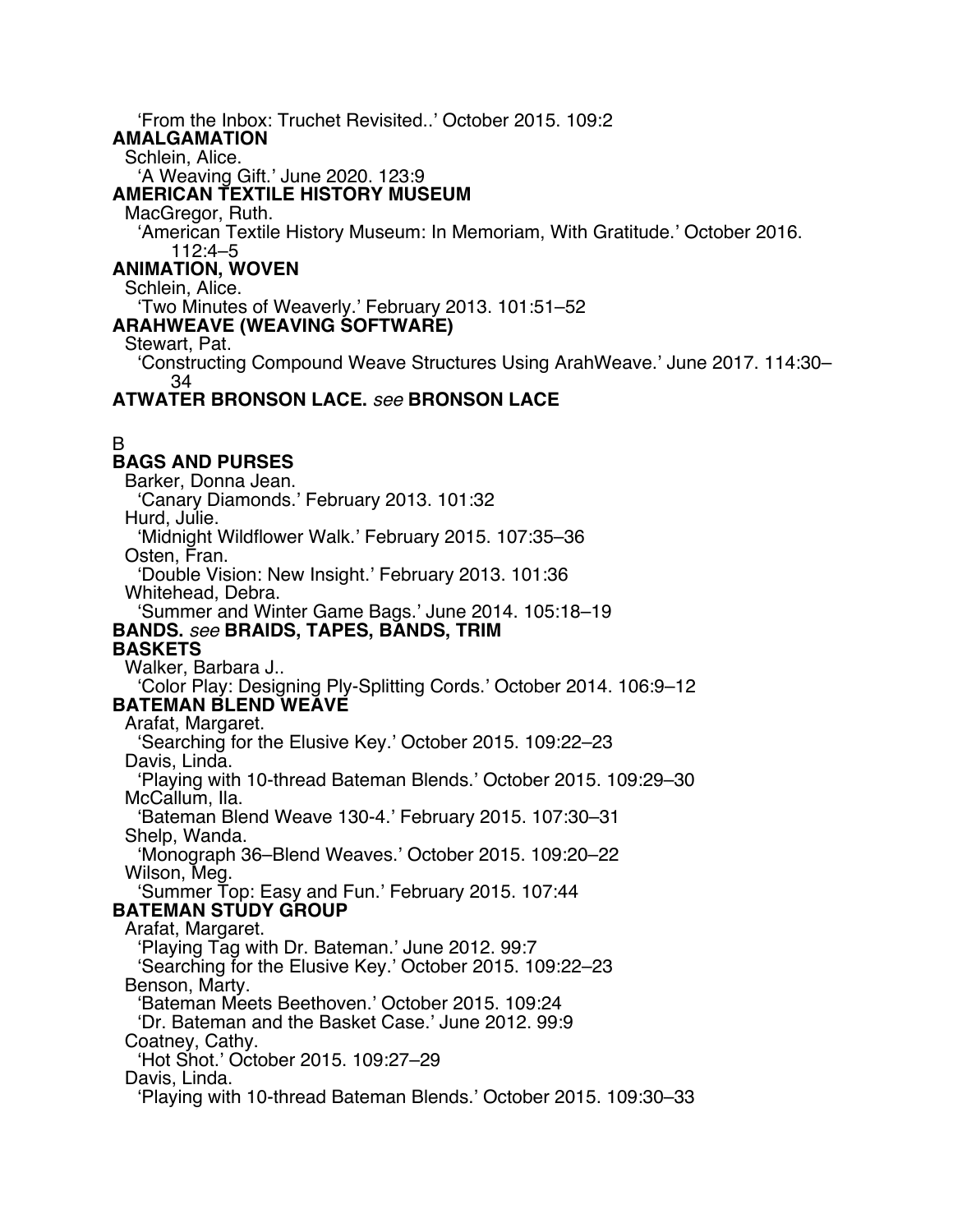Davis, Linda L.. 'Patchwork in Park Threading.' June 2012. 99:10–11 Greer, Dee Dee. 'A Walk in the Park.' June 2012. 99:5 Lucas, Lyn. 'Park Weave Tag.' June 2012. 99:6 Maxvill, Ann. 'Snowpeas in a Park Weave.' June 2012. 99:11 Nelson, Barbara. 'Keeping It Simple.' June 2012. 99:8 Peters, Penny. 'Multiple Tabby Explorations..' October 2015. 109:25–26 Peters, Sue. 'Not Quite Park Weave.' June 2012. 99:12 Shelp, Wanda. 'Monograph 36–Blend Weaves..' October 2015. 109:20–22 'What I Learned After Weaving My Park Weave Sample.' June 2012. 99:15–18 Smetko, Lynn. 'Park by Presets.' June 2012. 99:13–14 Wilson, Meg. 'My Favorite Bateman Weaves..' October 2015. 109:29–30 **BATEMAN WEAVES.** *see also* **BATEMAN BLEND WEAVE; BATEMAN STUDY GROUP; EXTENDED DIVIDED TWILLS; EXTENDED MANIFOLD TWILLS; MULTIPLE TABBY WEAVE; PARK WEAVE BAUHAUS WEAVING** Boer, Dinette. '100 Years of Bauhaus, An Inspiration.' February 2020. 122:31 'Noren in Leno.' February 2020. 122:42–43 Donde, Karen. 'Fabrik (Factory).' February 2020. 122:37–39 Heggtveit, Marianne. 'Anni Albers: *On Designing*.' February 2020. 122:32 Jacobs, Dolores. 'Anni Albers: *On Weaving*.' February 2020. 122:33 Killeen, Leslie. 'Inspiration from Silvia Heyden, Artist in the Bauhaus Tradition.' February 2020. 122:40–41 Mansfield, Susan. 'Year-Round Scarf.' February 2020. 122:34–36 Thomson, Susan. 'Gunta Stölzl, Bauhaus Master.' February 2020. 122:32 **BELTS AND SASHES** Walker, Barbara J.. 'A Ply-Split Advancing Twill Belt.' October 2012. 100:11 **BEYOND PLAIN WEAVE GARMENTS GROUP** Anderson, Mimi. 'An All-Seasons Top.' February 2015. 107:43 Chiu, Tien. '"Kodachrome" – Designing for the Runway.' February 2012. 98:36–37 Coolidge, Virginia. 'Handwoven Vest.' February 2015. 107:32 Driscoll, Eileen. 'Earth and Sky Jacket.' February 2012. 98:40 Elliott, Carole.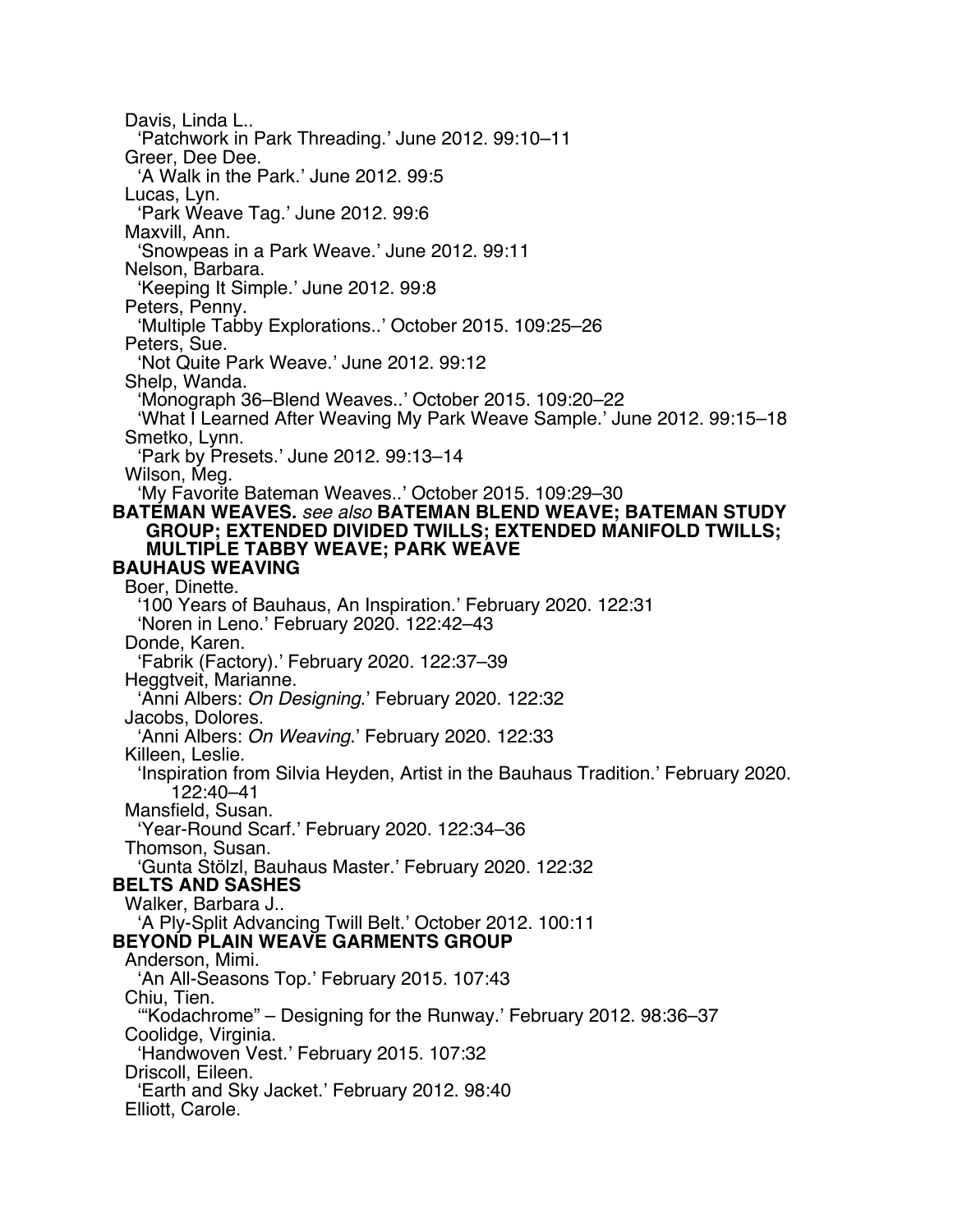'Red Heather Wool and Cashmere Jacket.' February 2015. 107:34 Golden, Marlene. 'Fabric Looking for a Garment.' February 2012. 98:38 'Zig-Zag Jacket.' February 2015. 107:42 Hurd, Julie. 'Midnight Wildflower Walk.' February 2015. 107:35–36 Levin, Barbara. 'Summer Tunic Top.' February 2015. 107:38 McCallum, Ila. 'Bateman Blend Weave 130-4.' February 2015. 107:30–31 Palme, Diane. 'Expanding M's and O's to Create Dimensional Fabrics.' February 2015. 107:39–40 Peck, Nancy. 'Braided Twill Vest.' February 2015. 107:41 'Two-Tone Twill Jacket.' February 2012. 98:34 Ryeburn, Jo Anne. 'Twill Block Scarf.' February 2012. 98:39 Smith, Mimi. 'Summer Breeze.' February 2012. 98:41 Somerstein, Amy. 'Gray Blazer.' February 2015. 107:33 Staff-Koetter, Sandra. 'Clothes Make the Man.' February 2015. 107: 36–37 Willcock, Lesley. 'Flame Jacket,.' February 2012. 98:35 Wilson, Meg. 'Beyond Plain Weave Garments Study Group.' February 2015. 107:30 'Park Weave 91-7 in Multiple Colors!.' February 2012. 98:43 **BIBLIOGRAPHIES** Earl, Josephine. 'Celtic Knotwork Resources and Weaving.' February 2013. 101:6–9 Hoskins, Nancy Arthur. 'Fabric Patterns from the Middle Kingdom Tomb of Khnumhotep II at Beni Hassan.' October 2019. 121:19–36 'Fashion Fit for a Pharaoh: The Tunic of Tutankhamun.' February 2013. 101:44–46 'Golden and Gilded Tutankhamun Treasures with Patterned Fabrics.' June 2021. 126:25–38 'Minoan Fabric Patterns Found in Egyptian Tomb Paintings..' October 2015. 109:10– 19 `'Fabric Patterns Found in Paintings from Non-Royal Tombs of the Eighteenth Dynasty.' October 2021. 127:14–31 **BLANKETS AND THROWS.** *see also* **COVERLETS** MacMorris, Peg. 'Designing a Commissioned Piece.' October 2013. 103:24–25 **BLOCK DESIGNS** Bachelder, JoAnn. 'From Stripes to Blocks and Back Again.' February 2012. 98:32 Connell, Brucie. 'Squares and Lines.' February 2013. 101:35 Erlebach, Karen. 'Autumn Duet Double Weave Scarf.' February 2013. 101:21–22 'Three-Block Double Weave Bag Fabric to Co-ordinate with Cotton Lawn Dress Fabric.' October 2020. 124:26–27 Gladstone, Carla X..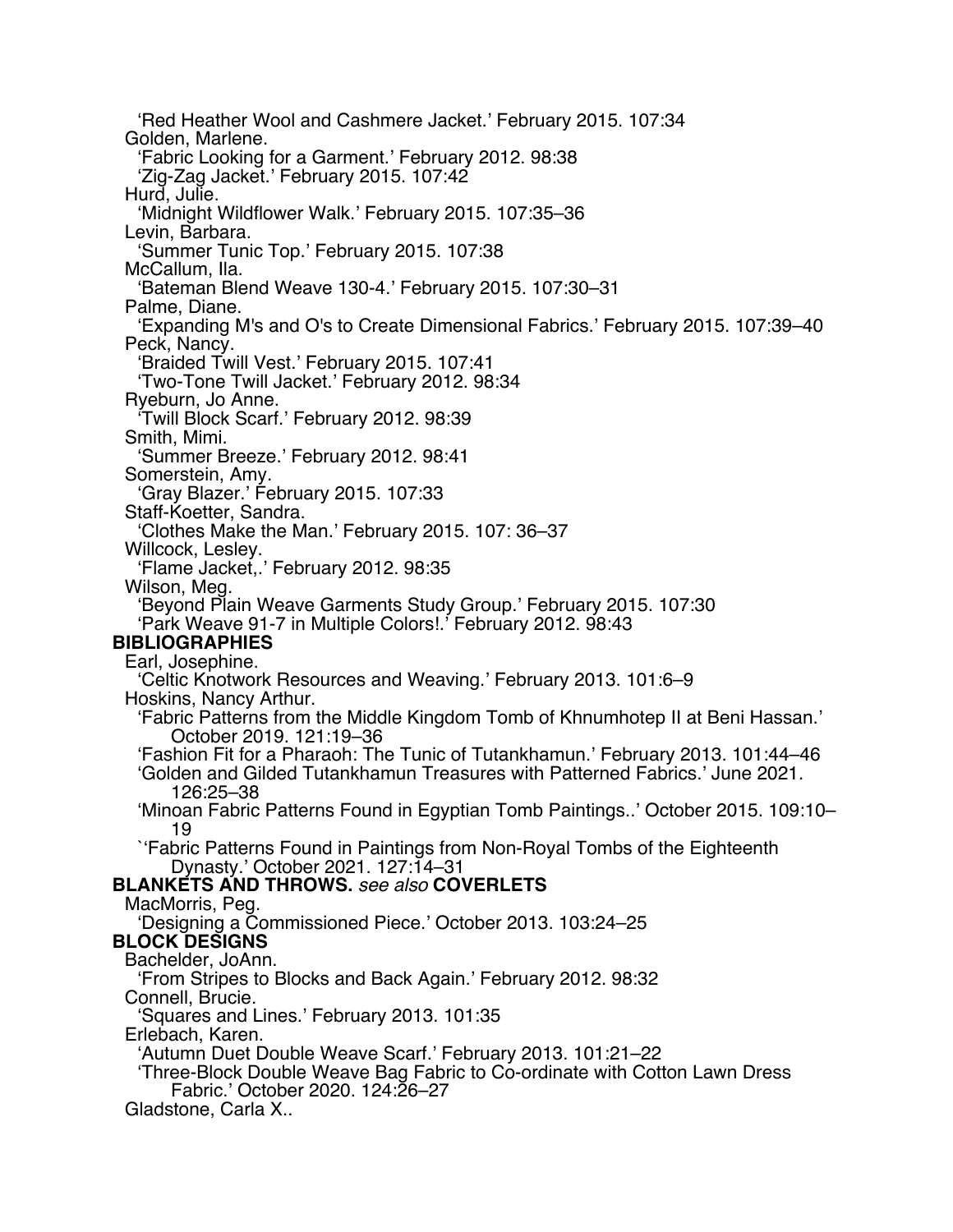'Warp Permutations on Four Shafts.' February 2013. 101:41–42 Lewis, Erika L. 'Mac Checks - Patterned Double Weave.' February 2013. 101: 38 Moore, Jennifer. 'Designing Block Double Weave.' October 2020. 124:3–7 Osten, Fran. 'Double Vision: New Insight.' February 2013. 101:36 Ryeburn, Jo Anne. 'Twill Block Scarf.' February 2012. 98:39 Schultz, Linda. 'Extended Block Design with Tessellations.' October 2020. 124:8–10 Sennott, Jenny. 'Playing in the Shadows.' February 2012. 98:33 Stubenitsky, Marian. 'Multi-Color Double Weave in a Different Way.' February 2013. 101:24–25 Walker, Barbara J.. 'Black + White: A Profile Design Tool.' June 2015. 108:9–10 Wilson, Susan. 'Multi-shaft Classic Crackle with an Unbalanced Tie-up.' June 2012. 99:19–20 **BOESEL, INGRID** Keates, Bob. 'A Simple Method to Design Three- and Four-Color Samitum Woven in Single Four-Tie.' February 2021. 125:29–33 'Creating *Women of the World*.' October 2019. 121:7–10 Wilson, Catharine. 'In Memory of Ingrid.' October 2019. 121:37–38 **BOOK REVIEWS (DEPT.)**

- *2 be tied or not 2 be tied: e-weaving tutorials, book 1: not tied:* by Marg Coe. June 2013. 102:3
- *3-D Hand Loom Weaving: Sculptural Tools and Techniques:* By Sally Eyring. February 2021. 125:2
- *4-8 ... Weave!:* by Margaret Coe. October 2013. 103:3
- *An Exaltation of Blocks:* by Rosalie Neilson. October 2017: 115:3
- *Bateman Weaves, the Missing Monograph: the Basics and Beyond:* by Linda Tilson Davis. June 2017. 114:2
- *The Book of Giving: A History of the Ontario Handweavers and Spinners, 1956– 1979:* Compiled by J.A. Norris. February 2014. 104:2
- *Celtic Threads: A Journey in Cape Breton Crafts:* by Eveline MacLeod and Daniel W. MacInnes. February 2015. 107:3
- *Color and Texture in Weaving:* by Margo Selby. June 2012. 99:2
- *Confessions of a Weaver:* by Sherrie Amada Miller. February 2014. 104:2

*Contemporary International Tapestry:* by Carol Russell. October 2015. 109:9

- *Damask and Opphämta:* by Lillemor Johansson. June 2014. 105:5
- *des Dorelotiers aux Passementiers:* by Musée des Arts Décoratifs, Paris. February 2018. 116:2
- *Designa: Technical Secrets of the Traditional Visual Arts:* by Adam Tetlow, Daud Sutton, Lisa DeLong, Phoebe McNaughton, David Wade and Scott Olsen. February 2016. 110:4
- *Designing 4 the Future: A Digital Weave Primer:* by Marg Coe. February 2013. 101:3

*Digital Jacquard Design:* by Julie Holyoke. June 2014. 105:4

*Double With A Twist:* by Marian Stubenitsky. October 2020. 124:2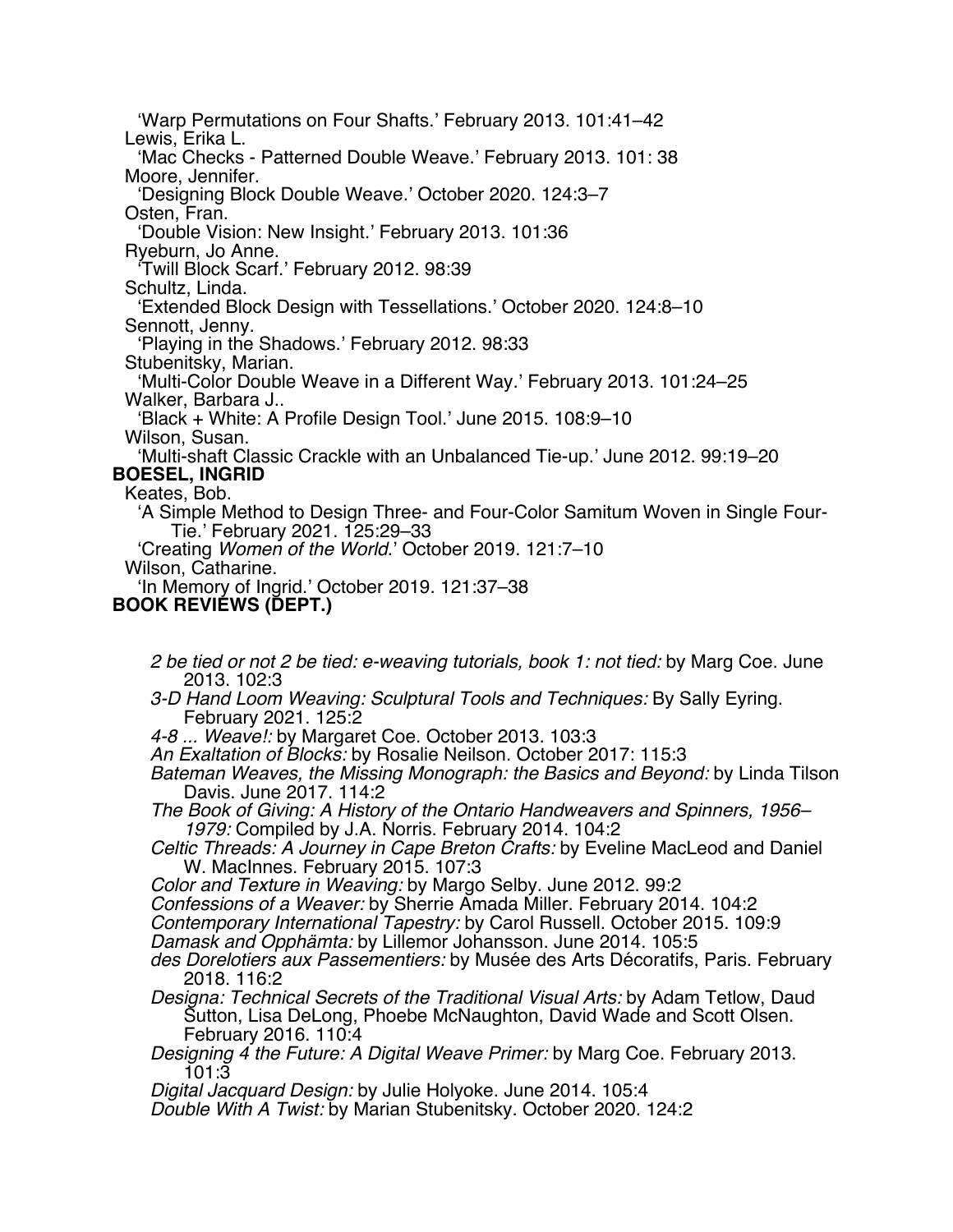*Evolution of Textiles Along the Silk Road:* by Feng Zhao. June 2019. 120:3

*Exploration of Colour Pattern in Single Four-Tie Unit Weave:* by Ingrid Boesel. June 2014. 105:2

*Exploring Woven Fabrics:* By Janet Phillips. February 2021. 125:3

*Frances L. Goodrich's Brown Book of Weaving Drafts:* by Barbara Miller with Deb Schillo. June 2015. 108:2–3

*Handloom Weaving Technology:* by Allen A Fannin. February 2012. 98:3

*Hex Weave & Mad Weave: An Introduction to Triaxial Weaving:* by Elizabeth Lang-Harris and Charlene St. John. October 2014. 106:2–3

*Ikat on the Loom:* by Elda Kohls. October 2012. 100:3

*Ikat: The Essential Handbook to Weaving with Resists:* by Mary Zicafoose. October 2021. 127:3

*Interlaced: The Weavers' Guild of Boston Celebrates 90 Years of Friendship and Education:* Laurie Knapp Autio, Elaine Steward Palmer, Carol Birtwistle, Florence Feldman-Wood, Carmela M. Ciampa, and Linda Snook, Editors. February 2013. 101:2

*Interlacing: the Elemental Fabric:* by Jack Lenore Larsen with Betty Freudenheim. October 2013. 103:4

*Interwoven Globe: The Worldwide Textile Trade, 1500–1800:* edited by Amelia Peck. October 2014. 106:4

*Kong*ō *Gumi A Cacophony of Spots–Coils–Zags–Lines:* by Rosalie Neilson. October 2013. 103:3

*Manual of Swedish Handweaving:* by Ulla Cyrus-Zetterström. October 2014. 106:2 *Master Your Craft: Strategies for Designing, Making and Selling Artisan Work:* by Tien Chiu. February 2017. 113:2

*Maya Threads: A Woven History of Chiapas:* by Walter F. Morris, Jr. and Carol Karasik. February 2016. 110:3

*Norwegian Pick-Up Bandweaving:* by Heather Torgenrud. June 2015. 108:3–4 *Ondulé Textiles: Weaving Contours with a Fan Reed:* by Norma Smayda and

Gretchen White. October 2018. 118:4

*Ozark Coverlets: the Shiloh Museum of Ozark History Collection:* by Martha L. Benson and Laura Lyon Redford. October 2016. 112:3

*Pattern and Loom:* by John Becker. October 2013. 103:5

*Ply-Splitting from Drawdowns: Interpreting Weave Structures in Ply-Split Braiding:* by Barbara J. Walker. February 2014. 104:3

*Reconstructing Ancient Linen Body Armor: Unraveling the Linothorax Mystery:* by Gregory S. Aldrete, Scott Bartell and Alicia Aldrete. October 2014. 106:3

*Roots of Asian Weaving:* by Eric Boudot and Chris Buckley. June 2019. 120:3 *Simple Weaves:* by Birgitta Bengtsson Bjork and Tina Ignell. February 2013. 101:2 *The Spinning Wheel Sleuth Hand Looms Supplements #1 to #10—1998 to 2007:*

Florence Feldman-Wood, Editor. June 2015. 108:4

*Stubenitsky Code:* by Marian Stubenitsky. June 2020. 123:4

*Supplementary Warp Patterning: Turned Drafts,Embellishments, & Motifs:* by Barbara J. Walker. October 2016. 112:2

*Tablet-Woven Accents for Designer Fabrics: Contemporary Uses for Ancient Techniques:* by Inge Dam. October 2013. 103:2

*Threads That Move: Proceedings of the Second International Conference on Braiding:* Edited by Shirley Berlin and Ruth MacGregor. June 2014. 105:3

*Traditional Weavers of Guatemala: Their Stories, Their Lives:* by Deborah Chandler and Teresa Cordón. February 2016. 110:4–5

*The Twenty-Four Interlacements of Edo Yatsu Gumi:* by Rosalie Nielson. February 2012. 98:3

*Warp and Weft: A Dictionary of Textile Terms:* by Dorothy K. Burnham. February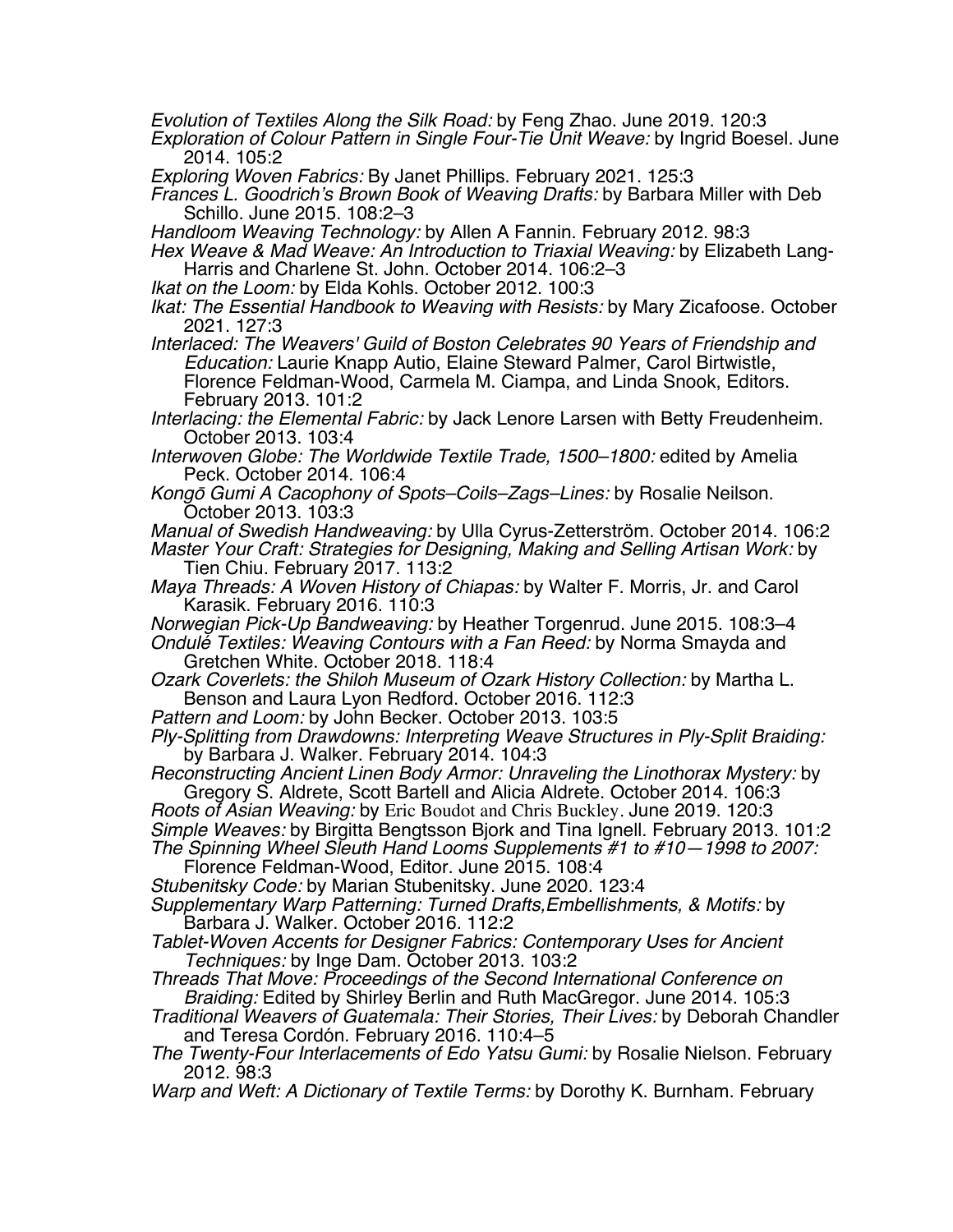2012. 98:2

*Weave Classic Crackle & More:* by Susan Wilson. June 2012. 99:2

*The Weaver's Inkle Pattern Directory:* by Anne Dixon. October 2012. 100:2

*Weaving a Chronicle:* by Judith Poxson Fawkes. October 2012. 100:2

*Weaving Innovations from the Bateman Collection:* by Robyn Spady, Nancy A. Tracy and Marjorie Fiddler. June 2016. 111:2–3

*Weaving Iridescence: Color Play for the Handweaver:* by Bobbie Irwin. June 2018. 117:37

*Weaving Lives at 65: Projects from an Anniversary Exhibition:* Edited by Mimi Smith and Gretchen Wheelock. February 2012. 98:2

*Weaving on 3 shafts:* by Erica de Ruiter. October 2017: 115:2

*The Weaving Patterns of Edward Hussey Being notes on Edward Hussey: His Patern Book, 1787:* by Mary Williams. June 2021. 126:2

*Weaving Shaker Rugs:* by Mary Elva Congelton Erf. June 2016. 111:2

*Weaving with Echo and Iris:* by Marian Stubenitsky. June 2014. 105:2

*Weft-Faced Pattern Weaves: Tabby to Taquete:* by Nancy Arthur Hoskins. June 2013. 102:2

*Wool: Unraveling an American Story of Artisans and Innovation:* by Peggy Hart. October 2018. 118:3

*A World of Looms:Weaving Technology and Textile Arts in China and Beyond:* by The China National Silk Museum. June 2019. 120:2

*Woven Textile Design:* by Jan Shenton. October 2014. 106:5

## **BORDERS**

Anderson, Mary.

'A Border Technique Revisited.' October 2012. 100:10

**BRAIDED TWILL.** *see* **TWILL, BRAIDED**

### **BRAIDS, TAPES, BANDS, TRIM.** *see also* **KUMIHIMO**

Holcomb, Deborah.

'Exploring Estonian Bandweaving.' February 2016. 110:12–15

Hoskins, Nancy Arthur. 'Fashion Fit for a Pharaoh: The Tunic of Tutankhamun.' February 2013. 101:44–46

Walker, Barbara J..

'A Cross-Country Collaboration.' February 2020. 122:4–8

'Color Play: Designing Ply-Splitting Cords.' October 2014. 106:9–12

## **BRIDGES MATH ART CONFERENCE**

Gladstone, Carla X..

'Bridges Conference Report.' October 2013. 103:10

**BRONSON LACE**

Autio, Laurie.

'The Lady at the Loom: The Colonial Weaver Meets the Jacquard Weaver.' June 2012. 99:25–27

Dixon, Anne.

'Diamond Jubilee.' October 2012. 100:28–29

Smith, Mimi.

'Summer Breeze.' February 2012. 98:41

#### **BRONZE AGE TEXTILES**

Hoskins, Nancy Arthur.

'Fabric Patterns Found in Minoan Frescoes from Crete [Part 2].' June 2015. 108:20– 24

'Fabric Patterns Found in Minoan Frescoes.' February 2015. 107:21–29

'Fabric Patterns Found in New Kingdom Paintings from Egypt: The Last Pharaohs of the Nineteenth Dynasty.' February 2019. 119:33–43

'Fabric Patterns Found in New Kingdom Paintings from Egypt: The Temples and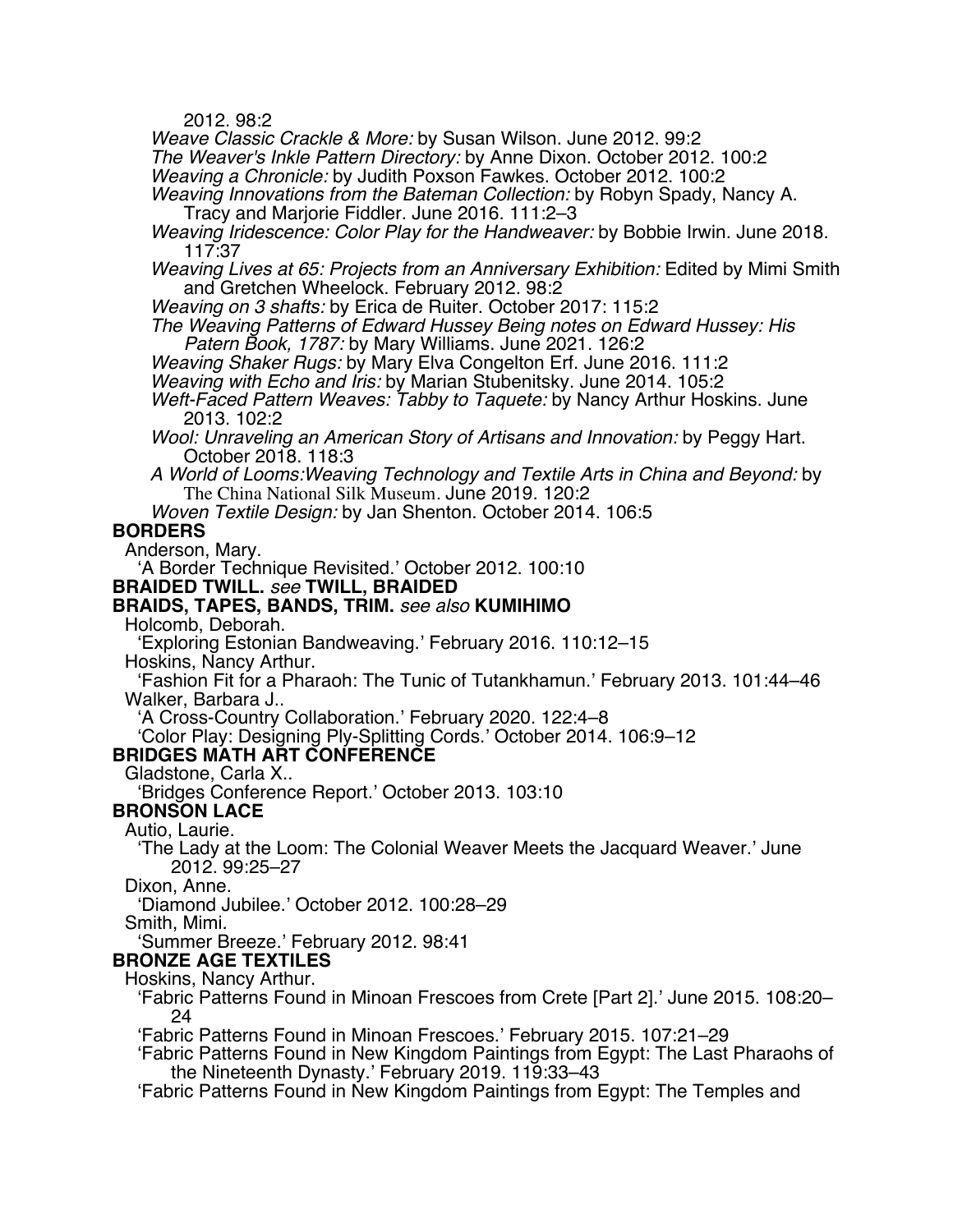Tombs of Ramesses II and Queen Nefertari.' June 2018. 117:38–52

'Fabric Patterns Found in Royal New Kingdom Tomb Paintings from Egypt: The Tomb of Amenhotep III.' October 2016. 112:23–38

'Fabric Patterns Found in Royal New Kingdom Tomb Paintings from Egypt: The Tomb of Seti I.' October 2017: 115:23–38

'Fabric Patterns Found in Royal New Kingdom Tomb Paintings from Egypt.' June 2016. 111:17–25

'Fabric Patterns Found in Royal Paintings from the Eighteenth and Nineteenth Dynasties of Egypt.' June 2017. 114:17–28

'Fabric Patterns from the Middle Kingdom Tomb of Khnumhotep II at Beni Hassan.' October 2019. 121:19–36

'Fashion Fit for a Pharaoh: The Tunic of Tutankhamun.' February 2013. 101:44–46 'Golden and Gilded Tutankhamun Treasures with Patterned Fabrics.' June 2021. 126:25–38

'Minoan Fabric Patterns Found in Egyptian Tomb Paintings..' October 2015. 109:10– 19

## **BUMBERET**

Smetko, Lynn.

'Bumberet, Crepe Weave and Borders.' June 2020. 123:16–20

# C

### **CANADIAN WEAVING**

Underwood, Mary.

'Beriau in the Basket: A New Sampling Group Arrives.' June 2014. 105:23–24 'The Oscar Bériau Study Group.' June 2019. 120:31

# **CARPETS AND RUGS**

Fusey, Isabelle.

'Tapis de Chenille.' June 2016. 111:40–41

Hart, Peggy.

'Experiments with Catalogne.' June 2016. 111:42

von Tresckow, Sara.

'Knotted Pile—and How Is This Complex?.' June 2013. 102:34–36 **CELL WEAVE.** *see* **DEFLECTED DOUBLE WEAVE**

# **CELTIC KNOTWORK DESIGNS**

Earl, Josephine.

'Celtic Knotwork Resources and Weaving.' February 2013. 101:6–9

**CHENILLE**

Fusey, Isabelle.

'Tapis de Chenille.' June 2016. 111:40–41

# **CLASPED WEFT TECHNIQUE**

Anderson, Mary.

'A Border Technique Revisited.' October 2012. 100:10

Schurch, Charlene.

'Ikat in the Square.' February 2014. 104:24

# **CLOAKS.** *see* **GARMENTS**

# **COATS.** *see* **GARMENTS**

**COLLAPSE WEAVE** Kaplan, Debbie.

'Experimentation in an Overtwisted Warp.' June 2013. 102:9–11

Kosmerchock, Marcia.

'ElasticYarns.' June 2013. 102:26–30

Kovnat, Denise Bolger.

'Off the Plane: Methods for Creating Collapse Fabrics.' June 2019. 120:40–43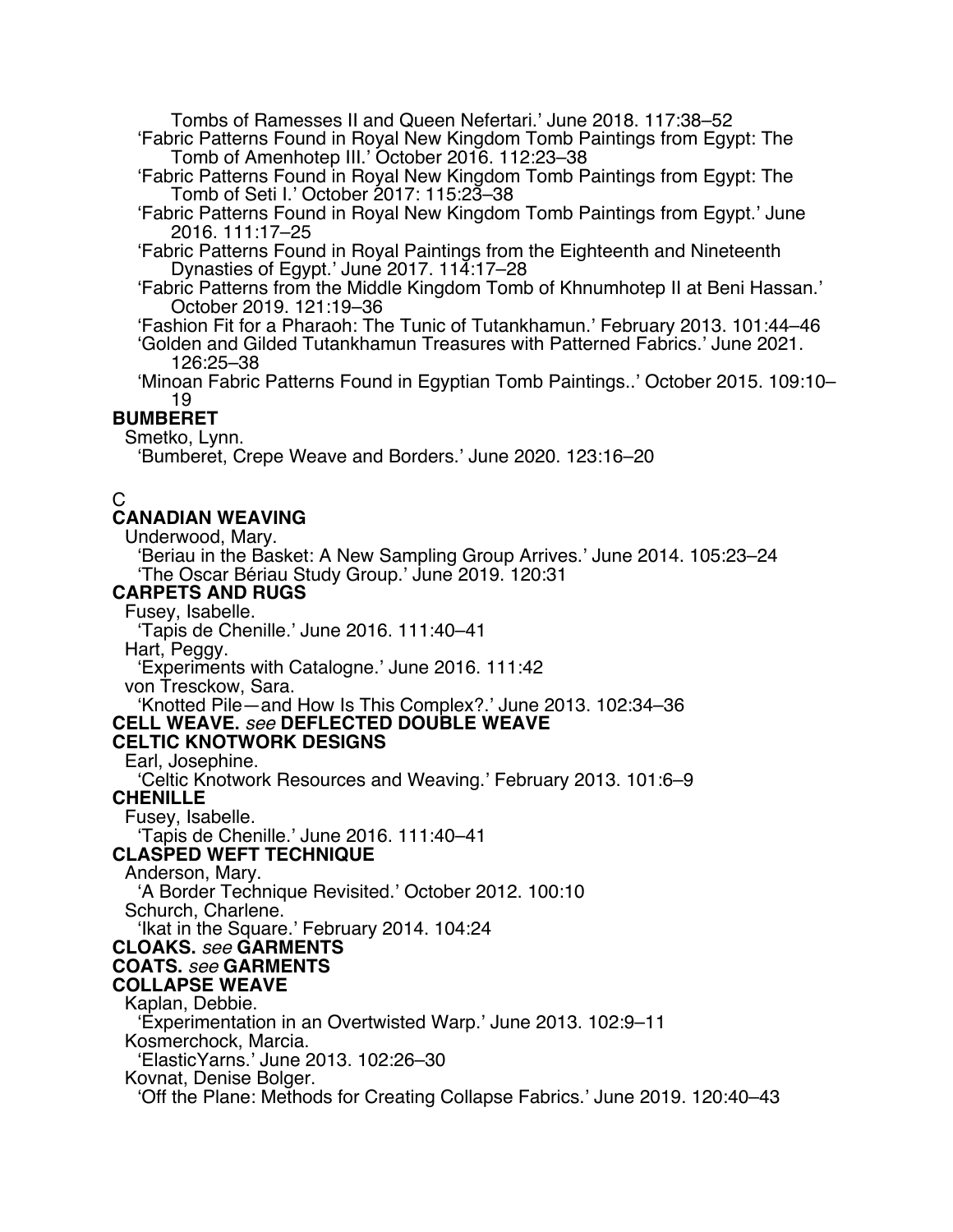Mansfield, Sue. 'Bateman Top Using Cotton-Covered Spandex.' February 2012. 98:42 Parks, Beth. 'Difference in Shrinkage.' June 2013. 102:12–13 Yale, Louise. 'Sea Foam to Tree Bark.' June 2013. 102:16–17 **COLLAPSE, PLEAT & BUMP STUDY GROUP** Bobisud, Helen. 'Waffling Around.' June 2013. 102:18–21 Harvey-Brown, Stacey. 'Simple Stitched Double Cloth.' June 2013. 102:14–15 Kaplan, Debbie. 'Experimentation in an Overtwisted Warp.' June 2013. 102:9–11 Kosmerchock, Marcia. 'ElasticYarns.' June 2013. 102:26–30 Morris, Wendy. 'Weaving Warpwise Pleats.' June 2013. 102:22–25 Olson, Heather. 'WriggleRoom.' June 2013. 102:31 Parks, Beth. 'Difference in Shrinkage.' June 2013. 102:12–13 Yale, Louise. 'Sea Foam to Tree Bark.' June 2013. 102:16–17 **COLOR.** *see also* **IRIDESCENCE; OPTICAL COLOR BLENDING** Coe, Marg. 'Tech Talk.' February 2013. 101:4, June 2013. 102:3–4 Folz, Chriztine. 'Old Men: The Designing of a Tapestry for a Hand Jacquard Loom.' June 2012. 99:33–39 Hoekstein-Philips, Ilse. 'Norsk Footrunner: Ways to Visualize Color.' June 2019. 120:7 Rose, Belinda. 'Lock Up Your Colours - Colour Reduction by Optimisation in Photoshop.' June 2012. 99:40–44 Walker, Barbara J.. 'Color Play: Designing Ply-Splitting Cords.' October 2014. 106:9–12 **COLOR AND WEAVE.** *see also* **SHADOW WEAVE** Faulkner, Kay. 'Sotis: A Woven Structure from West Timor, Indonesia.' October 2012. 100:37–38 Mercer, Barbara. 'Zig Zag tea towel.' February 2016. 110:24 Parks, Beth. 'Developing Single Huck Lace Fabric.' October 2012. 100:35–36 Tuenge, Teena. 'Limited Means, Unlimited Results.' October 2012. 100:42–44 Young. Muffy. 'Making a New Design.' October 2013. 103:36–38 **COMPLEX WEAVERS AWARD RIBBONS** Bowman, Susan. 'Complex Weavers Award Ribbon for 2014.' February 2015. 107:4 DeHart, Ivy. 'Complex Weavers Award Ribbon for 2017.' February 2018. 116:22 Fortin, Sarah. 'Complex Weavers Award Ribbon for 2018.' February 2019. 119:10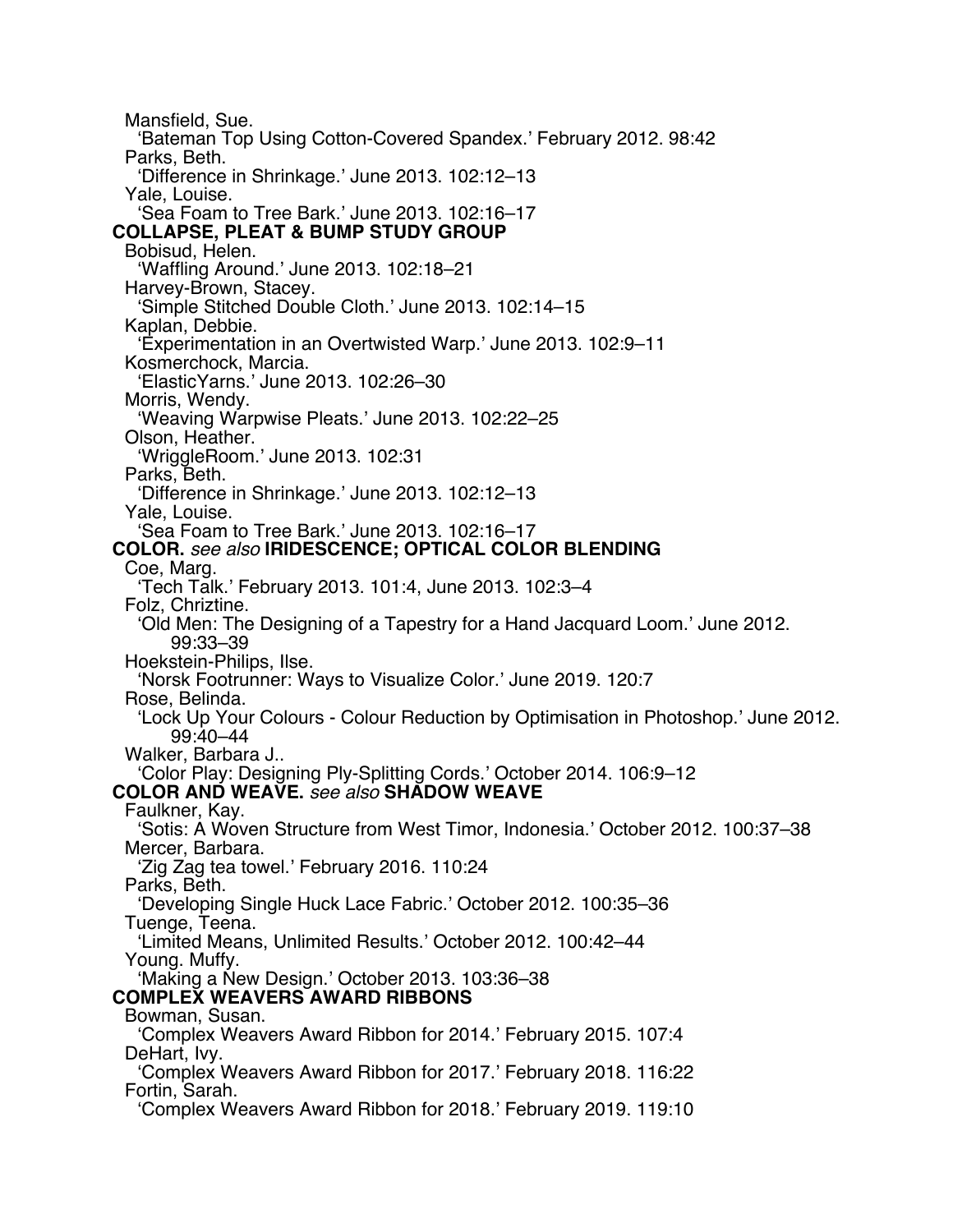Gingras, Marguerite. 'Complex Weavers Award Ribbon for 2019.' February 2020. 122:17 Hubbard, Heather. '2013 CW Award Streamers.' February 2014. 104:4 Kaldenbach, Ginger. Complex Weavers Award Ribbon for 2020'. February 2021. 125:6 Norris, Amy and Hutton, Sandra. 'Complex Weavers Award Ribbons.' February 2012. 98:14 Spangler, Kathleen. 'Complex Weavers Award Ribbon 2012.' February 2013. 101:16 Complex Weavers Award Ribbon for 2015. February 2016. 110:16 Stewart, Dorothy. 'Complex Weavers Award Ribbon for 2016'. February 2017. 113:10 **COMPLEX WEAVERS AWARDS 2011** Berger, Nancy. 'Gillian's Wedding Towels.' February 2012. 98:5 Boykin, Susan. 'Pentacost.' February 2012. 98:5 Davis, Linda. 'A-Mazing Jacket.' February 2012. 98:6 Davis, Valerie. 'Silver Belt Series.' February 2012. 98:6 Gingras, Marguerite. 'Fish Gathering.' February 2012. 98:6 House, Edith. 'Guess Where?.' February 2012. 98:7 Inouye, Bonnie. 'Blue Spruce.' February 2012. 98:7 Kosmerchock, Marcia. 'Pillow.' February 2012. 98:8 Lancaster, Daryl. 'Sandstone Layers Jacket.' February 2012. 98:8 Lyles, Hedy. 'Fall Feathers.' February 2012. 98:8 McCown, Dana. 'Indigo Alchemy.' February 2012. 98:9 Mueller, Nancy. 'Summer Snowflake.' February 2012. 98:9 Robards, Joyce. 'Faux Ikat Silk Scarf.' February 2012. 98:10 Roche, Mary. 'Nora's Shamrock.' February 2012. 98:10 Smetko, Lynn. 'Au Naturel Scarf.' February 2012. 98:11 'Cully Chasselas Shawl.' February 2012. 98:10 Stollnitz, Janet. 'Ode to Cynthia IV.' February 2012. 98:11 Thompson, Anita. 'Pug Tones.' February 2012. 98:12 Town, Martha. 'Congratulations & Thank You Mr. Finkel.' February 2012. 98:12 Towsley, Jan. 'Nightline.' February 2012. 98:12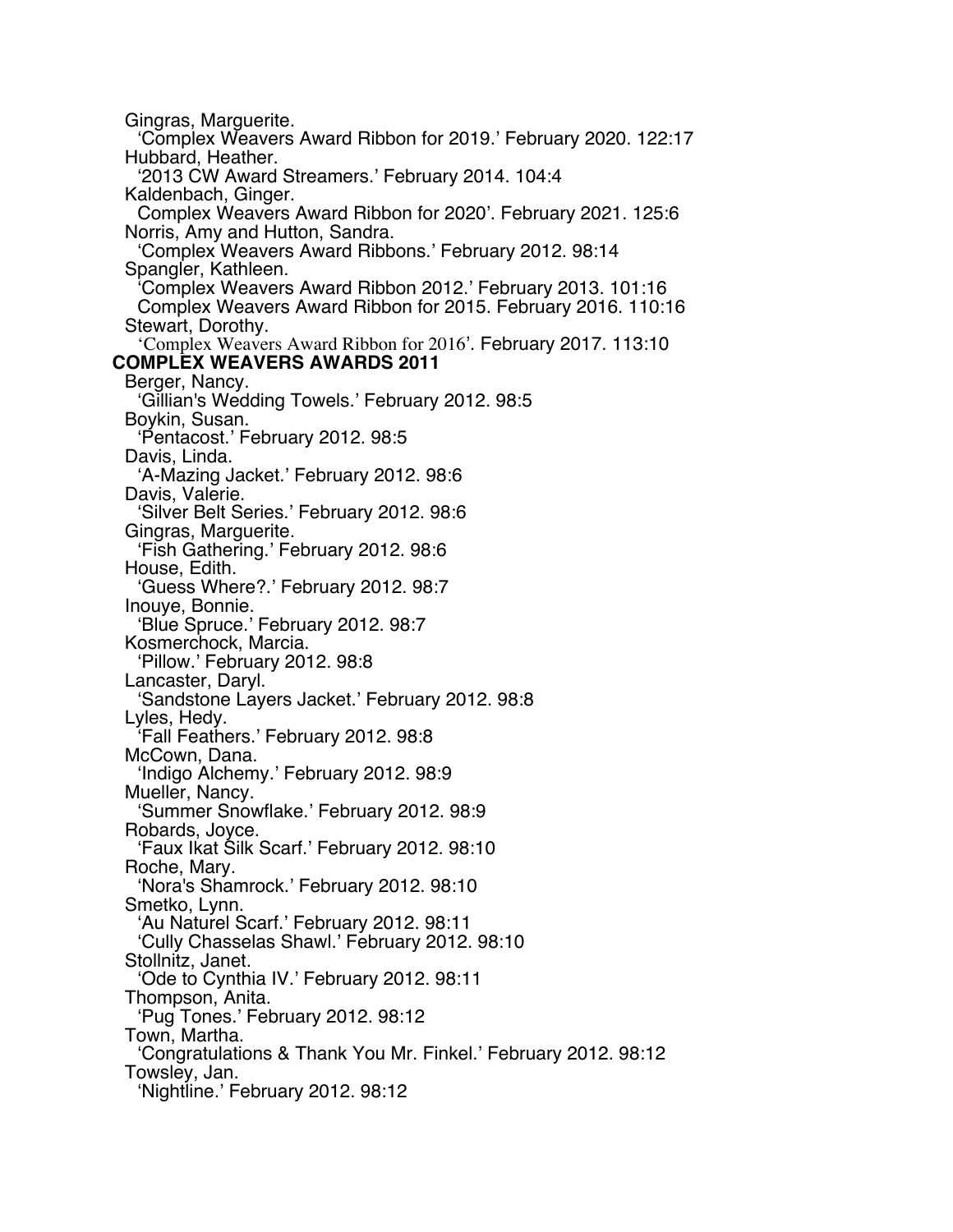Walsh, Lyn. 'Copper and Verdigris.' February 2012. 98:13 Wooten, Carol. 'A Vision Looming 2.' February 2012. 98:13 **COMPLEX WEAVERS AWARDS 2012** Anich-Erickson, Rosemarie. 'Gems.' February 2013. 101:10 Bergeron, Pauline. 'Overshot with Brocade.' February 2013. 101:11 Deeds, Deanna. 'Trade Winds.' February 2013. 101:11 Donde, Karen. 'Starshine Jacket,.' February 2013. 101:11 Hadley, Georgia R.. 'Tablecloth #4.' February 2013. 101:12 Harrington, Sara. 'Process of Letting Go.' February 2013. 101:10 Hauptli, Agnes. 'IRIDOS - Iris, Goddess of the Rainbow.' February 2013. 101:12 Inouye, Bonnie. 'Ocean Mystery.' February 2013. 101:12–13 Lyles, Hedy. 'August in the Bridger Mountains.' February 2013. 101:13 Mulliken, Leslie. 'Sunset Rose.' February 2013. 101:13–14 Neff, Gwanetha. 'Lee's Surrender.' February 2013. 101:14 Smetko, Lynn. '"It's My Party"— An Etching,.' February 2013. 101:14 Steiner, Jeanne Schenk. 'Parallel.' February 2013. 101:14 Totten, Dianne. 'Transitions.' February 2013. 101:15 Turner, Deb. 'Sash.' February 2013. 101:15 Walker, Barbara. 'Dyad.' February 2013. 101:15 Whipple, Lillian. 'Feathers.' February 2013. 101:16 Willson, Ellen. 'Summer Gold Scarf.' February 2013. 101:16 **COMPLEX WEAVERS AWARDS 2013** Alexander, K.C.. 'Northern Lights.' February 2014. 104:6 Anderson, Mimi. 'Seismographic Vest.' February 2014. 104:6 Bialek, Wendy. 'Spirit Vessel.' February 2014. 104:7 Buchman, Ruth. 'Night & Day / Day & Night.' February 2014. 104:7 Fortin, Sarah. 'Crimson Fire.' February 2014. 104:7 Gritzmaker, Carolyn. 'Bur Oak.' February 2014. 104:8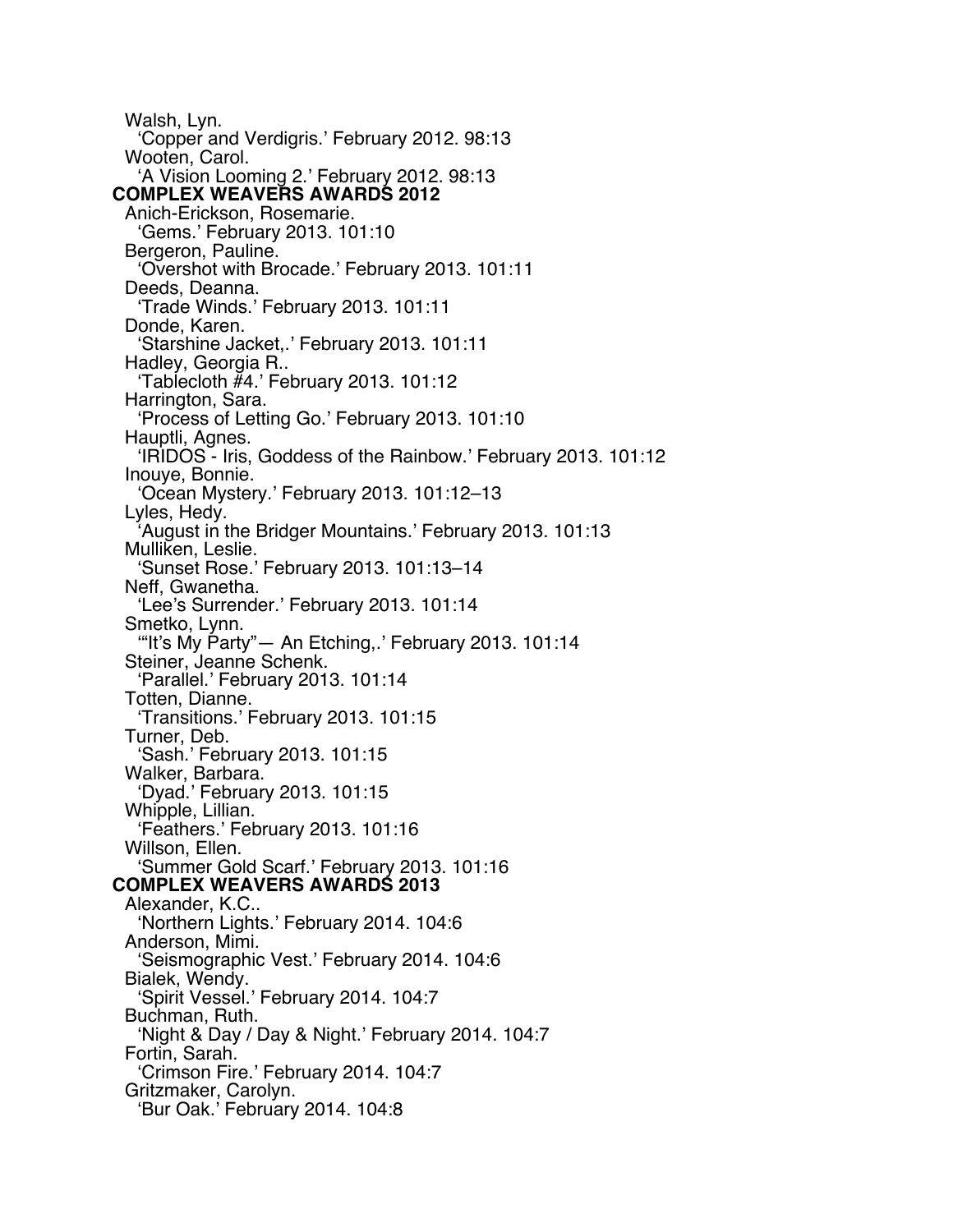Hauptli, Agnes. 'Rhythm.' February 2014. 104:8 Hubbard, Heather. '2013 CW Award Streamers.' February 2014. 104:5 Kitchin, Cindie. 'Ginkgo.' February 2014. 104:9 Kolb, Charlene. 'Sorbet.' February 2014. 104:9 Lamay, Linda. 'Crossing Patterns, Crossing Borders.' February 2014. 104:10 Lavasseur, Joyce. 'Ooh La Latte.' February 2014. 104:10 Morse, Barbara. 'Sandy Scallop Purse.' February 2014. 104:10 Moss, Jennifer. 'Bark.' February 2014. 104:11 Rockwell, Susan. 'Double Weave Picnic Linens.' February 2014. 104:11 Rude, Sandra. 'En Pointe.' February 2014. 104:12 Sosnowski, Kathy. 'Wedding Blanket.' February 2014. 104:12 Spain, Myrtelle. 'Transcendence.' February 2014. 104:12 Stossel, Eva. 'Echo Weave Scarf in Pastel Colors.' February 2014. 104:13 Vandermeiden, Jette. 'Aged in Oak.' February 2014. 104:12 Walker, Barbara. 'Lodgepole Cycle.' February 2014. 104:14 Wilson, Maureen. 'Scarf.' February 2014. 104:14 Wooten, Carol. 'Kudos to Janet.' February 2014. 104:14 **COMPLEX WEAVERS AWARDS 2014** Bobbins, Matthew Ian. 'Prayer to a Vortex.' February 2015. 107:5 Broad, Sue. 'Barista-Espresso.' February 2015. 107:6 Capogrossi, Pat. Through Thick and Thin'. February 2015. 107:6 Dehart, Ivy. Interlaced Ribbons. February 2015. 107:7 Eyring, Sally. '3D Loom Woven Ruffled Vest.' February 2015. 107:7 Jacques, Geneviève. 'Remous (Whirlwind).' February 2015. 107:8 Lyles, Hedy. Sunset over the Sawtooth Mountains.' February 2015. 107:9 Mcgeary, Gay. 'Nine Stars & Soldiers Coverlet.' February 2015. 107:10 Moir, Fiona. 'Two snowflake twill scarves.' February 2015. 107:11 Nicolaisen, Adriane.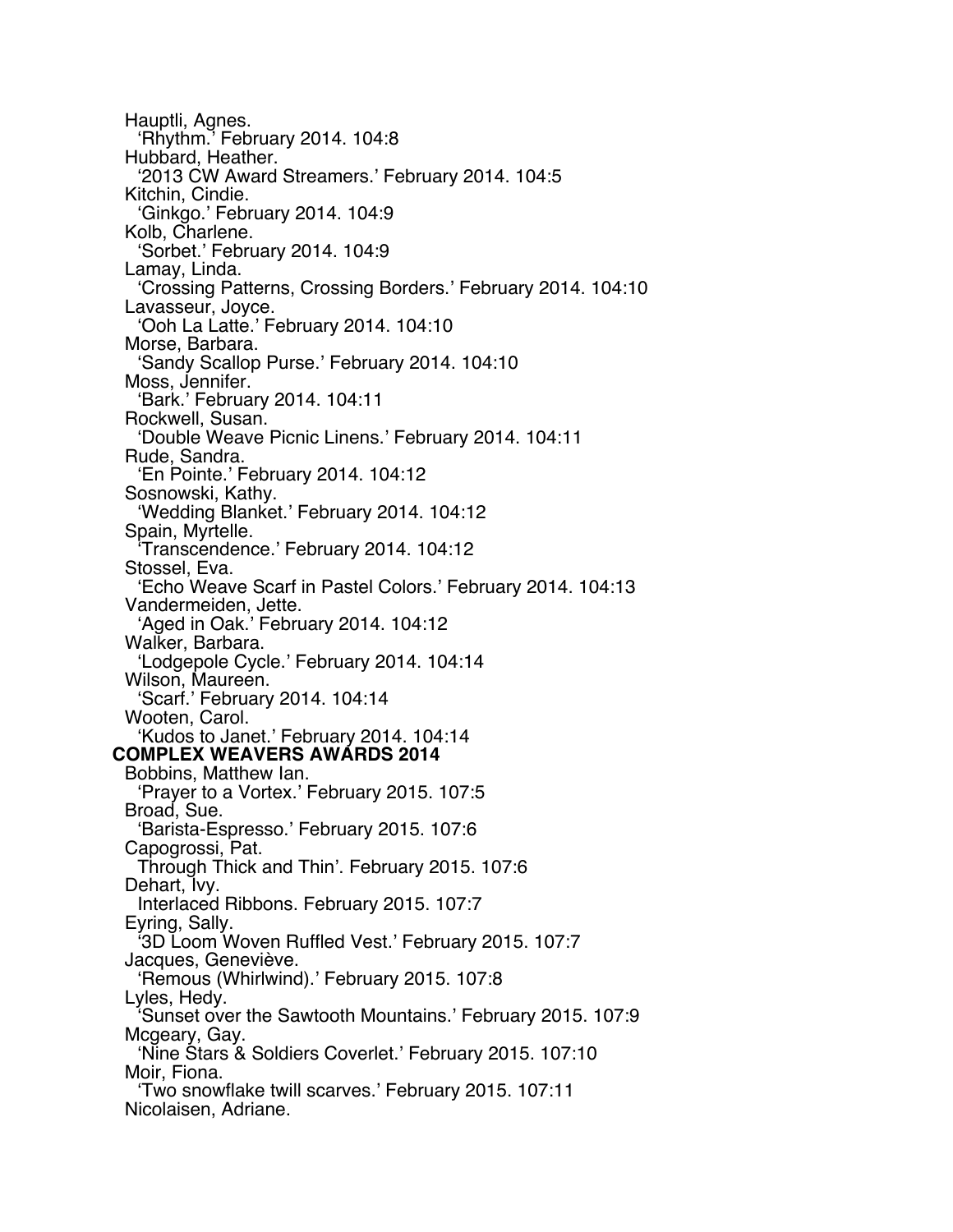'Miyaki Shirt.' February 2015. 107:12 Roig, Kathie. 'Mountain Spring.' February 2015. 107:12 Schu, Jenny. 'In Progress.' February 2015. 107:13 Smetko, Lynn. 'Equinox.' February 2015. 107:13 Turner, Deb. 'Occident meets Orient.' February 2015. 107:14 **COMPLEX WEAVERS AWARDS 2015** Abbott, Donna. 'Desert Reflections shawl.' February 2016. 110:17 Fortin, Sarah. 'Wine Country coat.' February 2016. 110:18 Gibson, Brenda. 'Waste Nothing.' February 2016. 110:19 Gordon. Barbara June. 'Forest Fantasy table linen.' February 2016. 110:20 Gritzmaker, Carolyn. Bur Oak. February 2016. 110:21 Hauptli, Agnes. 'Aurora Borealis.' February 2016. 110:22 Kievit, Sam. 'Evening Sunset.' February 2016. 110:23 Mercer, Barbara. 'Zig Zag tea towel.' February 2016. 110:24 Moberg, Rachel. 'Blue Mist.' February 2016. 110:25 'It Takes a Community...or Almost!.' February 2016. 110:31 Ronan, Ruth. 'Cat Eyes.' February 2016. 110:26 Rude, Sandra. 'Compass Rose.' February 2016. 110:27 Simmons, Mawusi Renée. 'Crackle Silkphony Scarf III - Rondo.' February 2016. 110:28 Spain, Myrtelle. 'Vibration.' February 2016. 110:29 Tardy, Vicki. 'Ripples on the Water.' February 2016. 110:30 **COMPLEX WEAVERS AWARDS 2016** Anderson, Mimi. *'Tibetan Echo* long vest'. February 2017. 113:11 Boniface, Ann. *'*Jazz It Up scarf'. February 2017. 113:12 Buse, Kathy. *'*Autumn Leaves scarf'. February 2017. 113:12 Fortin, Sarah. *'*Opalescent Seas'. February 2017. 113:12 Gingras, Marguerite. *'*Summer Lighting scarf'. February 2017. 113:14 Inouye, Bonnie. *'*Canyon Reflections scarf'. February 2017. 113:14 MacMorris, Peg.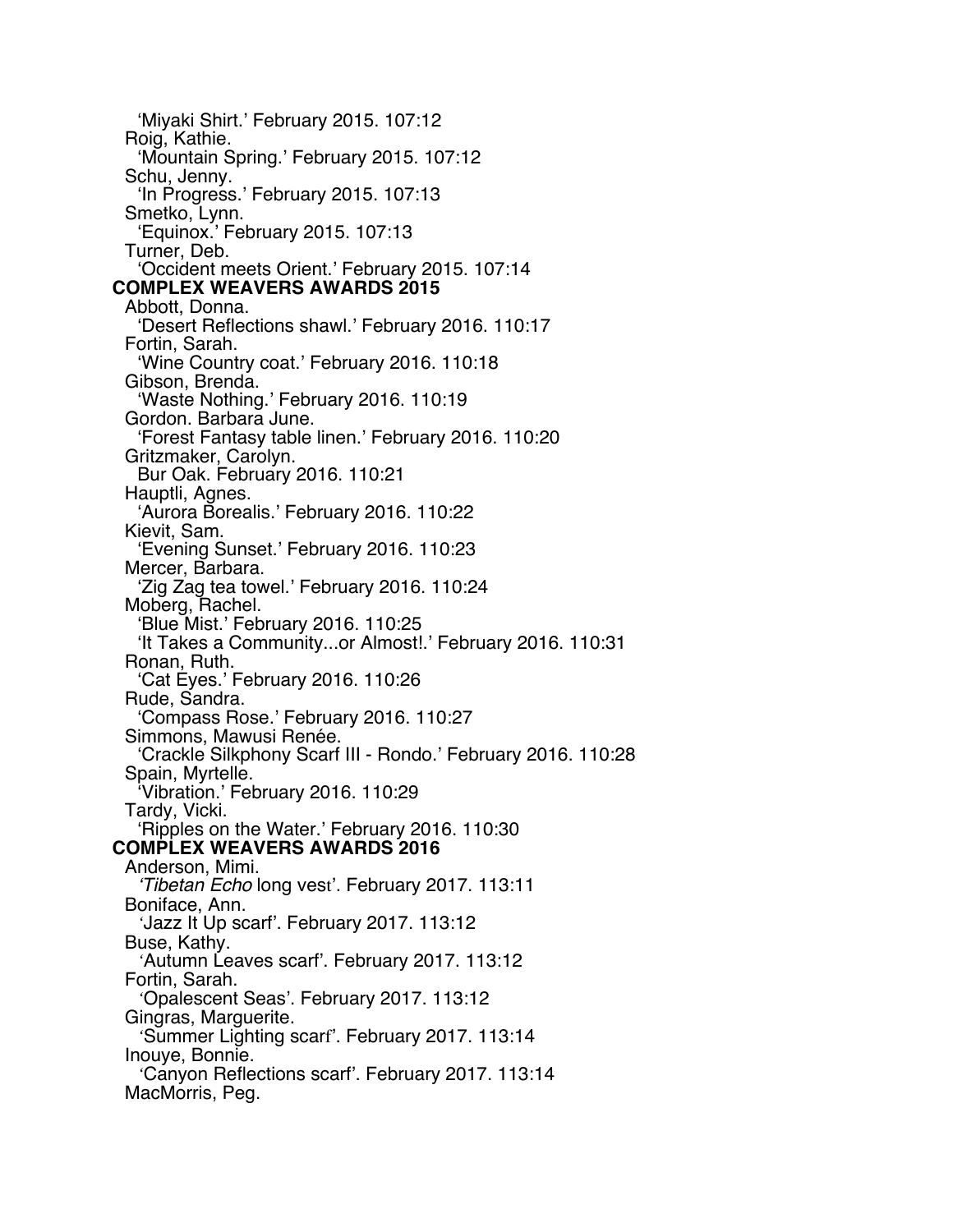*'Chalice* stole'. February 2017. 113:16 Moncrief, Liz. *'*Manhattan Twilight'. February 2017. 113:17 Shae, Katlin. *'The Math That Makes Us'.* February 2017. 113:18 Simpson, Janney. *'Layers* scarf'. February 2017. 113:19 Stossel, Eva. *'*Turned Taqueté scarf'. February 2017. 113:20 **COMPLEX WEAVERS AWARDS 2017** Adams, Ann Edington. 'Scarf: O be wise.' February 2018. 116:23 Arafat, Margaret. 'Scarves: Texas weather.' February 2018. 116:24 Dudfield, Dianne. 'Shawl: Kowhai tree.' February 2018. 116: 25 Fortin: Sarah. 'Yardage: playing with blocks.' February 2018. 116:26 Goldsmith, Toby. 'Shawls: cycles.' February 2018. 116:27 Gordon, Barbara. 'Skirt: Snap-crackle-pleat.' February 2018. 116:29 'Wall hanging: In the garden of David.' February 2018. 116:28 Kattel, Yvonne. 'Shawl: 21st Century plaid.' February 2018. 116:30 Lee, Virginia. 'Scarf: shattered squares 16'**116:**31. February 2018. 116:31 Lyes, Hedy. 'Cowl: Optical illusions.' February 2018. 116:32 Nemenyi, Sandra. 'Table runner and placemats: starry starry night.' February 2018. 116:33 ouellet, Jocelyn. 'Scarf in turned samitum.' February 2018. 116:34 Simpson, Janney. 'Scarf: Upon my shoulders.' February 2018. 116:35 Smetko, Lynn. 'Shawl: Espresso lace.' February 2018. 116:36 Thompson, Marjie. 'Table runner: Diamonds.' February 2018. 116:37 Turner, Deb. 'Scarf: Lub dub.' February 2018. 116:38 Winslow, Heather. 'Scarf: Montana.' February 2018. 116:39 **COMPLEX WEAVERS AWARDS 2018** Bright, Kathy. 'SCARF: Embers.' February 2019. 119:11 Hazel, Lestra. 'SCARF: untitled.' February 2019. 119:12 Juliette-Duex, Rebecca. 'BANDANA: X and O.' February 2019. 119:13 Kaldenbach, Ginger. 'Complex Weavers Awards 2018.' February 2019. 119:10 Kitchin, Cindie.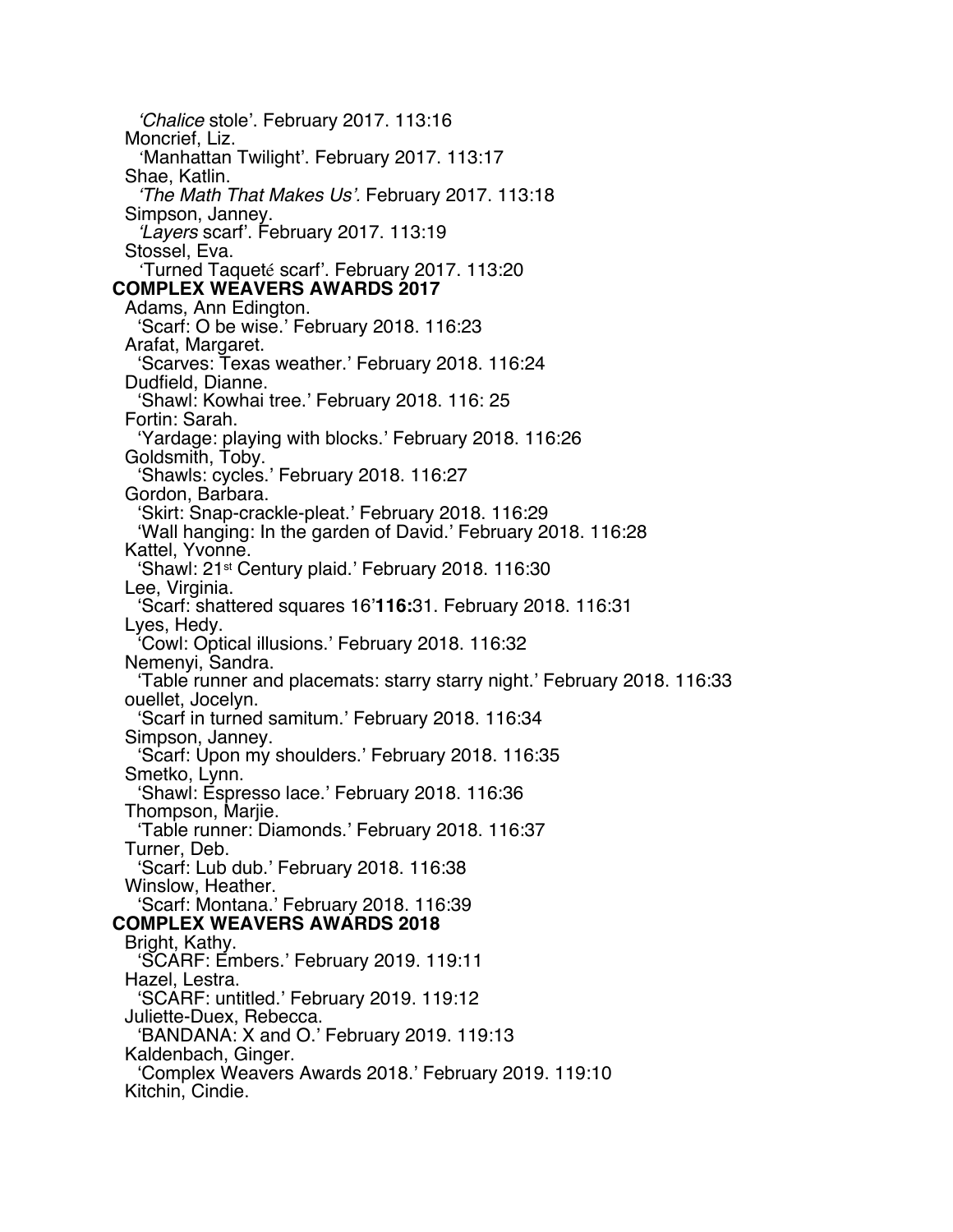'SCARF: Ancient Iranian Tilework.' February 2019. 119:14 MacMorris, Peg. 'AFGHAN: Bold Deflections.' February 2019. 119:15 Mullarkey, John. 'YARDAGE: Tablet Woven Triptych.' February 2019. 119:16 Reid, Ginette. 'FABRIC: Untitled.' February 2019. 119:17 Ross, Carla. 'SCARF: Snowflake Twill.' February 2019. 119:18 Shiffrin, Nancy. 'SCARF: Untitled.' February 2019. 119:19 Silver, Deborah. 'WALL HANGING: Planning the Revolution.' February 2019. 119:20 Tuenge, Teena. 'TABLE RUNNER: Foliage with Iris.' February 2019. 119:21 Wilson, Catherine. 'SCARF, HANDBAG, AND CHANGE PURSE: Hidden Evergreens.' February 2019. 119:22 **COMPLEX WEAVERS AWARDS 2019** Caracausa, Lorelei. 'Shawl: *Iridescence*.' February 2020. 122:18 Flynn, Bridget. 'Table Runner: *Eight-Shaft Multiple Tabby*.' February 2020. 122:19 French, Louise. 'Scarf: *Rhythm in Blue*.' February 2020. 122:20 Gingras, Marguerite. 'Throw: *For Emile*.' February 2020. 122:21 Habrle, Tania. 'Shawl: *Mother of Pearl*.' February 2020. 122:22 Kaplan, Deborah. 'Shawl: *Noelant*.' February 2020. 122: 23 Lyles, Hedy. 'Scarf: *Kilim silk*.' February 2020. 122:24 Roehrs, Hanna. 'Table Runner: *Tangerine Dream*.' February 2020. 122:25 Topper, Darcy. 'Pillow: *Autumn Hosta - on the Verge of Slime*.' February 2020. 122:26 Town. Martha. 'Wrap: *Not a Wallflower Anymore*.' February 2020. 122:27 Tregeagle, Jeanette. 'Scarf.' February 2020. 122:28 Usher, Melodie. 'Trio of scarves: *Weaving is my DNA - DNA is my weaving*.' February 2020. 122:29 Wilson. Catharine. 'Scarf: *Mystical Dragons*.' February 2020. 122:30 **COMPLEX WEAVERS AWARDS 2020** Donde, Karen. 'Scarf: *Through Forest and Field.'* February 2021. 125:7 Kaldenbach, Ginger. 'Complex Weavers Awards 2020.' February 2021. 125:6 Olde, Melanie. 'Wall Hanging: *Hexagonal Cellular Symmetry*.' February 2021. 125:8 **COMPLEX WEAVERS GATHERINGS** Killeen, Leslie.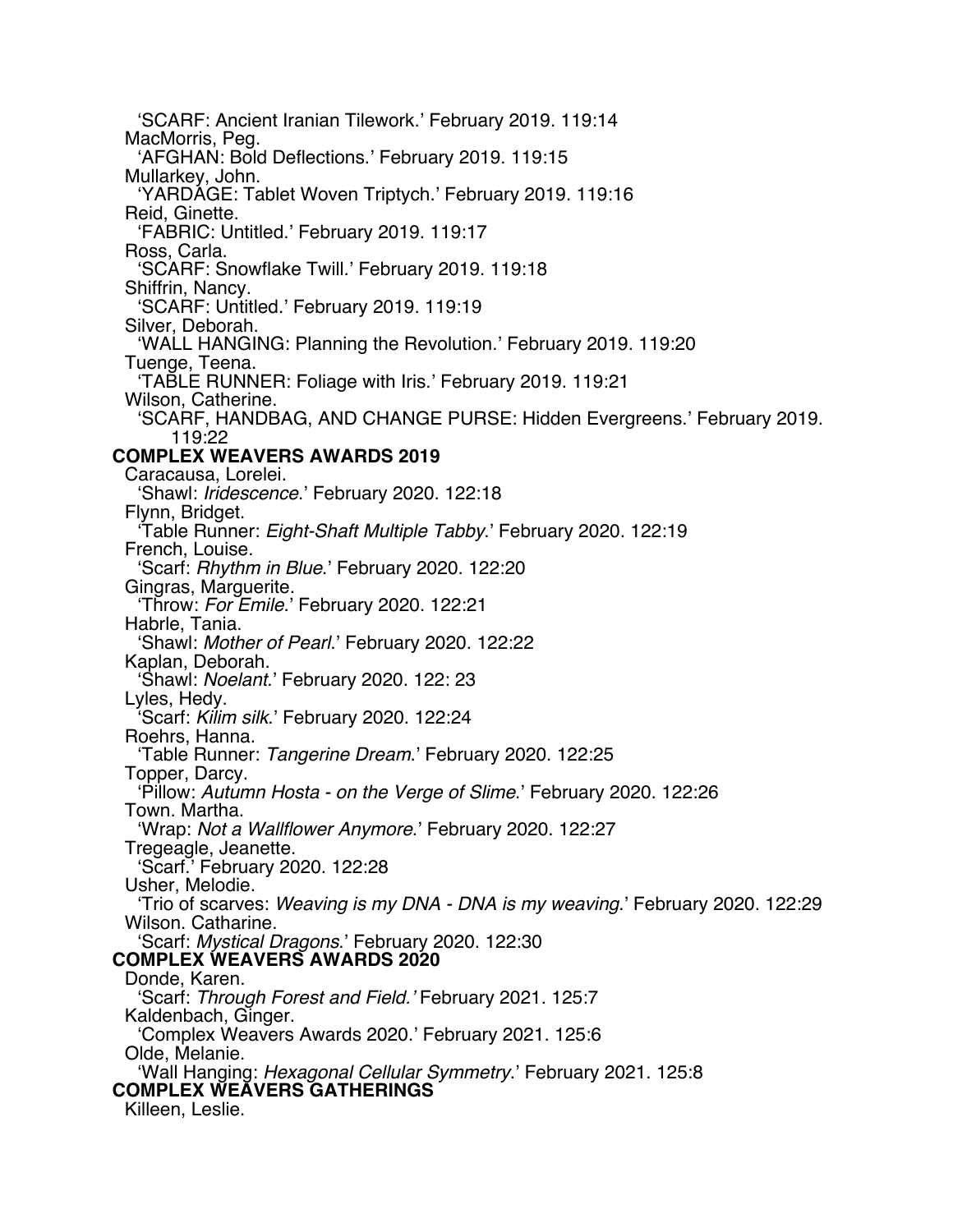'A Complex Weavers Gathering: (You can have one, too).' October 2017: 115:11–14 'Announcing CW Southeast Gathering 2019.' February 2019. 119:2 Richardson, Debbie. 'UK Complex Weavers Study Days: London, November 2018.' February 2019. 119:6–8 Willcock, Lesley. 'Design for Weave: An Unusual UK Workshop.' June 2021. 126:6–7 **COMPLEX WEAVERS HISTORY** Davis, Linda. 'Remembering Wanda Shelp: A Complex Weavers Wonder.' June 2015. 108:5–8 Thompson, Marjie. 'We are 33!! A Brief History of Complex Weavers,.' October 2012. 100:6 **COMPLEX WEAVERS JOURNAL** MacGregor, Ruth. 'Editors Carry the Torch, Then Pass It On.' October 2014. 106:33 Shelp, Wanda. 'Complex Weaver's Journal - Then and Now.' October 2012. 100:9 Stewart, Pat. 'New Indexes for Complex Weavers Journal.' October 2013. 103:8–9 **COMPLEX WEAVERS JOURNAL MAILING WRAPPER** MacGregor, Ruth. 'The Wrapper Rap.' October 2019. 121:18 **COMPLEX WEAVERS LIBRARY** Boer, Dinette. 'LibraryThing for Handweavers.' June 2021. 126:22–24 MacGregor, Ruth. 'Complex Weavers Library: A Resource for Curious Weavers.' February 2019. 119: 44 **COMPLEX WEAVERS MANUSCRIPT RECOVERY FUND** Thompson, Marjie. 'A Little-Known Complex Weavers Fund.' June 2015. 108:25–26 **COMPLEX WEAVERS PUBLICATIONS** Autio, Laurie. 'Eight Shafts: Beyond the Beginning: Complex Weavers 40th Anniversary Book.' October 2016. 112:16–22 Autio, Laurie K.. 'Eight Shafts: Beyond the Beginning. Personal Approaches to Design: Complex Weavers 40th Anniversary Book.' June 2017. 114:6–7 **COMPLEX WEAVERS SEMINARS 2016** MacGregor, Ruth. 'Complex Weavers Seminars 2016: A Few Reflections.' October 2016. 112:7–9 **COMPLEX WEAVERS SEMINARS 2018** Gladstone, Carla X.. 'Share Your Knowledge: Poster Sessions at Complex Weavers Seminars.' October 2019. 121:3–5 Kaufman, Marguerite and Kathy Alexander. 'Complex Weavers Seminars 2018.' June 2017. 114:10 **COMPLEX WEAVERS WEBSITE** MacGregor, Ruth. 'What the CW Website Can Do for You.' June 2019. 120:43–44 **COMPLEXITY EXHIBITION 2014** Hutton, Sandra S.. 'Complexity: The 2014 Exhibition.' June 2014. 105: insert **COMPLEXITY EXHIBITION 2016**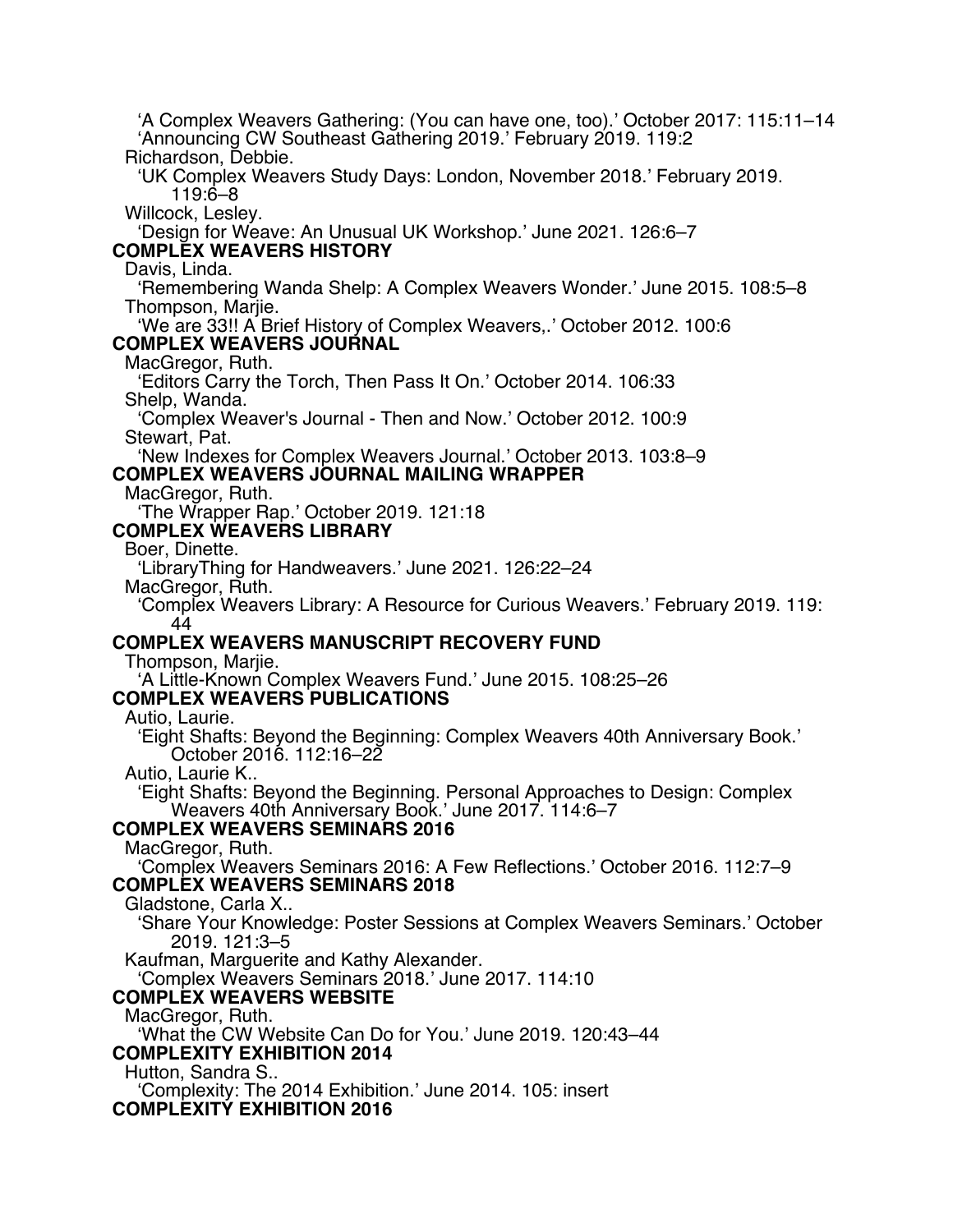'Complexity the 2016 Exhibition.' June 2016. 111:29–37 Hutton, Sandra. 'A Special Gift: The Origin of the 'Diane Fabeck Best in Show' Award'. October 2016. 112:10–12 MacGregor, Ruth. 'Complex Weavers Seminars 2016: A Few Reflections.' October 2016. 112:7–9 **COMPLEXITY EXHIBITION 2018** Anderson, Mimi. 'Ruby, Ruby.' June 2018. 117:10 Booker, Cally. 'Lost Ice.' June 2018. 117:11 Bowman, Susan. 'Complexity 2018 – a Report.' February 2018. 116:21 'COMPLEXITY 2018: Innovations in Weaving.' June 2017. 114:8–9, June 2018. 117:8–9 'Desert Sky.' June 2018. 117:12 Butler, Su. 'Rainy Day.' June 2018. 117:13 Dam, Inge. 'Child's World'. June 2018. 117:14 Donde, Karen. 'Black Feathers.' June 2018. 117:15 Furness, Suzy. 'Dawn to Dusk.' June 2018. 117:16 'Do Not Use Images of Flowers for Assessment.' June 2018. 117:18 'Which Part of the Whole (Fig Tree, Ocean, Earth) Doesn't Need Our Care?'. June 2018. 117:17 Gibson, Brenda. 'Cityscape Reflections.' June 2018. 117:19 Haller, Robin. 'Gravity of Reality.' June 2018. 117:20 Innouye, Bonnie. 'Daydream.' June 2018. 117:22 Inouye, Bonnie. 'Celebration in Venice.' June 2018. 117:21 Landry, Wendy. 'Identity.' June 2018. 117:23 McLaughlin, Molly. 'Fireflies and Jellyfish.' June 2018. 117:24 Moore, Jennifer. 'Parquet Permutations.' June 2018. 117:25 Morris, Wendy. 'Making It Mine.' June 2018. 117:26 Rude, Sandra. 'The Sea In My Dream.' June 2018. 117:27 Schlein, Alice. 'Dubious Alphabet.' June 2018. 117:28 'Pink Harlequin.' June 2018. 117:29 Silver, Deborah. 'Planning the Revolution.' June 2018. 117:30 Smetko, Lynn. 'No Secrets.' June 2018. 117:32 Taylor, Susie.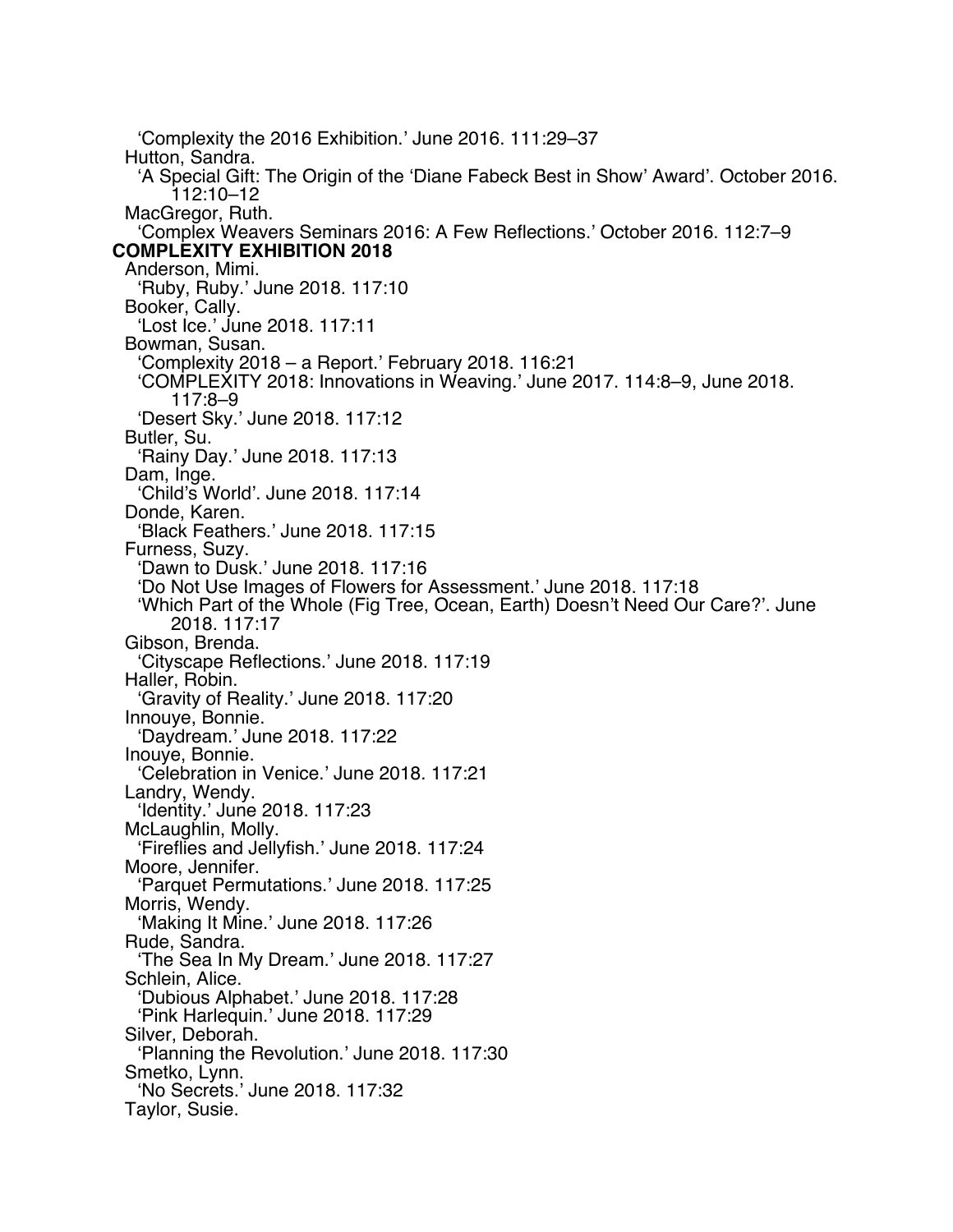'Untitled (W17 BW Stripes X).' June 2018. 117:33 Walker, Barbara J.. 'Paracas.' June 2018. 117:34 Willcock, Lesley. 'Tuscan Sunset.' June 2018. 117:35 Wooten, Carol. 'Napa Valley Vineyard.' June 2018. 117:36 **COMPLEXITY EXHIBITION 2020**

'Complexity 2020: Innovations in Weaving'. June 2019. 120:8–9 Bogdonoff, Dondra. 'Edge of the Woods': Wall hanging - linen. June 2020. 123:21 Butler, Su. 'Senescence': Wall hanging - Cotton, silk. June 2020. 123:22 Dam. Inge. 'Twists and Turns': Scarf - Cotton. June 2020. 123:23 Donde, Karen. 'Isle of Skye: Scarf' - Tencel, silk. June 2020. 123:24 Fortin, Sarah. 'Opposites': Scarf - Cotton. June 2020. 123:25 Furness, Suzy. 'Spring Promises': Wall hanging - silk, wool, polyester. June 2020. 123:26 Inouye, Bonnie. 'Abundance': scarf - Tencel, silk. June 2020. 123:27 Kovnat, Denise. 'Pagoda': Scarf - Reeded silk. June 2020. 123:28 Miller, Mary. 'Unity': Wall hanging - Cotton. June 2020. 123:29 Moore, Jennifer. 'Rolling Thunder': Wall hanging - Cotton. June 2020. 123:30 Morris, Wendy. 'Two-way Furrows': Yardage - Silk, merino. June 2020. 123:31 Neilson, Rosalie. 'Butterflies': Wall hanging - Cotton. June 2020. 123:32 Olde, Melanie. 'Hexagonal Cellular Symmetry': Wall hanging - Nylon monafilament, stainless steel. June 2020. 123:33 Silver, Deborah. 'Sunrise Over the Flats': Wall hanging - Cotton and wool. June 2020. 123:34 Wooten, Carol. 'At Peace': Scarf - Bambu 12, rayon ribbon. June 2020. 123:35 **COMPLEXITY EXHIBITION 2022** Donde, Karen. 'Complexity 2022 Jurors Share Advice for Entrants.' February 2021. 125:4–5 'Complexity 2022: The Road to Selection Passes Through the Prospectus.' June 2021. 126:4–5 'Complexity: Innovation on Display.' October 2020. 124:7 **COMPUTER AIDED DESIGN EXCHANGE GROUP** Chiu, Tien. 'Complex Color Simulations in Photoshop.' June 2014. 105:30–32 de Souza, Diane. 'Getting Comfortable With Weaving Software.' June 2014. 105:33–34 Inouye, Bonnie.

'Turned Taqueté: an Introduction.' June 2014. 105:36–40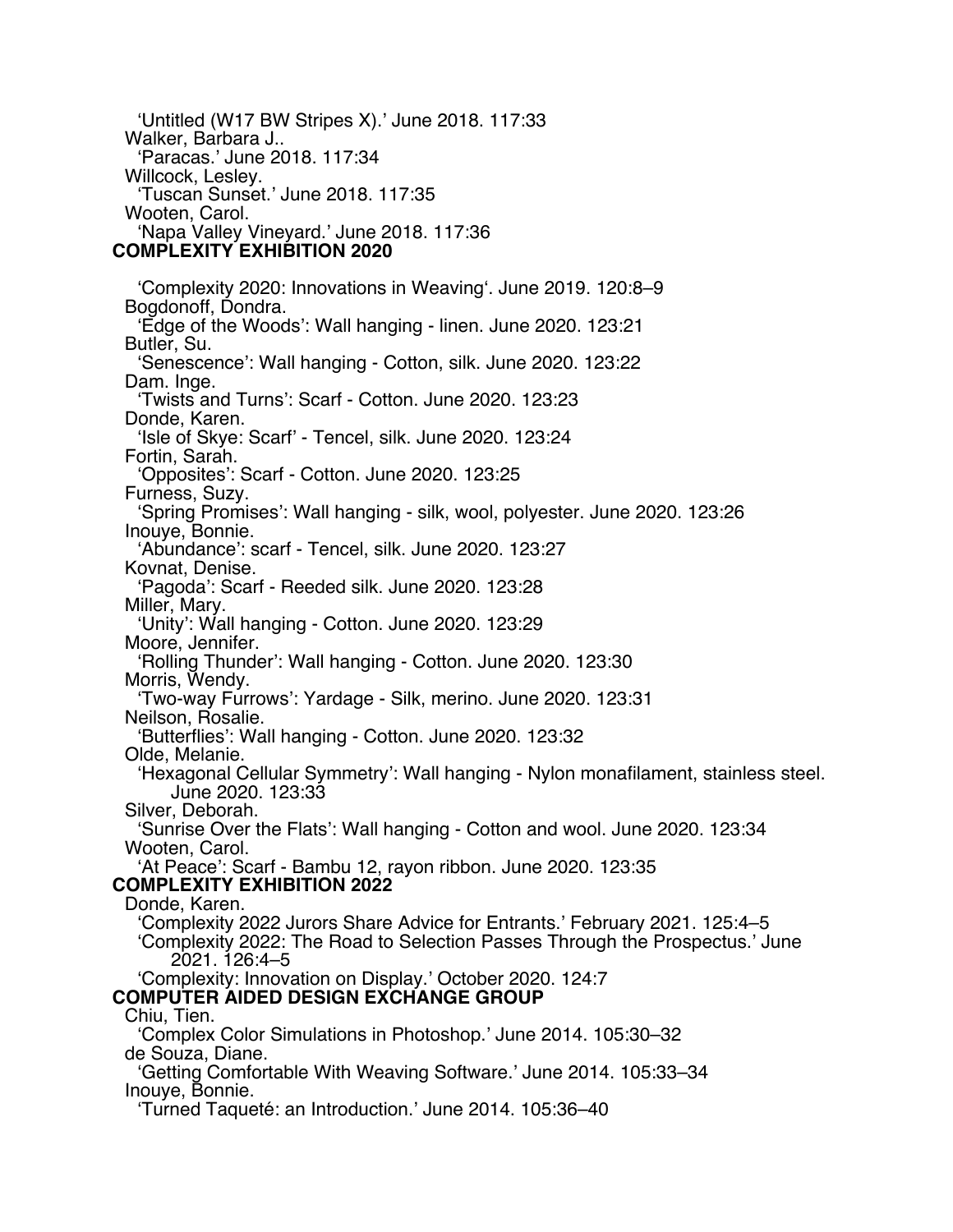Karvonen, Pirkko. 'Eight-Shaft Summer and Winter Wall Hanging.' June 2014. 105:35 **COMPUTERIZED LOOM CONTROL** Blackburn, Maurice. 'Computerized Loom Control – A Different Approach.' October 2012. 100:39–42; errata February 2013. 101:5 Visman, Miles. 'The Space between Randomness and Order.' June 2015. 108:27–32 **COPPER WIRE** Kaplan, Debbie. 'Experimentation in an Overtwisted Warp.' June 2013. 102:9–11 **CORD WEAVE** Morris, Wendy. 'Weaving Warpwise Pleats.' June 2013. 102:22–25 **CORD, TEXSOLV** Broughton, Cynthia. 'Look Ma, No Knots.' June 2012. 99:32 **CORDUROY** Dumke, Judy (Contributor). 'Sample Exchange The Old-Fashioned Way.' February 2014. 104:41–42 **COUNTERMARCH LOOMS** Blackburn, Maurice. 'Computerized Loom Control – A Different Approach.' October 2012. 100:39–42 Kallstenius, Susanne. 'Weaving with Fine Wool Yarn.' October 2012. 100:30–31 Meek, Kati. 'From-the-Top Tie-up for my Countermarch Loom.' October 2017: 115:4–5 **COVERLETS.** *see also* **EARLY AMERICAN COVERLET STUDY GROUP** Bassett, Sue Parker. 'Double Bowknot and Window Sash Table.' June 2014. 105:9–10 Hardison, Linda. 'Cape Breton Coverlets.' June 2014. 105:13–15 McGeary, Gay. 'My Fascination with Fringe.' June 2014. 105:19–22 'My Master Class with David Bender.' October 2012. 100:16–19 'The Rural Pennsylvania German Weaving Primer.' February 2012. 98:26–29 Mulloy, Judith. 'Sunrise and Window Sash Table.' June 2014. 105:10–11 Stovall, Sharon. 'The Beauty of a Well-Worn Coverlet.' June 2014. 105:11–12 Vandermeiden, Jette. 'Skillbragd, Smålandsväv, Threaded Opphämpta.' February 2012. 98:16–18 Wakefield, Dannetta "Penny." 'Deflected Double Weave.' February 2013. 101:20–21 **CRACKLE STUDY GROUP** MacGregor, Ruth. 'Crackle Sparkle.' June 2012. 99:24 Smith, Mimi. 'Crackle Trials.' June 2012. 99:22–23 Swenson, Barbara. 'From Butterflies to Snowflakes.' June 2012. 99:21 Wilson, Susan. 'Multi-shaft Classic Crackle with an Unbalanced Tie-up.' June 2012. 99:19–20 **CRACKLE WEAVE.** *see also* **CRACKLE STUDY GROUP**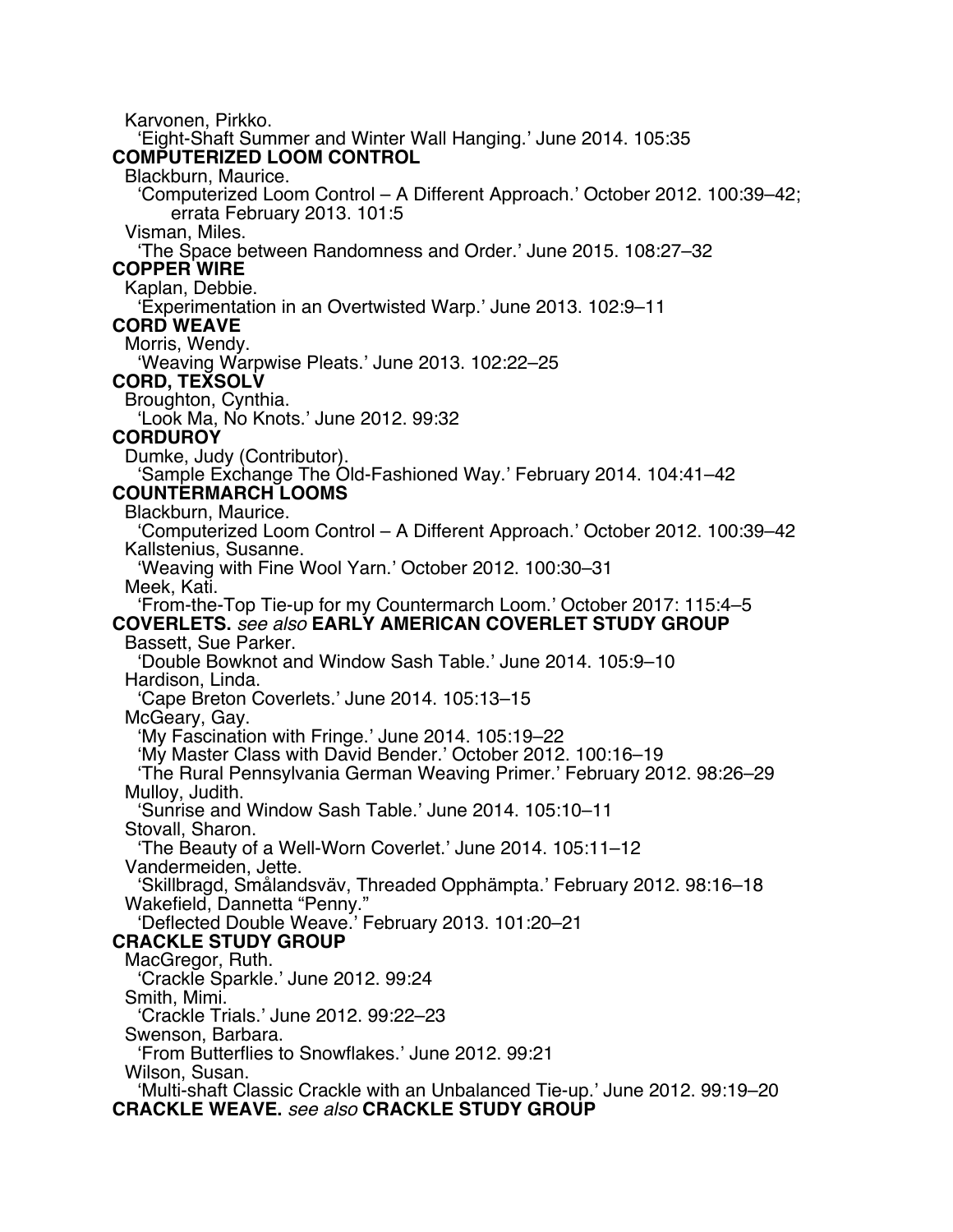MacGregor, Ruth. 'Crackle Sparkle.' June 2012. 99:24 Moody, Beryl. 'Designing Warps for Interesting Weaving Demonstrations''. June 2014. 105:41–43 Simmons, Mawusi Renée. 'Crackle Silkphony Scarf III - Rondo.' February 2016. 110:28 Smith, Mimi. 'Crackle Trials.' June 2012. 99:22–23 Swenson, Barbara. 'From Butterflies to Snowflakes.' June 2012. 99:21 Wilson, Susan. 'Multi-shaft Classic Crackle with an Unbalanced Tie-up.' June 2012. 99:19–20 **CREPE WEAVE** Banting, Esperanza (Contributor). 'Sample Exchange The Old-Fashioned Way.' February 2014. 104:38 Nordling, Sara. 'Inspiration Becomes an Obsession.' October 2012. 100:22–23 Schlein, Alice. 'My Favorite Crepe Design Method.' February 2013. 101:47–48 Smetko, Lynn. 'Bumberet, Crepe Weave and Borders.' June 2020. 123:16–20 **CREPE YARN.** *see* **YARN, OVERTWISTED CRIMP CLOTH.** *see also* **SHIBORI, WOVEN** Simpson, Janney. New variations for Deflected Double Weave. June 2021. 126:15–18 Totten, Dianne. 'Crimp Cloth.' February 2014. 104:28–29 **CROSS DYEING** Chiu, Tien. 'Autumn Splendor.' June 2012. 99:28 **CRUZARD (COMPOUND WEAVE STRUCTURE)** Davis, Linda. '26-Shaft Cruzaad.' October 2012. 100:20–21 **CUFF** Kaplan, Debbie. 'Assumptions and Play.' October 2013. 103:28–29 **CURVES** Madden, Linda. 'Curves in Double Weave.' February 2013. 101:30 D **DAMASK.** *see also* **PSEUDO-DAMASK** Allison, Charlotte Lindsay. 'Towels for our Travels.' February 2012. 98:25 Benson, Marty. 'Sassafras *(Sassafras albidum)*.' February 2016. 110:43

Blair, Amy.

'The Evolution of a Drawloom Warp.' February 2021. 125:42–44 Faulkner, Kay.

'Damask Circles with Warp Shibori.' February 2012. 98:24

Faulkner, Kay, Carolyn Gritzmaker, Marty Benson and Jette Vandermeiden.

'Quartet: Leaves Waalre Damask Exhibition 2014.' February 2016. 110:42–44 Gritzmaker, Carolyn.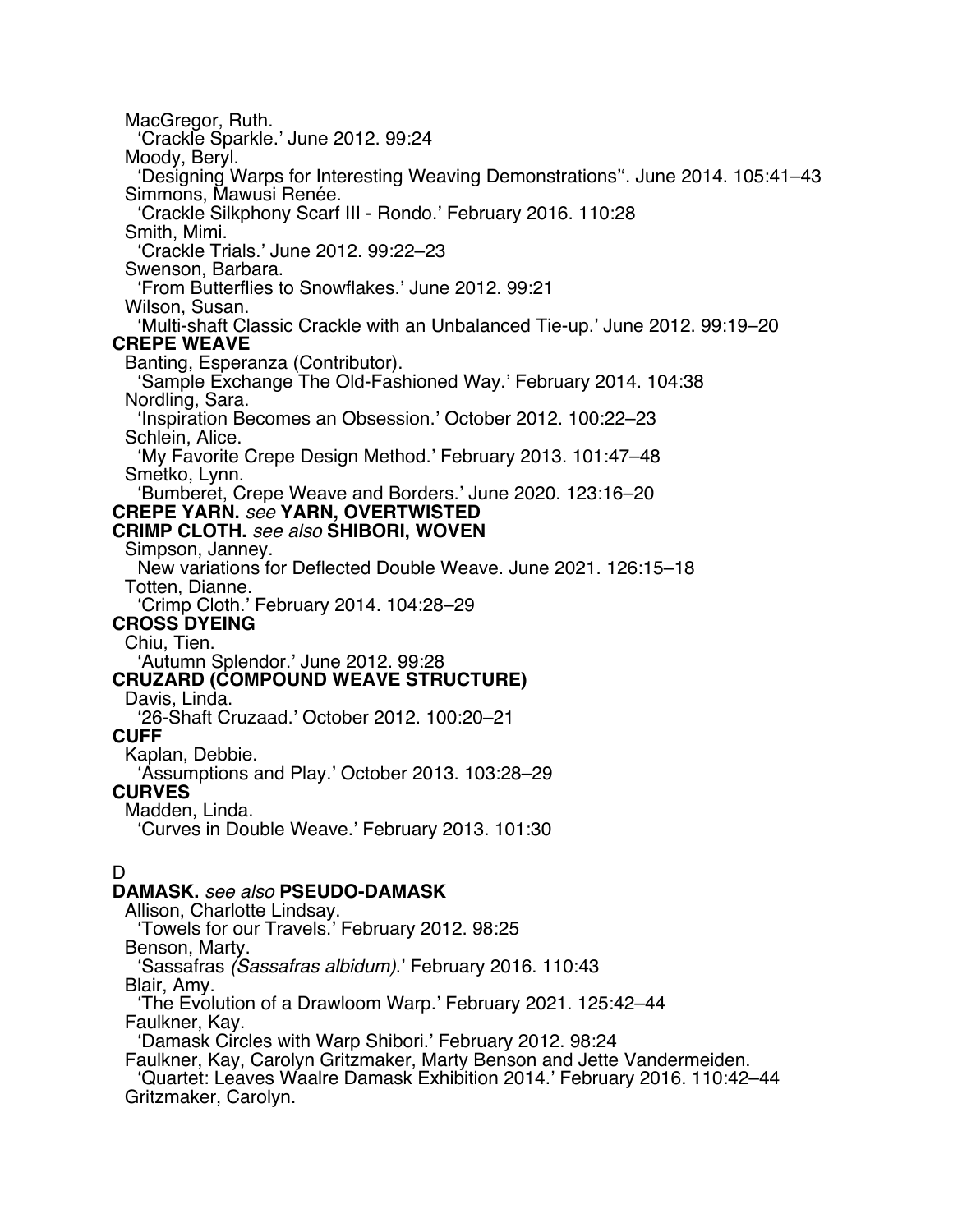Bur Oak. February 2016. 110:21 Gritzmaker, Carolyn,. 'Bur Oaks *(Quercus macrocarpa)*.' February 2016. 110:42 Kay, Faulkner. 'Tallowood *(Eucalyptus microcorys)*.' February 2016. 110:43 Moberg, Rachel. 'Blue Mist.' February 2016. 110:25 Van der Wel, Marjolyn. 'Tejido Huave and Three-Shaft Damask.' October 2013. 103:42–44 Vandermeiden, Jette. 'Maple *(Acer)*.' February 2016. 110:44 Williams, Jean. 'Borrowing and Learning from Heritage.' February 2012. 98:31 **DEFLECTED DOUBLE WEAVE** Carey, Sheila. 'Designing Deflected Double Weave Using an Overshot Draft.' October 2020. 124:24–25 Coe, Marg. 'What's DDW Called When It Doesn't Deflect?.' February 2013. 101:43–44 Croft, Liz. 'Deflected Double Weave Snood\*.' October 2020. 124:29–31 Johnson, Jami. 'Deflected Double Weave.' October 2020. 124:13–15 Lyles, Hedy. 'Variations in Deflected Double Weave.' October 2020. 124:32–33 Simpson, Janney. 'New Variations for Deflected Double Weave.' June 2021. 126:15–18 Stewart, Pat. 'Deflected Double Weave Mimicking Plaited Twill.' June 2018. 117:2–7 Stubenitsky, Marian. 'Extended Deflected Double Weave.' October 2020. 124:11–13 van Duijnen, Alice. 'Jacket in Deflected Double Weave.' February 2013. 101:23 Verral, Jennifer. 'Deflected Double Weave.' October 2020. 124:16–18 Wakefield, Dannetta "Penny." 'Deflected Double Weave.' February 2013. 101:20–21 Whipple, Lillian. 'Wacky Windows.' October 2018. 118:27–28 Young, Muffy. 'From the Inbox: More on 'Plaited Twills' in Deflected Double Weave'. October 2018. 118:2 Young. Muffy. 'Making a New Design.' October 2013. 103:36–38 **DESIGN STRATEGIES** Alvic, Philis. 'Exploring Creativity in Pattern Weaving: A Personal Journey.' June 2019. 120:15–23 Boer, Dinette (Netty)'Leonardo da Vinci's Creativity Strategy A methodical approach to design for handweavers'. February 2018. 116:3–14 Evans, Elizabeth. 'Using Leonardo da Vinci's Creativity Strategy to Develop My Creative Sample for the Oscar Bériau Study Group'. October 2018. 118:13–14 Silver, Deborah. 'On Creativity During the Pandemic.' June 2020. 123:5–8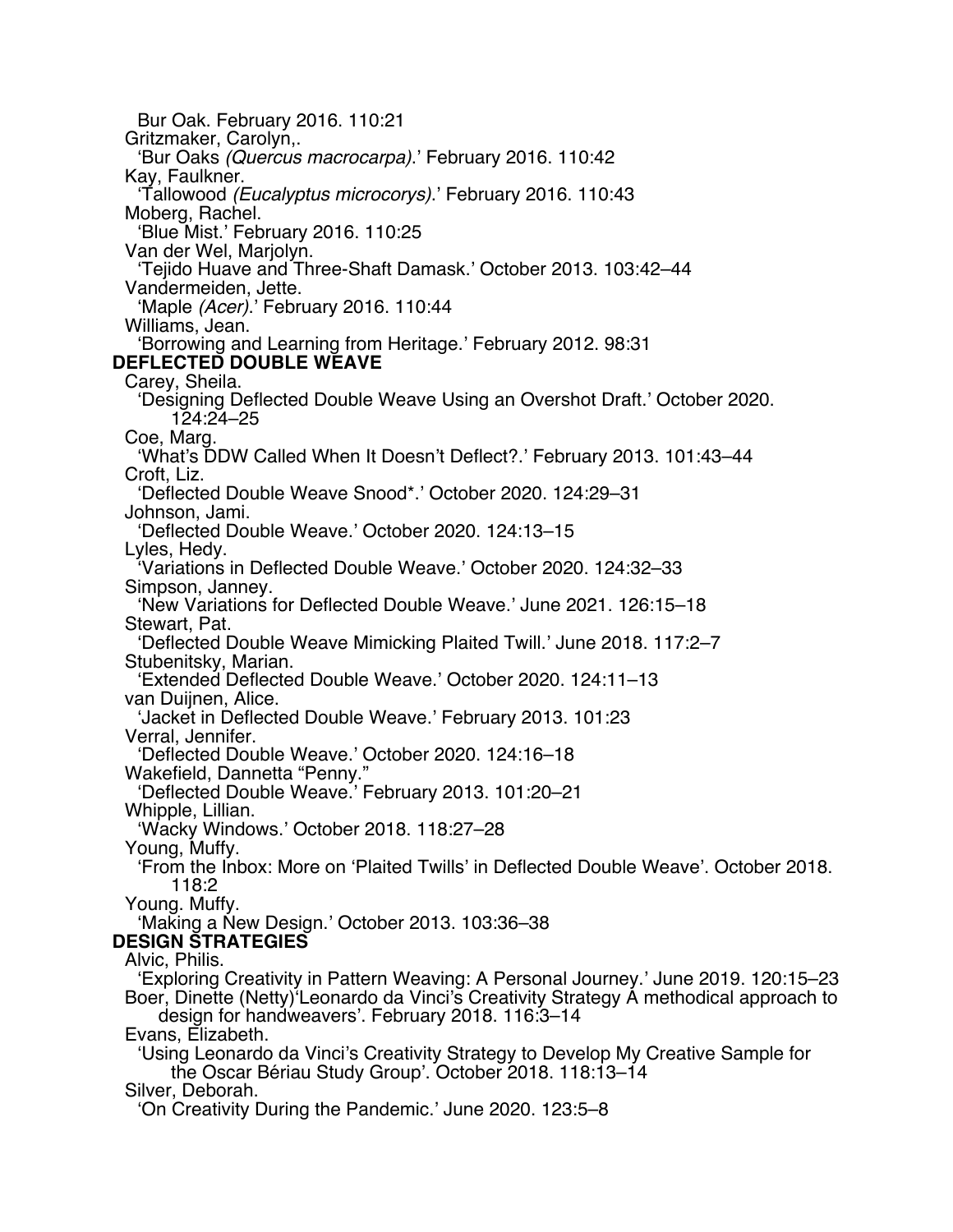Wright, Theo. 'No Colour No Contrast.' June 2021. 126:8–14 'Out of Synch.' June 2019. 120:24–30 **DESIGNING FABRICS STUDY GROUP** Boer, Dinette. '100 Years of Bauhaus, An Inspiration.' February 2020. 122:31 Chiu, Tien. 'Designing Fabric with Meaning.' October 2013. 103:32–33 Donde, Karen. 'Fabrik (Factory).' February 2020. 122:37–39 Driscoll, Eileen. 'Designing a Fabric Collection for Clothing.' October 2013. 103:20–21 Gardett, Roxane. 'Designing: Form Follows Function.' October 2013. 103:30–31 Heggtveit, Marianne. 'Anni Albers: *On Designing*.' February 2020. 122:32 Jacobs, Dolores. 'Anni Albers: *On Weaving*.' February 2020. 122:33 Kaplan, Debbie. 'Assumptions and Play.' October 2013. 103:28–29 Killeen, Leslie. 'A Joyful Collaboration.' October 2013. 103:22–23 'Inspiration from Silvia Heyden, Artist in the Bauhaus Tradition.' February 2020. 122:40–41 MacIntyre, Barb. 'Simplicity?.' October 2013. 103:34–35. Errata February 2014. 104:3 MacMorris, Peg. 'Designing a Commissioned Piece.' October 2013. 103:24–25 Mansfield, Susan. 'Year-Round Scarf.' February 2020. 122:34–36 Reppen, Grete E.. 'An Experiment in Fine Silk.' October 2013. 103:26–27 Thomson, Susan. 'Gunta Stölzl, Bauhaus Master.' February 2020. 122:32 **DIGITAL TECHNIQUES IN WEAVING.** *see* **ADOBE PHOTOSHOP DESIGN TECHNIQUES; ONLINE RESOURCES AND TOOLS DIMAI** Meek, Kati Reeder. 'Explorations in Dimai.' October 2012. 100:24 **DIMITY** Maxvill, Ann. 'Princess Dimity Gets a Wake-up Call.' October 2012. 100:15 Maxvill, Ann (Contributor). 'Sample Exchange The Old-Fashioned Way.' February 2014. 104:42–43 Yale, Louise. 'Sea Foam to Tree Bark.' June 2013. 102:16–17 **DIVERSIFIED PLAIN WEAVE** Ronan, Ruth. 'Cat Eyes.' February 2016. 110:26 Viada, Laura. 'Meditative Weaving: Pick-Up & Other Tedious Joys.' February 2012. 98:44–45 **DOUBLE HARNESS STUDY GROUP** Allison, Charlotte Lindsay. 'Towels for our Travels.' February 2012. 98:25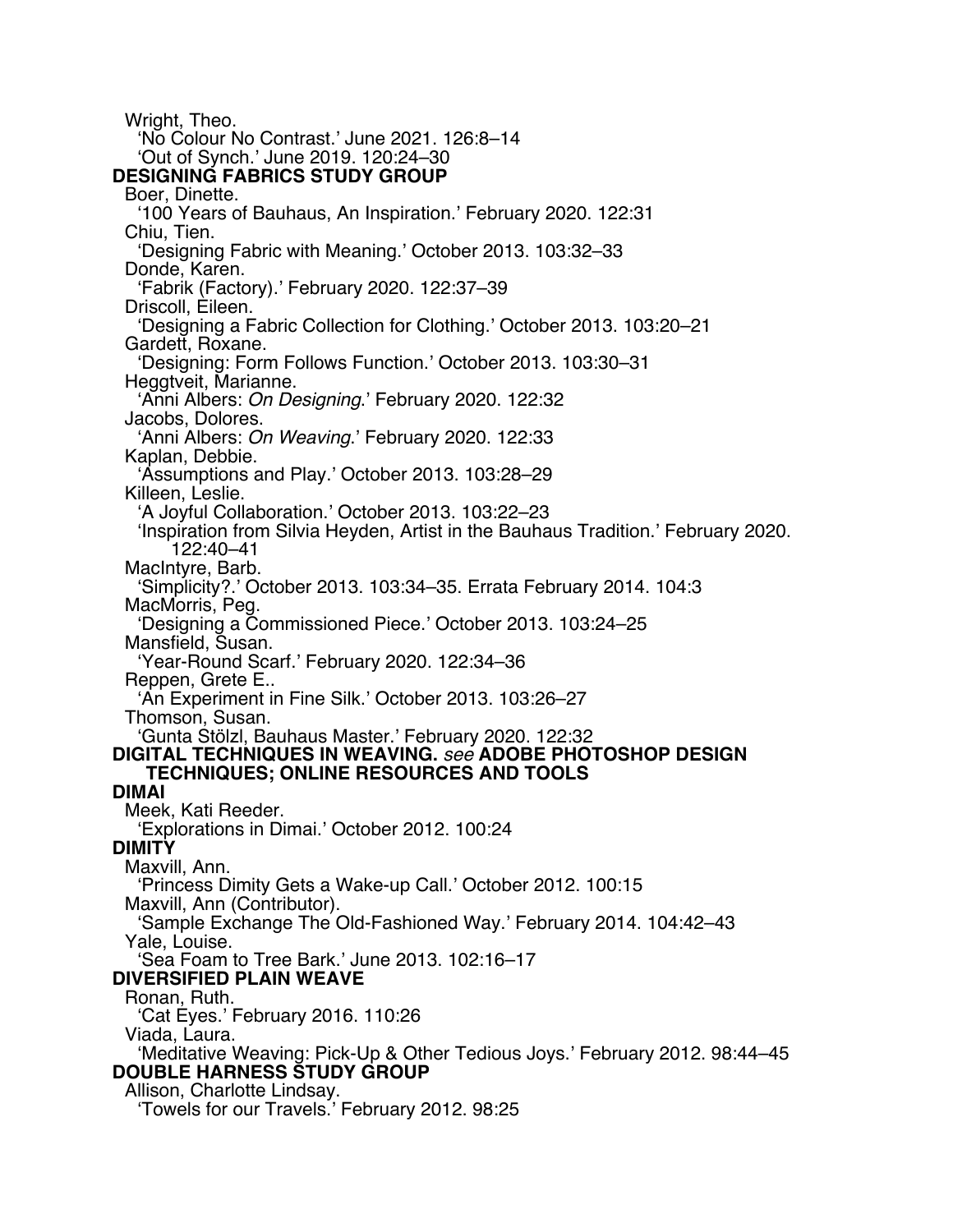Ammons, Toni. The Recursive Drawloom. February 2016. 110:32–35 Faulkner, Kay. 'A Drawloom by Any Other Name.....' February 2016. 110:36–37 'Damask Circles with Warp Shibori.' February 2012. 98:24 Furness, Suzy. 'The Luck of the Draw (Loom).' February 2012. 98:20–21 Meek, Kati Reeder. 'Drawloom for the De-loomed.' February 2016. 110:38–41 'Visions of Mice Danced in Their Heads.' February 2012. 98:15 Vandermeiden, Jette. 'Skillbragd, Smålandsväv, Threaded Opphämpta.' February 2012. 98:16–18 von Tresckow, Sara. 'Fabric Structure as Drawloom Pattern.' February 2012. 98:22–23 Zindel, Janice. 'Double Harness Study Group.' February 2016. 110:32 Zinsmeister, Anna. 'How I Became a Drawloom Weaver.' February 2012. 98:19–20 **DOUBLE HARNESS WEAVING** Allison, Charlotte Lindsay. 'Towels for our Travels,.' February 2012. 98:25 Ammons, Toni. 'The Recursive Drawloom.' February 2016. 110:32–35 Blair, Amy. 'The Evolution of a Drawloom Warp.' February 2021. 125:42–44 Faulkner, Kay. 'A Drawloom by Any Other Name.....' February 2016. 110:36–37 'Damask Circles with Warp Shibori.' February 2012. 98:24 Furness, Suzy. 'The Luck of the Draw (Loom).' February 2012. 98:20–21 Meek, Kati Reeder. 'Visions of Mice Danced in Their Heads.' February 2012. 98:15 Schickli, Laura. 'Liftplans and Drawlooms.' February 2020. 122:9–11 Vandermeiden, Jette. 'Pseudo-Damask on a Double Harness Loom.' February 2021. 125::34–39 'Skillbragd, Smålandsväv, Threaded Opphämpta.' February 2012. 98:16–18 von Tresckow, Sara. 'Fabric Structure as Drawloom Pattern.' February 2012. 98:22–23 Williams, Jean. 'Borrowing and Learning from Heritage.' February 2012. 98:31 Zinsmeister, Anna. 'How I Became a Drawloom Weaver,.' February 2012. 98:19–20 **DOUBLE WEAVE.** *see also* **DOUBLE WEAVE ON TIED THREADING; DOUBLE WEAVE PICK-UP; DOUBLE WEAVE STUDY GROUP; DOUBLE WEAVE, 3-D; DOUBLE WEAVE, 4 COLOR; DOUBLE WEAVE, 4 WARP COLORS; DOUBLE WEAVE, OVERSHOT PATTERNED; DOUBLE WEAVE, SPLIT-SHED; DOUBLE WEAVE, TUBULAR; DOUBLE WEAVE, TWILL** Booker, Cally. 'Exploring Double Huck.' October 2020. 124:21–23 Calnan. Liz. 'Double Weave—Just Play!.' June 2013. 102:39–40 Coe, Marg. 'Tech Talk: Paul O'Connor: Scientist, Weaver, Educator'. October 2013. 103:6–7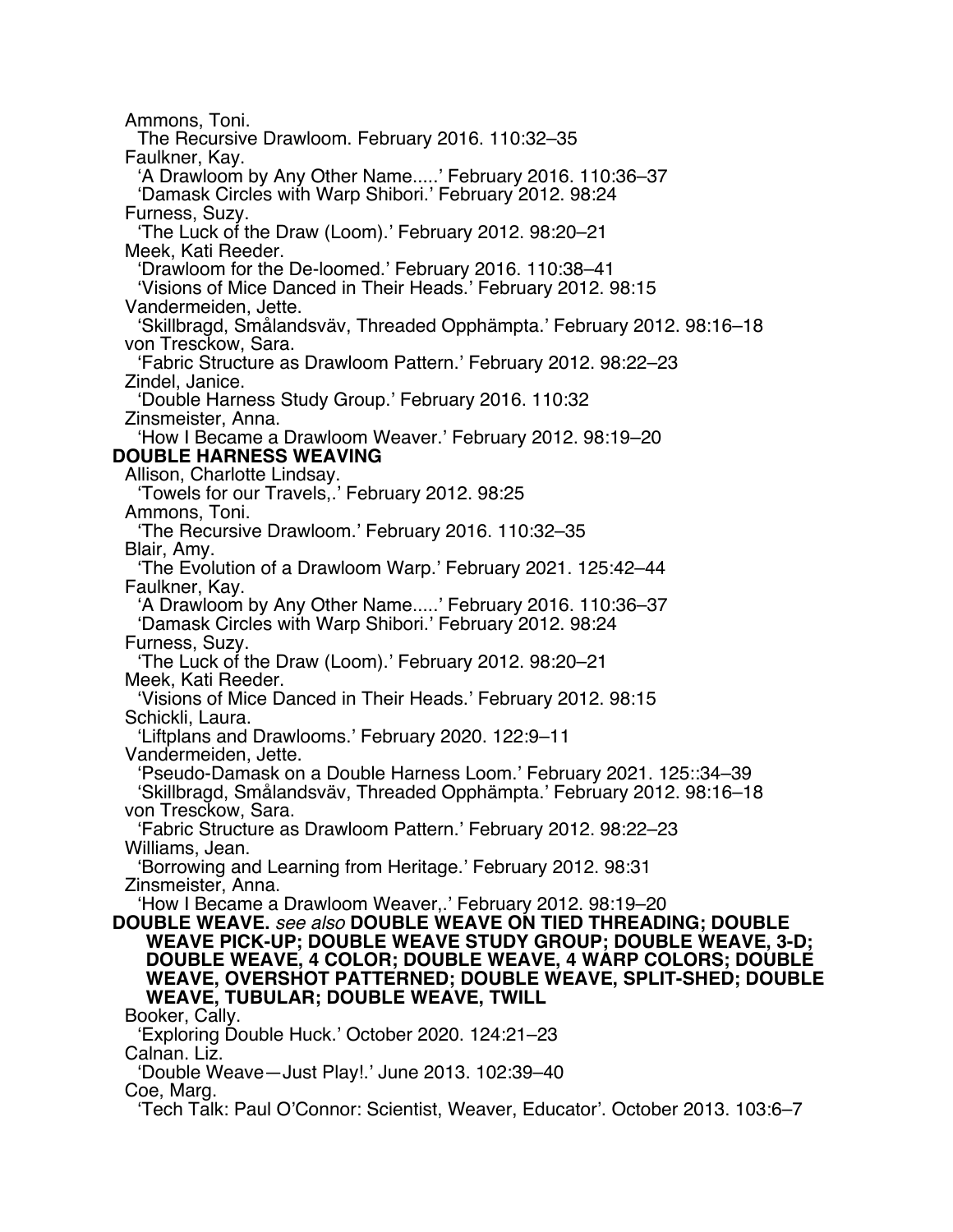Coe. Marg. 'Different Ratios in Double Weave.' February 2013. 101:27 Connell, Brucie. 'Squares and Lines.' February 2013. 101:35 Duncan, Beth. 'Double Weaver.' February 2013. 101:37 Erlebach, Karen. 'On the Beach.' June 2013. 102:32–33 'Three-Block Double Weave Bag Fabric to Co-ordinate with Cotton Lawn Dress Fabric.' October 2020. 124:26–27 Four-Block Double Weave in the DACA Photo Challenge 2020'. October 2020. 124:39–40 Fortin, Sarah. 'Wine Country coat.' February 2016. 110:18 Gibson, Brenda. 'Trio of Wall Hangings in Layer Exchange.' October 2020. 124:33–37 Gladstone, Carla. 'Weaving Inspired by Sashiko'. February 2017. 113:21–22 Harrington. Marilyn. 'Scarf of Many Moods.' October 2020. 124:27–29 Harvey-Brown, Stacey. 'Layer Exchange in Four-Shaft Colour-and-Weave.' October 2020. 124:38 'The Making of Nature in the Making.' October 2014. 106:23–28 'UK CW Study Day.' October 2012. 100:5 Laffler, Linda. 'Double Weave or Double Trouble??.' February 2013. 101:29 Leiniger, Maggie. 'Visual Strata-sphere.' February 2013. 101:48–49 Leininger, Maggie. 'Visual Strata-sphere.' February 2013. 101:48–49 Madden, Linda. 'Curves in Double Weave,.' February 2013. 101:30 Moore, Jennifer. 'Designing Block Double Weave.' October 2020. 124:3–7 Nordling, Sara. 'Inspiration Becomes an Obsession.' October 2012. 100:22–23 Osten, Fran. 'Double Vision: New Insight.' February 2013. 101:36 Reppen, Grete. 'Double Weave with One Layer in Weft Shibori.' October 2014. 106:16–17 Schlein, Alice. 'A Double Weave Diary.' February 2021. 125:23–27 Schultz, Linda. 'Double Weave Lessons.' October 2020. 124:20–21 'Extended Block Design with Tessellations.' October 2020. 124:8–10 Stewart, Pat. 'Constructing Compound Weave Structures Using ArahWeave.' June 2017. 114:30– 34 van Duijnen, Alice. 'Anni Albers Wall Hangings: *Black White Yellow,* a Structural Analysis.' June 2020. 123:10–15 VanderWel, Marjolyn. 'Lines and Stripes.' June 2012. 99:30–31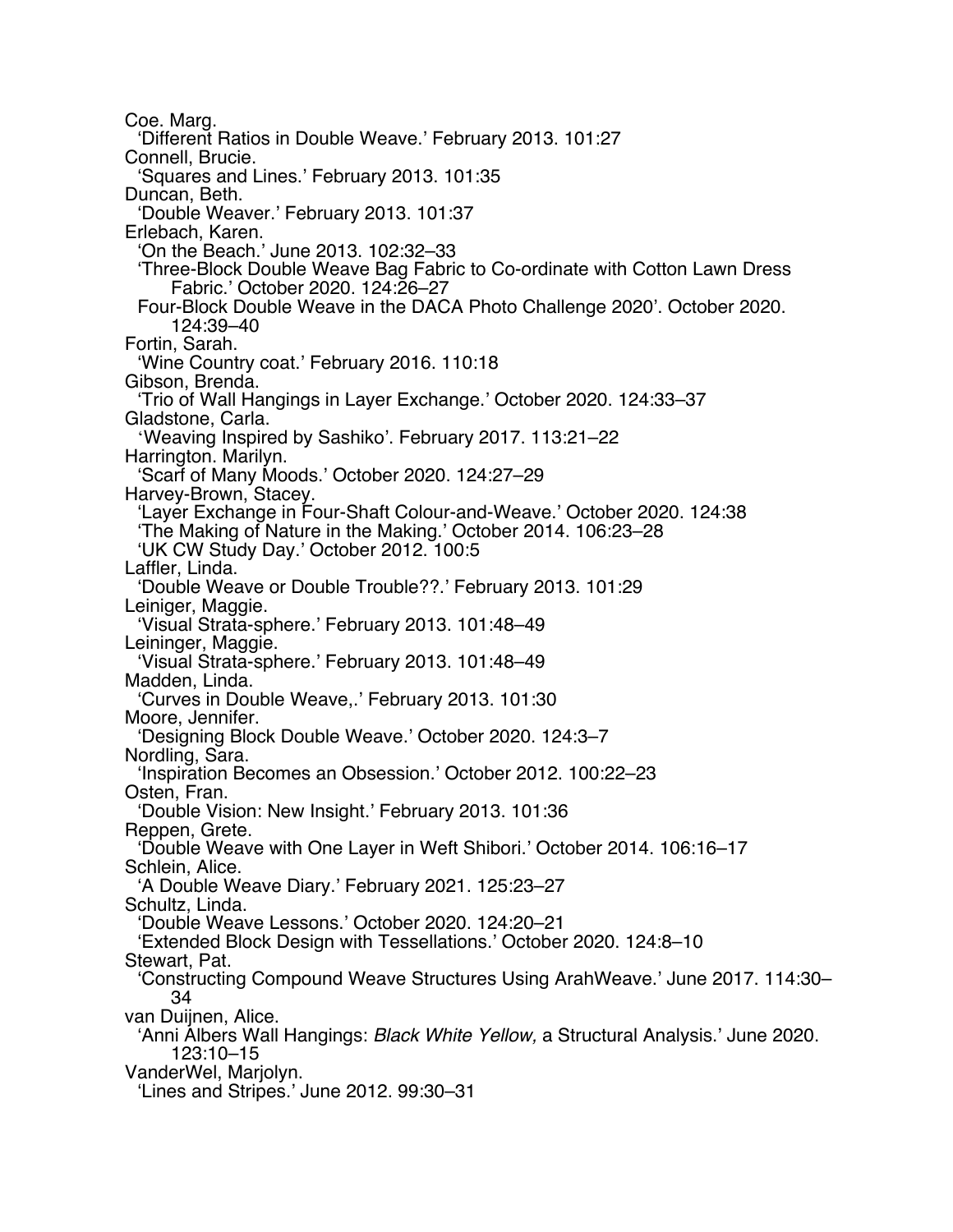Weidert, Bonnie. 'A Coverlet for Today.' June 2014. 105:15–17 Willcock, Lesley. 'Double Weave for a Waistcoat.' October 2020. 124:19–20 **DOUBLE WEAVE ON TIED THREADING** Briney, Sue. 'Double Weave with Differential Shrinkage.' February 2013. 101:31 **DOUBLE WEAVE PICK-UP** Arndt, Linda. 'Double the Pleasure and Double the Fun with Double Weave Pick-up.' October 2020. 124:42–44 Bérubé, Louise Lemieux. 'Double Weave Pick-Up.' February 2021. 125:9–13 Killeen, Leslie. 'A Logo for Warp and Byte Designs.' February 2013. 101:17 Stehle, Ursula. 'Joan of Arc: an Essay in Double Weave Pick-up.' October 2019. 121:15–17 Weidert, Bonnie. 'A Coverlet for Today.' June 2014. 105:15–17 **DOUBLE WEAVE STUDY GROUP** Abernathy-Paine, Ramona. 'Inside Weaving the Box.' October 2020. 124:41–42 Arndt, Linda. 'Double the Pleasure and Double the Fun with Double Weave Pick-up.' October 2020. 124:42–44 Booker, Cally. 'A Structural Challenge.' February 2013. 101:25–26 'Exploring Double Huck.' October 2020. 124:21–23 Carey, Sheila. 'Designing Deflected Double Weave Using an Overshot Draft.' October 2020. 124:24–25 'Overshot as Double Weave on Eight Shafts.' February 2013. 101:18–19 Coe, Marg. 'Different Ratios in Double Weave.' February 2013. 101:27 Croft, Liz. 'Deflected Double Weave Snood\*.' October 2020. 124:29–31 Erlebach, Karen. 'Four-Block Double Weave in the DACA Photo Challenge 2020.' October 2020. 124:39–40 'On the Beach,.' June 2013. 102:32–33 'Three-Block Double Weave Bag Fabric to Co-ordinate with Cotton Lawn Dress Fabric.' October 2020. 124:26–27 Gibson, Brenda. 'Trio of Wall Hangings in Layer Exchange.' October 2020. 124:33–37 Harrington. Marilyn. 'Scarf of Many Moods.' October 2020. 124:27–29 Harvey-Brown, Stacey. Layer Exchange in Four-Shaft Colour-and-Weave'. October 2020. 124:38 Johnson, Jami. 'Deflected Double Weave.' October 2020. 124:13–15 Killeen, Leslie. 'A Logo for Warp and Byte Designs.' February 2013. 101:17 Lyles, Hedv. 'Variations in Deflected Double Weave.' October 2020. 124:32–33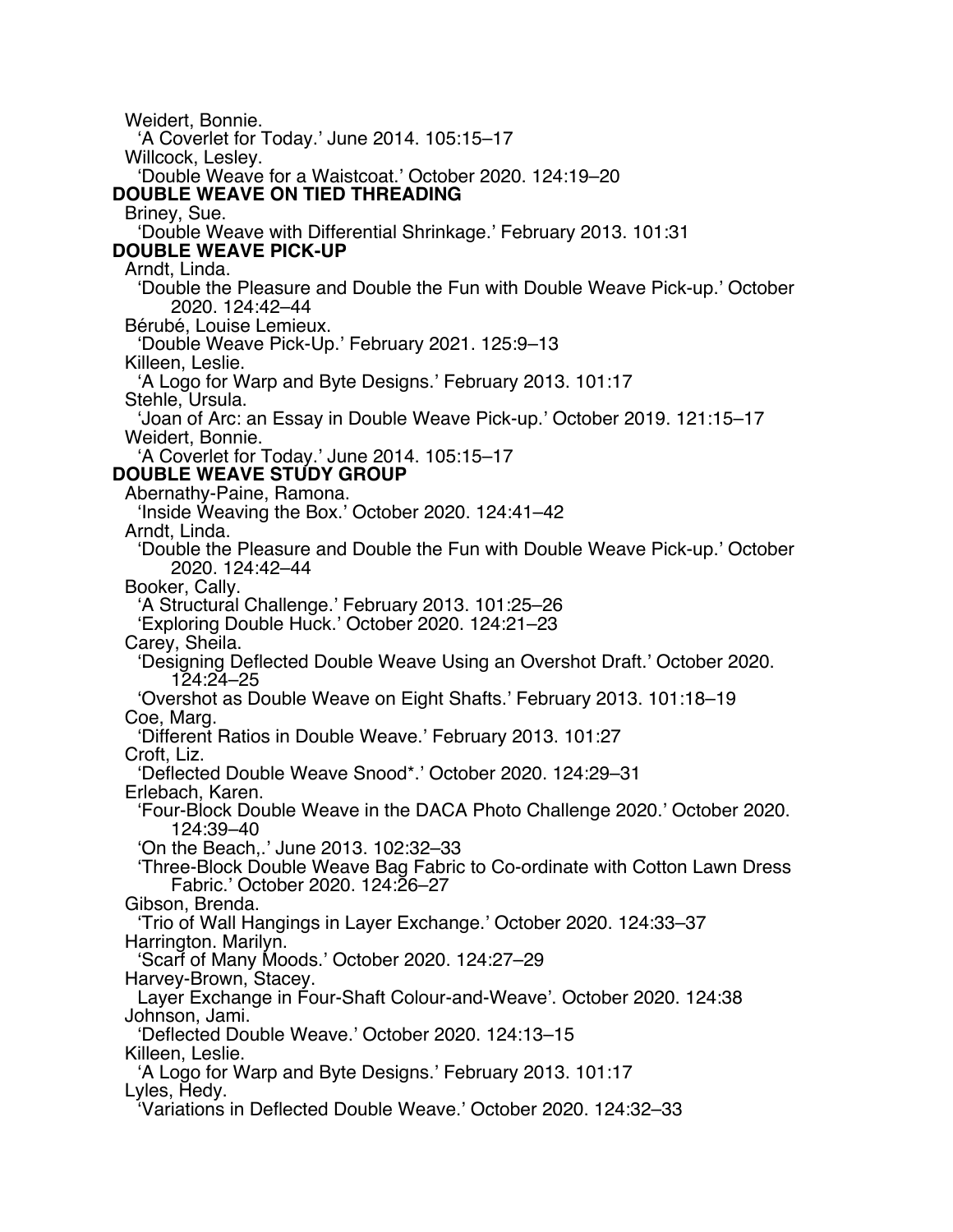Schultz, Linda. 'Double Weave Lessons.' October 2020. 124:20–21 Stubenitsky, Marian. 'Extended Deflected Double Weave.' October 2020. 124:11–13 'Multi-Color Double Weave in a Different Way.' February 2013. 101:24–25 van Duijnen, Alice. 'Double Weave Study Group.' October 2020. 124:11 'Jacket in Deflected Double Weave.' February 2013. 101:23 Verral, Jennifer. 'Deflected Double Weave.' October 2020. 124:16–18 Wakefield, Dannetta "Penny." 'Deflected Double Weave.' February 2013. 101:20–21 Willcock, Lesley. 'Double Weave for a Waistcoat.' October 2020. 124:19–20 **DOUBLE WEAVE, 3 WARP COLORS** Gladstone, Carla X.. 'Warp Permutations on Four Shafts: Part II.' October 2013. 103:39–41 **DOUBLE WEAVE, 3-D.** *see also* **THREE-DIMENSIONAL WEAVING** Abernathy-Paine, Ramona. 'Inside Weaving the Box.' October 2020. 124:41–42 Olde, Malanie. 'Science and 3D Thinking.' February 2021. 125:17–19 **DOUBLE WEAVE, 4 COLOR** Barker, Donna Jean. 'My Fascination with Four Colors.' June 2015. 108:40 Butler, Su. 'An Unwitting Inspiration.' October 2012. 100:12–14 Doherty, Mary G. 'Waves and Reflections.' June 2015. 108:44 Gibson, Brenda. ''Poppies' in Four-Colour Double Weave'. June 2015. 108:35–38 Hauptli, Agnes. 'Aurora Borealis.' February 2016. 110:22 Johnson, Jami. 'Adventures in Four-Color Double Weave.' October 2019. 121:11–14 'Four-Color Double Weave.' October 2019. 121:39–40 Madden, Linda. 'Four-Color Double Weave.' June 2015. 108:39 Osten, Frances. 'Eureka! A Gold Mine of Color Blends.' June 2015. 108:41–42 Reppen, Grete E.. 'An Experiment in Fine Silk.' October 2013. 103:26–27 Willcock, Lesley. 'Four-Colour Double Weave: A Personal Journal.' February 2019. 119:23–26 Yamamoto, Judith T.. 'Four-Color Double Weave.' June 2015. 108:43 **DOUBLE WEAVE, 4 WARP COLORS** Gladstone, Carla X.. 'Warp Permutations on Four Shafts.' February 2013. 101:41–42 Stubenitsky, Marian. 'Multi-Color Double Weave in a Different Way.' February 2013. 101:24–25 **DOUBLE WEAVE, OVERSHOT PATTERNED** Carey, Sheila. 'Overshot as Double Weave on Eight Shafts.' February 2013. 101:18–19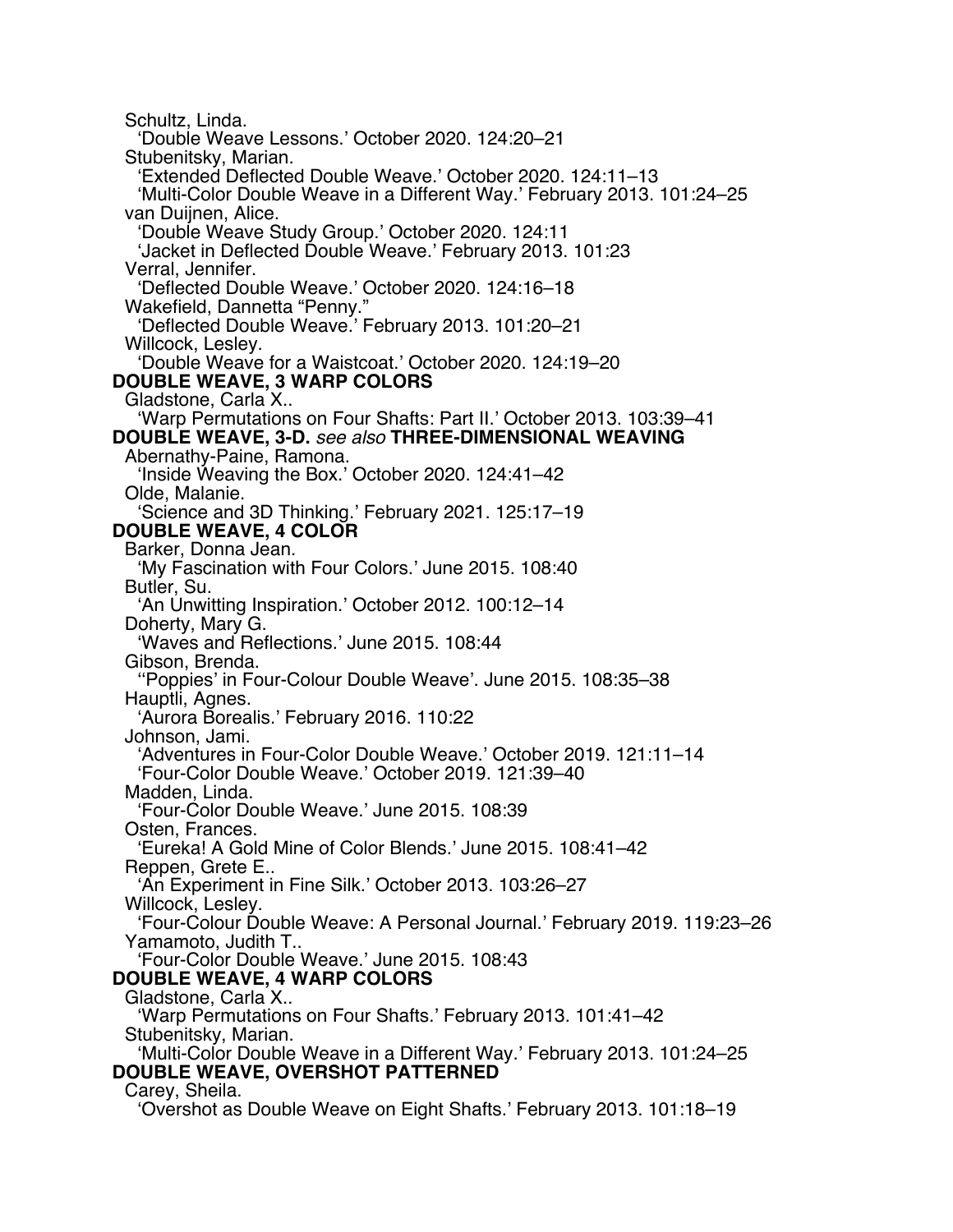Giddings, Louise'. 'Table Linens in Double Weave Overshot.' October 2014. 106:42–43 Yamamoto, Judith T.. 'Two Layers, Two Birds.' February 2013. 101:40 **DOUBLE WEAVE, SPLIT-SHED** Silver, Deborah. Split-Shed Double Weave'. February 2021. 125:13–16 **DOUBLE WEAVE, STITCHED.** *see also* **MATELASSE; PIQUE** Alexander, Eve. Red Cashmere Duster.' October 2014. 106:36-37 Alvic, Philis. 'Double Weave with a Difference.' February 2013. 101:34 Harvey-Brown, Stacey. 'Simple Stitched Double Cloth.' June 2013. 102:14–15 Kelley-Munoz, Kristin. 'Sand and Waves.' February 2013. 101:33 Schlein, Alice. 'A Double Twill Sample Blanket for Jacquard.' February 2017. 113:43–44 Stewart, Pat. 'Constructing Compound Weave Structures Using ArahWeave.' June 2017. 114:30– 34 'Searching for Hidden Stitchers.' June 2014. 105:25–29 Williams, Cynthia. 'Tied Double Weave.' February 2013. 101:39 **DOUBLE WEAVE, TUBULAR** Booker, Cally. 'A Structural Challenge.' February 2013. 101:25–26 Whitehead, Debra. 'Summer and Winter Game Bags.' June 2014. 105:18–19 **DOUBLE WEAVE, TWILL** Alvic, Philis. 'Double Weave with a Difference.' February 2013. 101:34 Barker, Donna Jean. 'Canary Diamonds.' February 2013. 101:32 Dumke, Judy (Contributor). 'Sample Exchange The Old-Fashioned Way.' February 2014. 104:41–42 Erlebach, Karen. 'Autumn Duet Double Weave Scarf.' February 2013. 101:21–22 Kelley-Munoz, Kristin. Sand and Waves.' February 2013. 101:33 Lewis, Erika C.. 'Mac Checks — Patterned Block Double Weave.' February 2013. 101:38 Rose, Belinda. 'Lock Up Your Colours: Colour Reduction by Optimisation in Photoshop.' June 2012. 99:40–44 Schlein, Alice. 'A Double Twill Sample Blanket for Jacquard.' February 2017. 113:43–44 'Double Twill for Dobby Looms.' October 2017: 115:17–22 Spangler, Christine. Pixilated Forest.' February 2013. 101:52 **DRAWLOOMS.** *see also* **DOUBLE HARNESS WEAVING** Ammons, Toni. 'The Recursive Drawloom.' February 2016. 110:32–35 Caldwell, Anita and Jette Vandermeiden.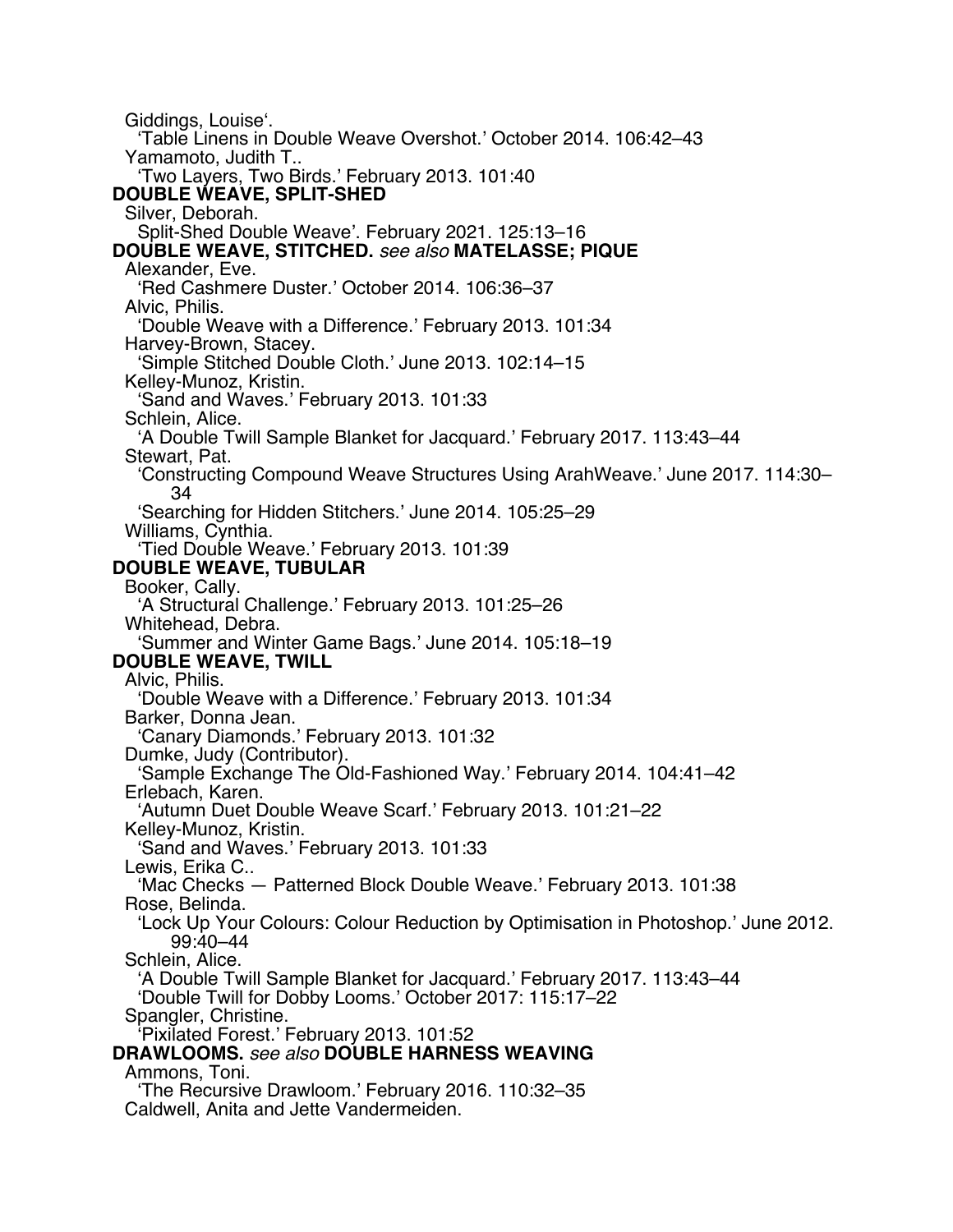'The Little Loom that Could: Converting a Table Loom to a Drawloom.' February 2015. 107:17–20 Furness, Suzy. 'LEDs Can Light Up the Liftplan.' June 2014. 105:7–8 'The Luck of the Draw (Loom).' February 2012. 98:20–21 Moberg, Rachel. 'It Takes a Community...or Almost!.' February 2016. 110:31 Vandermeiden, Jette. 'Skillbragd, Smålandsväv, Threaded Opphämpta.' February 2012. 98:16–18 Zinsmeister, Anna. 'How I Became a Drawloom Weaver.' February 2012. 98:19–20 **DUTCH TEXTILES** Davis, Linda. '26-Shaft Cruzaad.' October 2012. 100:20–21 **DYES AND DYEING.** *see also* **CROSS DYEING; IKAT; INDIGO DYEING; KNITTED BLANKS FOR DYEING; SHIBORI, WOVEN; WARP, PAINTED** Coe, Marg. 'Tech Talk.' February 2013. 101:4, June 2013. 102:4 Reppen, Grete. 'Silk Scarf and Samples with Do'nuts.' October 2012. 100:27 Van der Wel, Marjolyn. 'Dyeing Sixteen Colors in One Go..' October 2015. 109:6–9 E **EARLY AMERICAN COVERLET STUDY GROUP** Bassett, Sue Parker. 'Double Bowknot and Window Sash Table.' June 2014. 105:9–10 Hardison, Linda. 'Cape Breton Coverlets.' June 2014. 105:13–15 McGeary, Gay. 'My Fascination with Fringe.' June 2014. 105:19–22 Mulloy, Judith. 'Sunrise and Window Sash Table.' June 2014. 105:10–11 Stovall, Sharon. 'The Beauty of a Well-Worn Coverlet.' June 2014. 105:11–12 Weidert, Bonnie. 'A Coverlet for Today.' June 2014. 105:15–17 Whitehead, Debra. 'Summer and Winter Game Bags.' June 2014. 105:18–19 **EARLY WEAVING BOOKS AND MANUSCRIPTS GROUP** Ammons, Toni. 'Beautiful Everyday Cloth..' October 2015. 109:36–37 Bachelder, JoAnn. 'From Stripes to Blocks and Back Again.' February 2012. 98:32 'Treasures from the Past..' October 2015. 109:34 Benson, Marty. 'Mistaken for an Expert..' October 2015. 109:35 Hubbard, Heather. 'Adapting Ziegler's Decorated Hearts'. October 2015. 109:38–39 McGeary, Gay. 'The Rural Pennsylvania German Weaving Primer.' February 2012. 98:26–29 Orgren, Sally. 'Franz Donat Towels..' October 2015. 109:40–41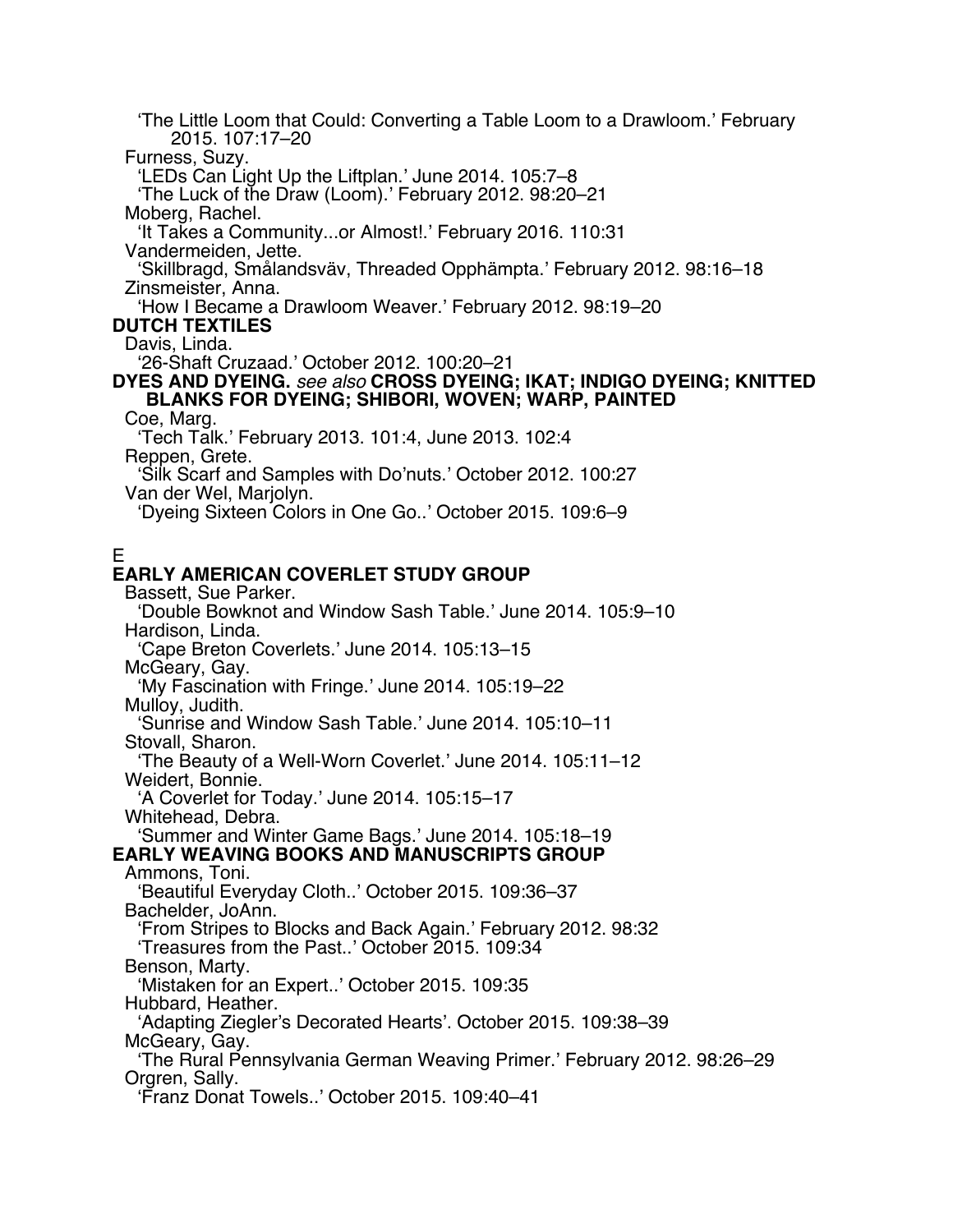Sennott, Jenny. 'Playing in the Shadows.' February 2012. 98:33 Thompson, Marjie. 'The Angels: Or how I became known for variations on a design..' October 2015. 109:43–44 Thompson, Marjie for Paddy Bakker. 'A Cushion for Sarah.' February 2012. 98:30 Wilkinson, Carol. 'Patterns with a History..' October 2015. 109:42–43 Williams, Jean. 'Borrowing and Learning from Heritage.' February 2012. 98:31 **ECHO WEAVE.** *see also* **INTERLEAVED NON-PARALLEL DESIGN LINES** Booker, Cally. 'A Structural Challenge.' February 2013. 101:25–26 Faus, Kara. 'The Mechanics of Weaving with Polychrome Parallels.' February 2020. 122:14–16 Gingras, Marguerite. 'Samples in Six-Shaft Satin.' October 2014. 106:17–19 Reppen, Grete. 'Silk Scarf and Samples with Do'nuts.' October 2012. 100:27 Robards, Joyce (Contributor). 'Sample Exchange The Old-Fashioned Way.' February 2014. 104:43–44 Stossel, Eva. 'Gebrochene to Echo.' October 2012. 100:26 Wright, Theo. 'When Waves Collide'. February 2017. 113:6–9 **EGYPTIAN TOMB TEXTILES** Hoskins, Nancy Arthur. 'Fabric Patterns Found in New Kingdom Paintings from Egypt: The Last Pharaohs of the Nineteenth Dynasty.' February 2019. 119:33–43 'Fabric Patterns Found in New Kingdom Paintings from Egypt: The Temples and Tombs of Ramesses II and Queen Nefertari.' June 2018. 117:38–52 'Fabric Patterns Found in Paintings from Non-Royal Tombs of the Eighteenth Dynasty.' October 2021. 127:14–31 'Fabric Patterns Found in Royal New Kingdom Tomb Paintings from Egypt: The Tomb of Amenhotep III.' October 2016. 112:23–38 'Fabric Patterns Found in Royal New Kingdom Tomb Paintings from Egypt: The Tomb of Seti I.' October 2017: 115:23–38 'Fabric Patterns Found in Royal New Kingdom Tomb Paintings from Egypt.' June 2016. 111:17–26 'Fabric Patterns Found in Royal Paintings from the Eighteenth and Nineteenth Dynasties of Egypt.' June 2017. 114:17–28 'Fabric Patterns from the Middle Kingdom Tomb of Khnumhotep II at Beni Hassan.' Fashion Fit for a Pharaoh: The Tunic of Tutankhamun'. February 2013. 101:44–46 'Golden and Gilded Tutankhamun Treasures with Patterned Fabrics.' June 2021. 126:25–38 **ELASTIC YARN** Kosmerchock, Marcia. 'ElasticYarns.' June 2013. 102:26–30 **ELECTRONICS, EMBEDDED** Folz, Chriztine. 'Old Men: The Designing of a Tapestry for a Hand Jacquard Loom.' June 2012.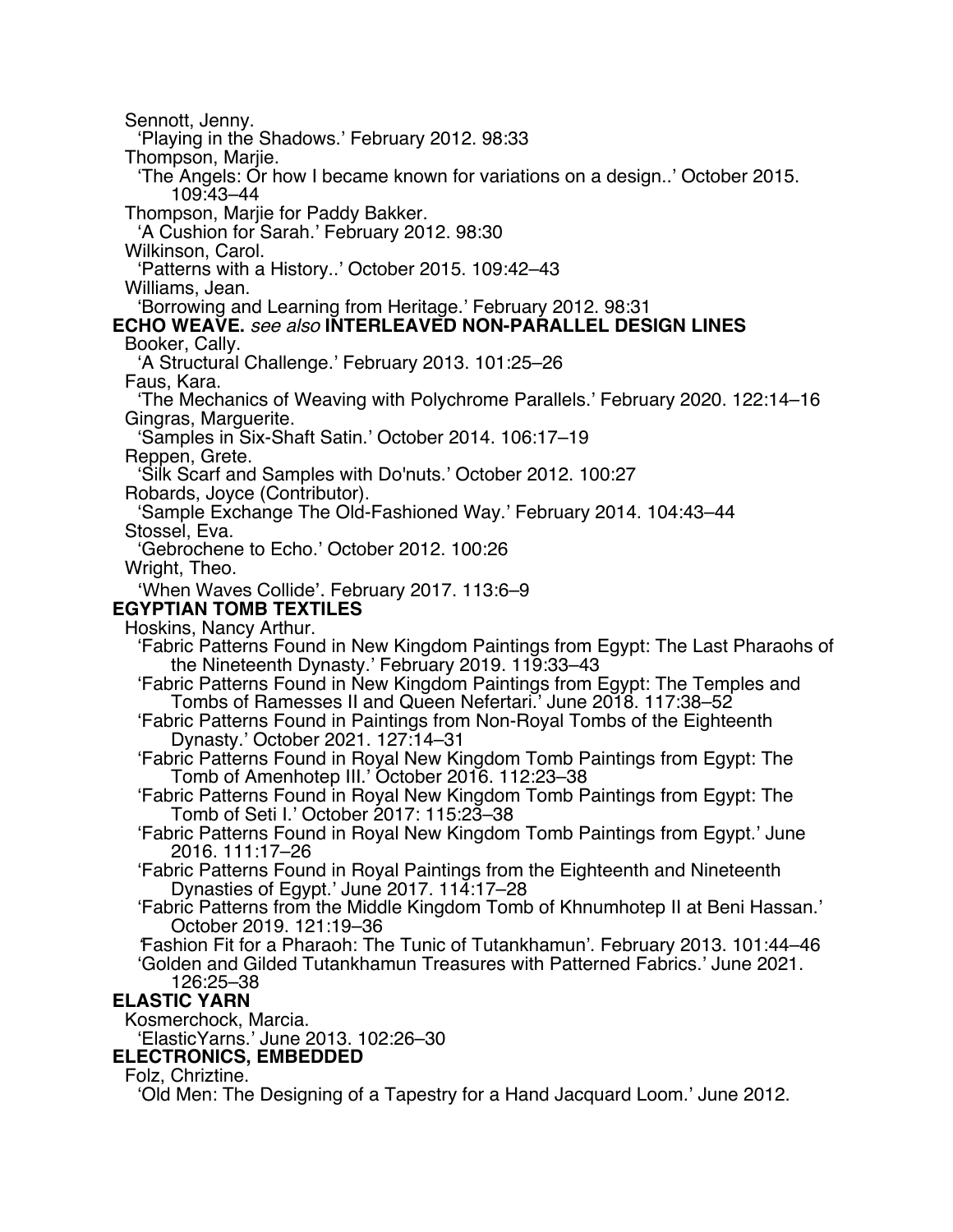99:33–39 **ESTONIAN WEAVING** Holcomb, Deborah. 'Exploring Estonian Bandweaving.' February 2016. 110:12–15 **EXHIBITIONS** Harvey-Brown, Stacey. 'The Making of Nature in the Making.' October 2014. 106:23–28 **EXIBITIONS.** *see also* **COMPLEXITY EXHIBITION EXTENDED DIVIDED TWILLS** Coatney, Cathy. 'Hot Shot..' October 2015. 109:27–28 **EXTENDED MANIFOLD TWILLS** Wilson, Meg. 'My Favorite Bateman Weaves..' October 2015. 109:29–30 F **FABECK, DIANE** Hutton, Sandra. 'A Special Gift: The Origin of the 'Diane Fabeck Best in Show' Award'. October 2016. 112:10–12 **FINE THREADS STUDY GROUP** Bennett, Siiri. 'Weaving a Cube.' October 2012. 100:32 Boss, Mariellen. 'Fine Silk in Plaited Twil.' October 2018. 118:17 Broughton, Cynthia. 'Blocks and Asymmetric Curve.' October 2012. 100:25 'Leaf Image in Tied Weave.' October 2018. 118:23–24 Carlson, Marian. 'Hin und Wieder Snowflakes.' October 2018. 118:22 Devai, Edna. 'Frickinger Plate 46 Revisited.' October 2018. 118:18–19 'Louis Serrure's Satin Flowers.' October 2012. 100:31 Dixon, Anne. 'Diamond Jubilee.' October 2012. 100:28–29 Foster, Pat. 'An 18th-Century Draft.' October 2018. 118:21 Kallstenius, Susanne. 'Weaving with Fine Wool Yarn.' October 2012. 100:30–31 Pflueger, Mary. 'Bertha Gray Hayes's Posey Patch'. October 2018. 118:20 Reppen, Grete. 'Silk Scarf and Samples with Do'nuts.' October 2012. 100:27 Stossel, Eva. 'Gebrochene to Echo.' October 2012. 100:26 'Lampas and Moorman Inlay Pillow.' October 2018. 118:26–27 Thompson, Marije. 'Car Curtains.' October 2018. 118:24–25 Whipple, Lillian. 'Star Wars Cloak and Dress.' October 2012. 100:33–34 'Wacky Windows.' October 2018. 118:27–28 **FLAX** MacGregor, Ruth.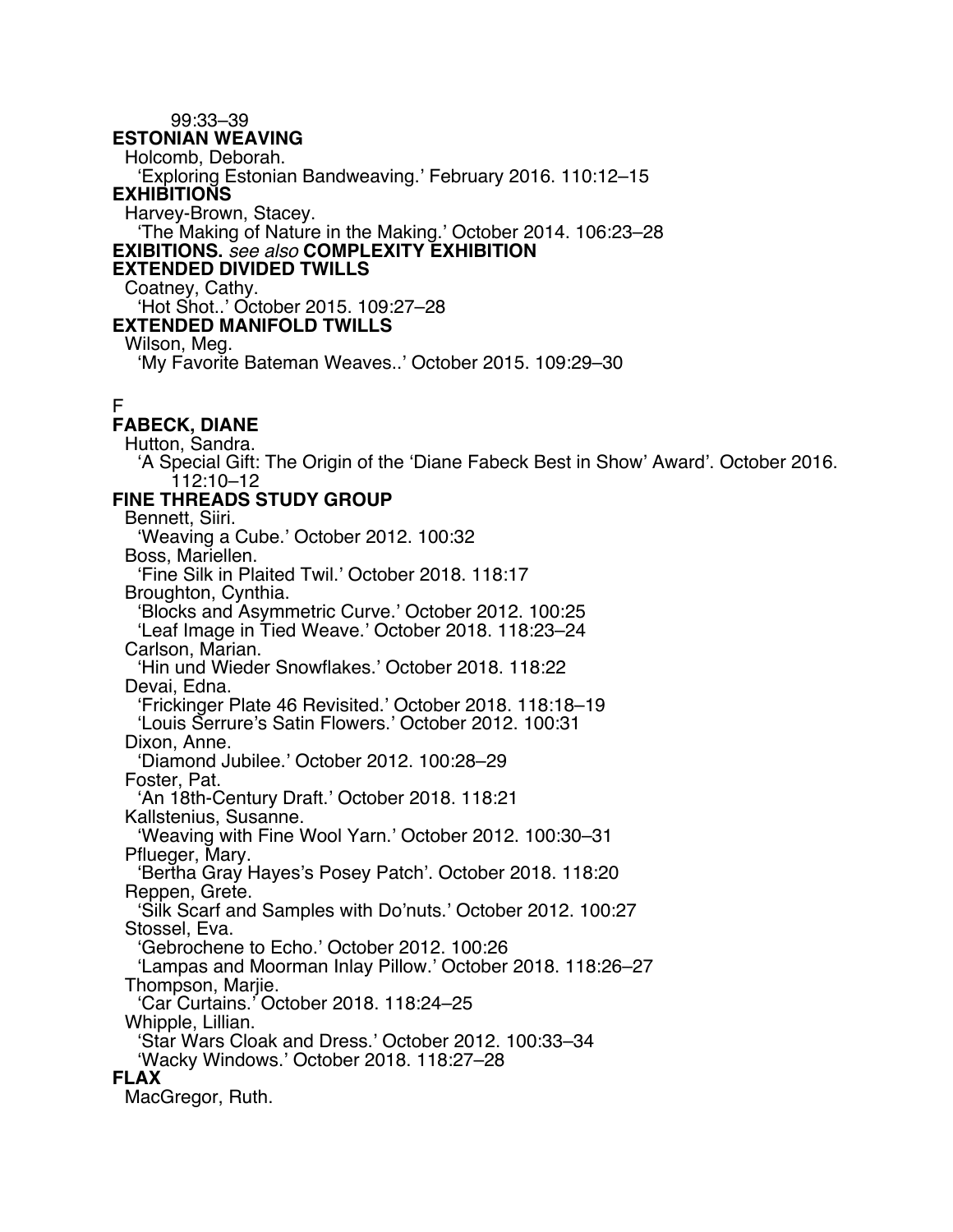'Flax and Linen, an Introduction.' June 2016. 111:2–3 Meek, Kati Reeder. 'Rhapsody in Flax.' June 2016. 111:12–16 **FONDAZIONE LISIO (FLORENCE, ITALY).** *see* **LISIO FOUNDATION STUDY CENTER FRINGE** McGeary, Gay. 'My Fascination with Fringe.' June 2014. 105:19–22 G **GARMENTS** Alexander, Eve. 'Red Cashmere Duster.' October 2014. 106:36–37 Anderson, Mimi. 'An All-Seasons Top.' February 2015. 107:43 Carrico, Margriet. 'Crinkles Up, Down and Sideways.' February 2014. 104:30–31 Chiu, Tien. '"Kodachrome" – Designing for the Runway.' February 2012. 98:36–37 'Autumn Splendor.' June 2012. 99:28–29 Coolidge, Virginia. 'Handwoven Vest.' February 2015. 107:32 Davis, Linda L.. 'Patchwork in Park Threading.' June 2012. 99:10–11 Driscoll, Eileen. 'Designing a Fabric Collection for Clothing.' October 2013. 103:20–21 'Earth and Sky Jacket,.' February 2012. 98:40 Elliott, Carole. 'Red Heather Wool and Cashmere Jacket.' February 2015. 107:34 Eyring, Sally. 'Planning a Clothing Warp for 2-D and 3-D Fabric.' June 2020. 123:36–43 Faulkner, Kay. 'New Robes for the Judges of the High Court of Australia'. February 2017. 113:3–5 Fortin, Sarah. 'Wine Country coat.' February 2016. 110:18 Gardett, Roxane. 'All-Natural Clothing Shaped on the Loom.' February 2016. 110:9–11 'Designing: Form Follows Function.' October 2013. 103:30–31 Golden, Marlene. 'Fabric Looking for a Garment.' February 2012. 98:38 'Zig-Zag Jacket.' February 2015. 107:42 Hurd, Julie. 'Midnight Wildflower Walk.' February 2015. 107:35–36 Killeen, Leslie. 'A Joyful Collaboration.' October 2013. 103:22–23 Levin, Barbara. 'Summer Tunic Top.' February 2015. 107:38 McCallum, Ila. 'Bateman Blend Weave 130-4.' February 2015. 107:30–31 Palme, Diane. 'Expanding M's and O's to Create Dimensional Fabrics.' February 2015. 107:39–40 Peck, Nancy. 'Braided Twill Vest.' February 2015. 107:41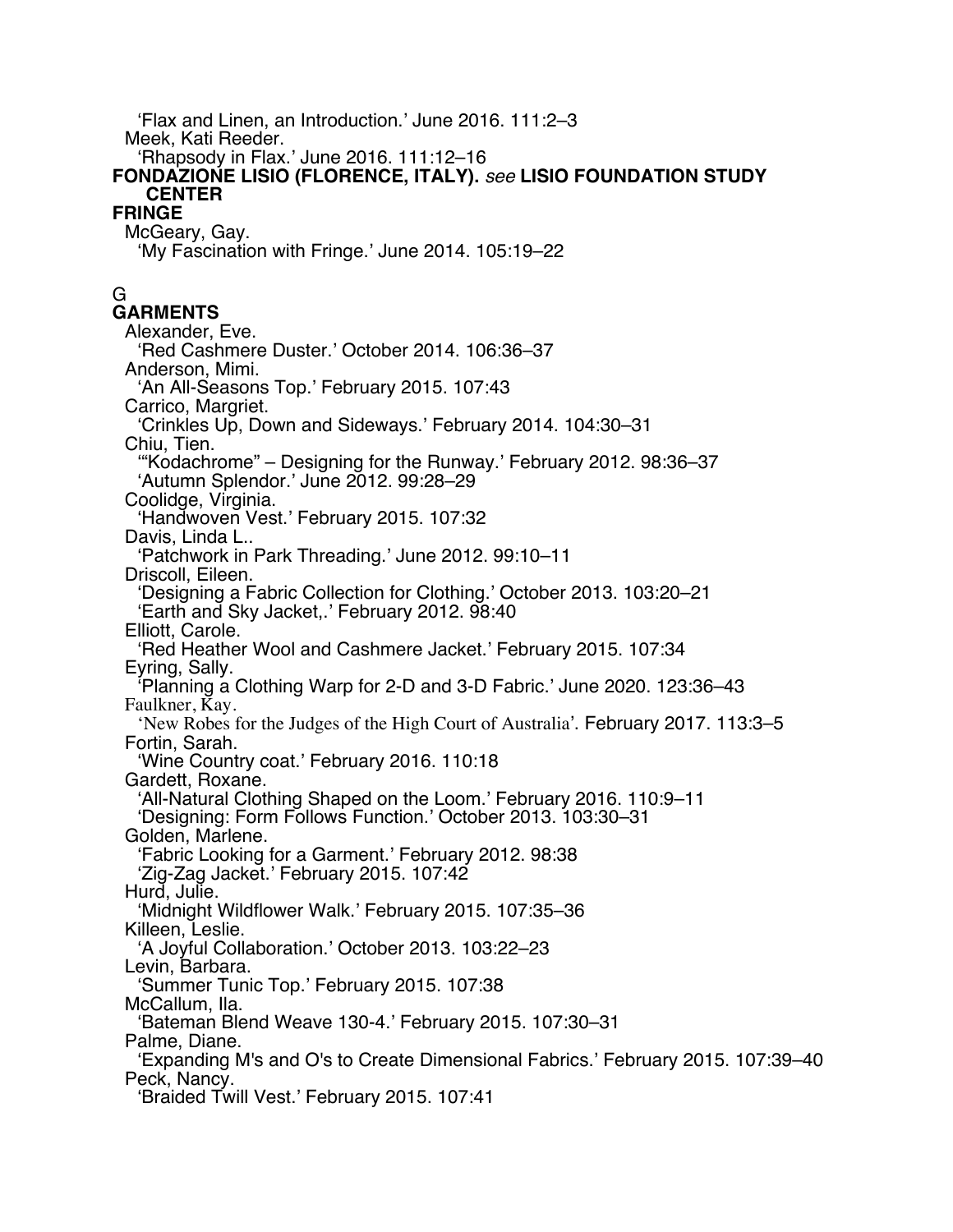'Two-Tone Twill Jacket.' February 2012. 98:34 Ronan, Ruth. 'Cat Eyes.' February 2016. 110:26 Somerstein, Amy. 'Gray Blazer.' February 2015. 107:33 Staff-Koetter, Sandra. 'Clothes Make the Man.' February 2015. 107:36–37 Totten, Dianne. 'Crimp Cloth.' February 2014. 104:28–29 Whipple, Lillian. 'Star Wars Cloak and Dress,.' October 2012. 100:33–34 Willcock, Lesley. 'Double Weave for a Waistcoat.' October 2020. 124:19–20 'Flame Jacket.' February 2012. 98:35 Wilson, Meg. 'Summer Top: Easy and Fun.' February 2015. 107:44 **GEBROCHENE** Stossel, Eva. 'Gebrochene to Echo.' October 2012. 100:26 H **HEDDLES** Sandoz, Helen. 'Tips & Tricks: Magic Heddle Board.' June 2019. 120:5 **HEDDLES, LONG-EYED** Meek, Kati Reeder. 'Drawloom for the De-loomed.' February 2016. 110:38–41 **HEMP** von Tresckow, Sara. 'Properties of Hemp and Linen for Handweavers.' June 2016. 111:5–8 **HIN UND WIEDER.** *see also* **TWILL, POINT** Carlson, Marian. 'Hin und Wieder Snowflakes.' October 2018. 118:22 Thompson, Marjie for Paddy Bakker. 'A Cushion for Sarah.' February 2012. 98:30 **HISTORICAL TEXTILES** Galliker, Julia and Bogensperger, Ines. 'Spiral Textile 2.0: Ancient Textiles—Modern Hands.' February 2018. 116:40–43 Hoskins, Nancy Arthur. 'Fabric Patterns Found in Minoan Frescoes from Crete [Part 2].' June 2015. 108:20– 24 'Fabric Patterns Found in Minoan Frescoes.' February 2015. 107:21–29 'Fabric Patterns Found in New Kingdom Paintings from Egypt: The Last Pharaohs of the Nineteenth Dynasty.' February 2019. 119:33–43 'Fabric Patterns Found in New Kingdom Paintings from Egypt: The Temples and Tombs of Ramesses II and Queen Nefertari.' June 2018. 117:38–52 'Fabric Patterns Found in Paintings from Non-Royal Tombs of the Eighteenth Dynasty.' October 2021. 127:14–31 'Fabric Patterns Found in Royal New Kingdom Tomb Paintings from Egypt: The Tomb of Amenhotep III.' October 2016. 112:23–38 'Fabric Patterns Found in Royal New Kingdom Tomb Paintings from Egypt: The Tomb of Seti I.' October 2017: 115:23–38 'Fabric Patterns Found in Royal New Kingdom Tomb Paintings from Egypt.' June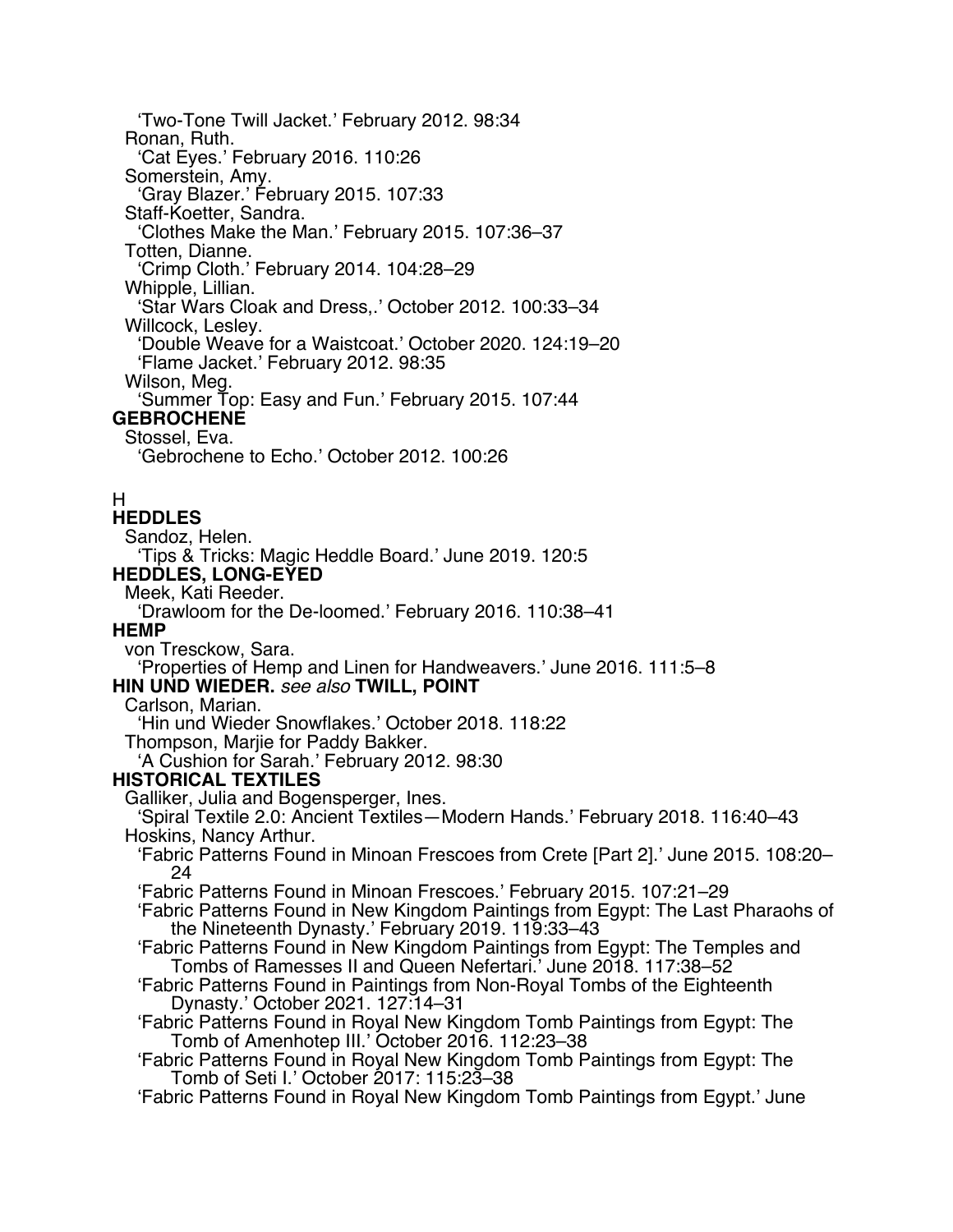2016. 111:17–25 'Fabric Patterns Found in Royal Paintings from the Eighteenth and Nineteenth Dynasties of Egypt.' June 2017. 114:17–18 'Fabric Patterns from the Middle Kingdom Tomb of Khnumhotep II at Beni Hassan.' October 2019. 121:19–36 'Fashion Fit for a Pharaoh: The Tunic of Tutankhamun.' February 2013. 101:44–46 'Golden and Gilded Tutankhamun Treasures with Patterned Fabrics.' June 2021. 126:25–38 'Minoan Fabric Patterns Found in Egyptian Tomb Paintings..' October 2015. 109:10– 19 Leininger, Maggie. 'Visual Strata-sphere.' February 2013. 101:48–49 McGeary, Gay. 'My Master Class with David Bender.' October 2012. 100:16–19 'The Rural Pennsylvania German Weaving Primer.' February 2012. 98:26–29 Williams, Jean. 'Borrowing and Learning from Heritage,.' February 2012. 98:31 **HISTORICAL WEAVING MANUSCRIPTS** Thompson, Marjie. 'A Little-Known Complex Weavers Fund.' June 2015. 108:25–26 **HONEYCOMB** Kaplan, Debbie. 'Assumptions and Play.' October 2013. 103:28–29 **HONEYCOMB WEAVE** Harvey-Brown, Stacey. 'When is a Waffle Not a Waffle? ...When It's Honeycomb!'. June 2021. 126:38–39 **HORSEHAIR** Kaplan, Debbie. 'Experimentation in an Overtwisted Warp.' June 2013. 102:9–11 **HUCK LACE** Booker, Cally. 'Exploring Double Huck.' October 2020. 124:21–23 Donald, Pat (Contributor). 'Sample Exchange The Old-Fashioned Way.' February 2014. 104:40–41 Parks, Beth. 'Developing Single Huck Lace Fabric,.' October 2012. 100:35–36 I **IKAT.** *see also* **PSEUDO-IKAT** Coffey, Sherri Woodard. 'Weft-faced Ikat.' February 2014. 104:34–36 Faulkner, Kay. 'Woven Shibori and Sotis: Two Techniques Together.' February 2014. 104:25–26 Johnson, Beth Ross. *'Flamme* Ikats of France and Spain'. June 2021. 126:40–43 Kirchoff, Scharine. 'Kasuri Ikat Handtowels.' February 2014. 104:31–34 Schurch, Charlene. 'Ikat in the Square.' February 2014. 104:24 **IMAGERY, WOVEN** Giddings, Louise. 'Birds and Flowers Bedspread.' October 2019. 121:41–43 Keates, Bob.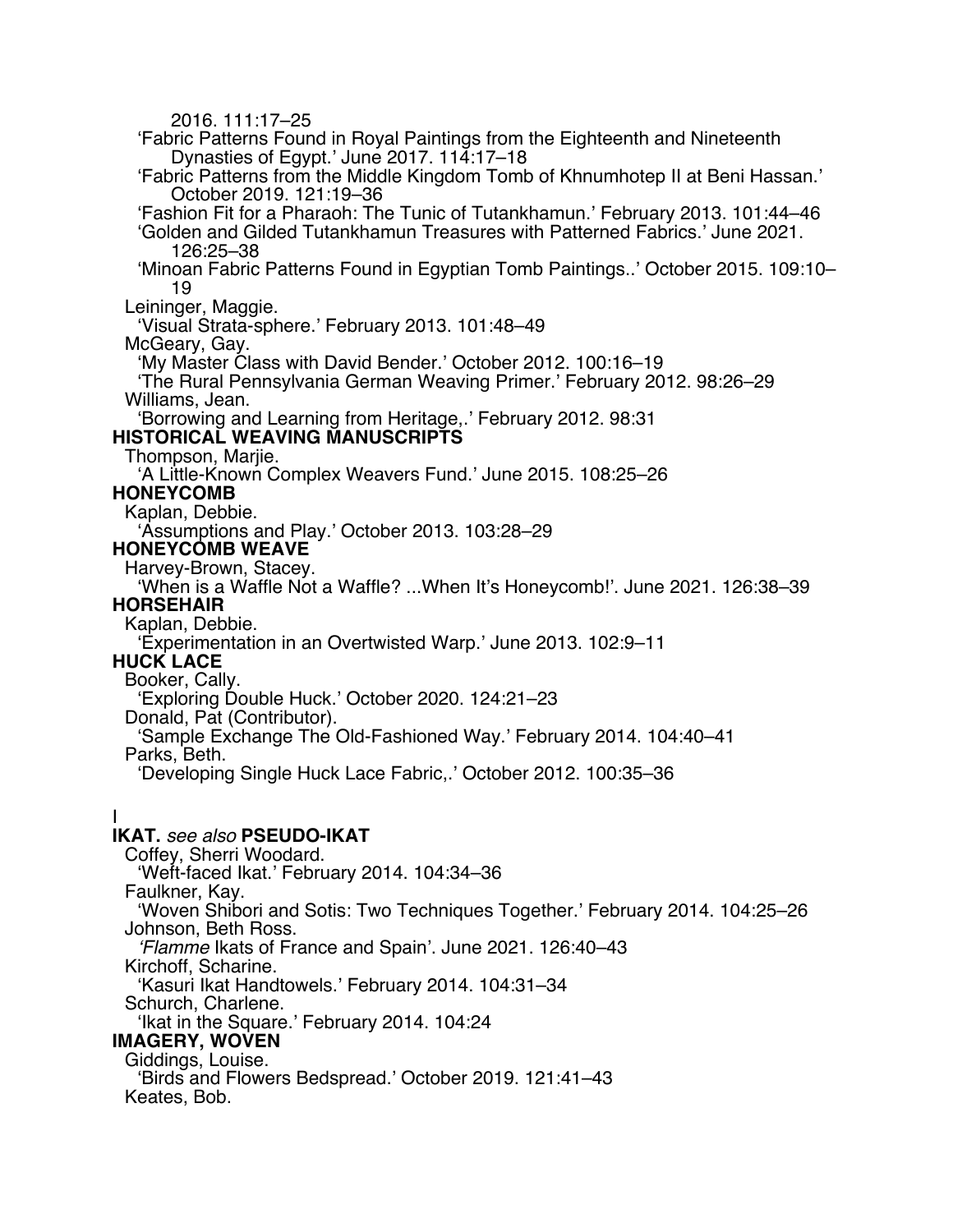'Creating *Women of the World*.' October 2019. 121:7–10 Schickli, Laura. 'Liftplans and Drawlooms.' February 2020. 122:9–11 Stehle, Ursula. 'Joan of Arc: an Essay in Double Weave Pick-up.' October 2019. 121:15–17 **INDIGO DYEING** Kirchoff, Scharine. 'Kasuri Ikat Handtowels.' February 2014. 104:31–34 **INDONESIAN TEXTILES** Faulkner, Kay. 'Sotis: A Woven Structure from West Timor, Indonesia.' October 2012. 100:37–38 **INTERLEAVED NON-PARALLEL DESIGN LINES** Wright, Theo. 'No Colour No Contrast.' June 2021. 126:8–14 'When Waves Collide'. February 2017. 113:6–9 **IRIDESCENCE** Irwin, Bobbie. 'Weaving Shimmering Colors.' February 2019. 119:27–32 **ITAB: INTERNATIONAL TECHSTYLE ART BIENNIAL** Rude, Sandra. 'ITAB: International TECHstyle Art Biennial.' February 2013. 101:50 J **JACKETS.** *see* **GARMENTS JACQUARD** Autio, Laurie. 'The Lady at the Loom: The Colonial Weaver Meets the Jacquard Weaver.' June 2012. 99:25–27 Autio, Laurie Knapp. 'Jacquard Weaving: A Beginner's Perspective'. February 2017. 113:37–42 Chiu, Tien. 'A Comparison of Jacquard Looms.' June 2015. 108:13–15 Folz, Chriztine. 'Old Men: The Designing of a Tapestry for a Hand Jacquard Loom.' June 2012. 99:33–39 Harvey-Brown, Stacey. 'Coals to Newcastle' or 'Jacquards to France''. June 2019. 120:10–14 'The Making of Nature in the Making.' October 2014. 106:23–28 Hutton, Sandra. '"I'm Just Curious. I'd Like to See How it Works. I'm Not Going to Buy a Jacquard."'. June 2015. 108:16–19 Jeryan, Richard and Christine Jeryan. 'Arte Della Seta—Weaving in the Italian Tradition.' June 2013. 102:41–43 Rose, Belinda. 'Lock Up Your Colours - Colour Reduction by Optimisation in Photoshop.' June 2012. 99:40–44 Rude, Sandra. 'Compass Rose.' February 2016. 110:27 'Using RepperTM for Jacquard Design.' February 2013. 101:50–51 Schlein, Alice. 'A Double Twill Sample Blanket for Jacquard.' February 2017. 113:43–44 Spangler, Christine. 'Pixilated Forest.' February 2013. 101:52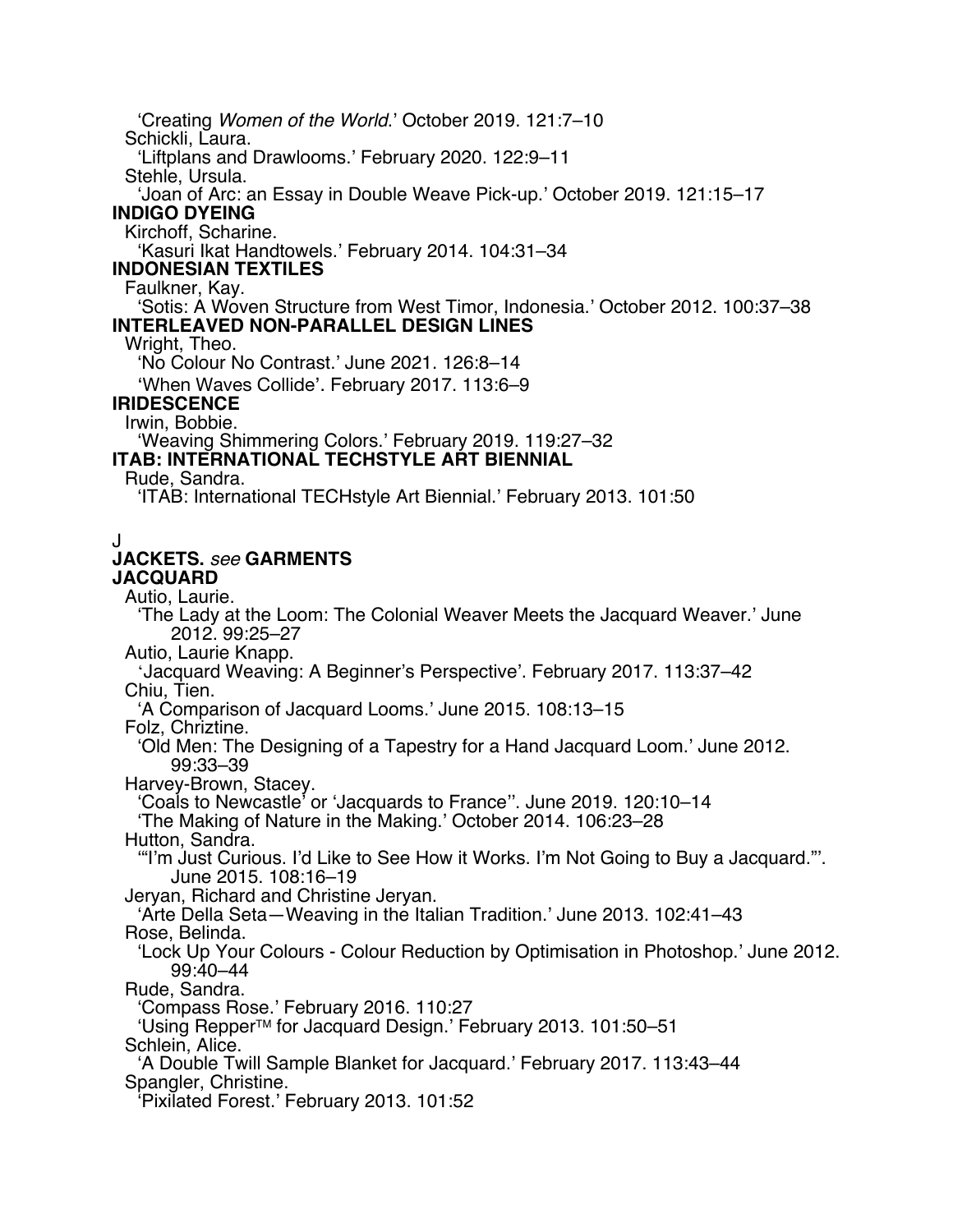Stewart, Pat.

'Constructing Compound Weave Structures Using ArahWeave.' June 2017. 114:30– 34

Toole, Anie.

'Tropicamour, Anne-Marie Groulx's First Two Solo Shows'. October 2018. 118:6–8 **JACQUARD STUDY GROUP**

Autio, Laurie Knapp.

'Jacquard Weaving: A Beginner's Perspective'. February 2017. 113:37–42 Furness, Suzy.

'Two Tips and Some Lampas Variations.' June 2017. 114:35–37

Hutton, Sandra.

'Why Do European Jacquard Weavers Use a Reed With 30 Dents per Inch?.' June 2017. 114:29

O'Hara, Sheila.

'Birds of a Feather and the History of The Flockettes.' June 2017. 114:38–45 Schlein, Alice.

'A Double Twill Sample Blanket for Jacquard.' February 2017. 113:43–44 Stewart, Pat.

'Constructing Compound Weave Structures Using ArahWeave.' June 2017. 114:30– 34

# **JAPANESE TEXTILES**

Foster, Pat.

'Hana Ori.' February 2017. 113:26–28

Gladstone, Clara.

'Weaving Inspired by Sashiko.' February 2017. 113:21–22

Heggtveit, Marianne.

'Reiko Sudo + Nuno: An Exhibition of Textiles from Japan'. February 2017. 113:29– 31

Inouye, Bonnie.

'Images of Interlacement in Japan'. February 2017. 113:23–25

'Seigaiha, The Wave'. February 2017. 113:34–36

Kirchoff, Scharine.

'Kasuri Ikat Handtowels.' February 2014. 104:31

Shanks, Rebecca.

'Textiles in Japan: A Travelogue, June 2013.' February 2014. 104:15–17 Simpson, Janney.

'Further Experimentation with Sakiori'. February 2017. 113:32

## **JERYAN, RICHARD**

Morris, Wendy, Stacey Harvey-Brown, Lynn Smetko, Penny Peters (Contributors). 'Remembering Richard Jeryan..' October 2015. 109:3–5

## K

# **KASURI.** *see* **IKAT**

## **KNITTED BLANKS FOR DYEING**

Chiu, Tien. 'Autumn Splendor.' June 2012. 99:28

**KNOTS**

Broughton, Cynthia.

'Look Ma, No Knots.' June 2012. 99:32

## **KUMIHIMO**

Ashley-Smith, Diane. 'Kumihimo Exchange: 'Water''. October 2018. 118:41 Booker, Cally.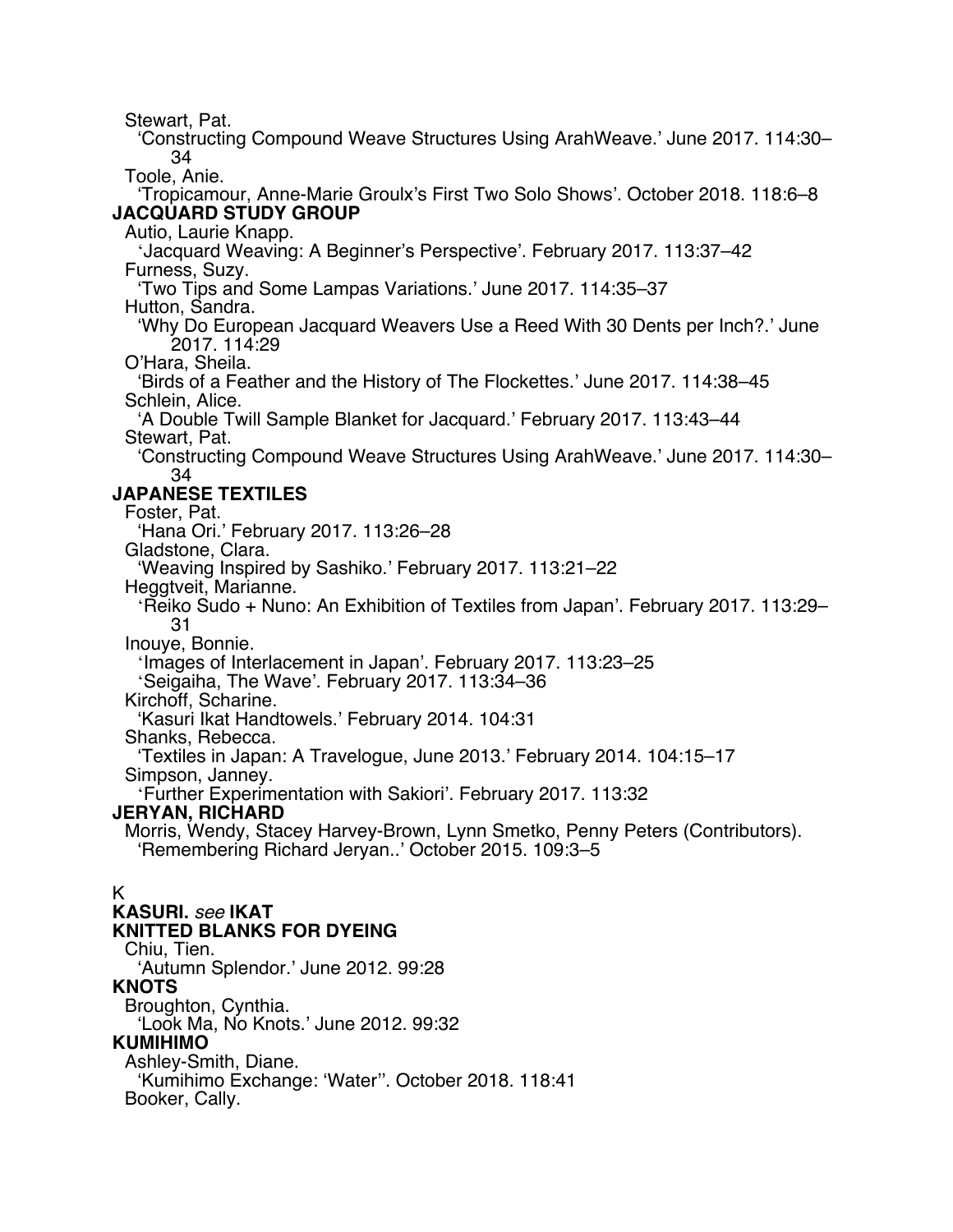'Kumihimo Exchange 2018:'Water''. October 2018. 118:31 Brooks, Sandra. 'Kumihimo Exchange: 'Water''. October 2018. 118:38 Dalkowski, Mary-Anne. 'Braid Exchange 2018: 'Water''. October 2018. 118:32 Driscoll, Eileen. 'Kumihimo Exchange 2017.' October 2018. 118:33 Forsythe Kathy. 'Kumihimo Exchange 2018: 'Water''. October 2018. 118:34 Jessett, Sandy. 'Takadai Exchange: 'Water''. October 2018. 118:43–44 McWilliams, Kay. 'Waterlily Braid.' October 2018. 118:35 Thompson, Marjie. 'Takadai Sample: 'Water''. October 2018. 118:42 Walker, Barbara J.. 'A Cross-Country Collaboration.' February 2020. 122:4–8 'Sea and Sand.' October 2018. 118:39 Warner, Kathy. 'Spring 2018: 'Water''. October 2018. 118:37 Warner, Kathy (Coordinator). 'Kumihimo Study Group.' October 2018. 118:29 Whitehead, Anne. 'Braid Exchange: 'Water''. October 2018. 118:40 'Water—In All Its Guises.' October 2018. 118:36 **KUMIHIMO STUDY GROUP** Ashley-Smith, Diane. 'Kumihimo Exchange: 'Water''. October 2018. 118:41 Booker, Cally. 'Kumihimo Exchange 2018: 'Water''. October 2018. 118:31 Brooks, Sandra. 'Kumihimo Exchange: 'Water''. October 2018. 118:38 Dalkowski, Mary-Anne. 'Braid Exchange 2018: 'Water''. October 2018. 118:32 Driscoll, Eileen. 'Kumihimo Exchange 2017.' October 2018. 118:33 Forsythe, Kathy. 'Kumihimo Exchange 2018: 'Water''. October 2018. 118:34 Jessett, Sandy. 'Takadai Exchange: 'Water''. October 2018. 118:43–44 McWilliams, Kay. 'Waterlily Braid.' October 2018. 118:35 Neilson, Rosalie. 'Zigzagging Creek.' October 2018. 118:29–30 Thompson, Marjie. 'Takadai Sample: 'Water''. October 2018. 118:42 Walker, Barbara J.. 'Sea and Sand.' October 2018. 118:39 Warner, Kathy. 'Spring 2018: 'Water''. October 2018. 118:37 Whitehead, Anne. 'Braid Exchange: 'Water''. October 2018. 118:40 'Water—In All Its Guises.' October 2018. 118:36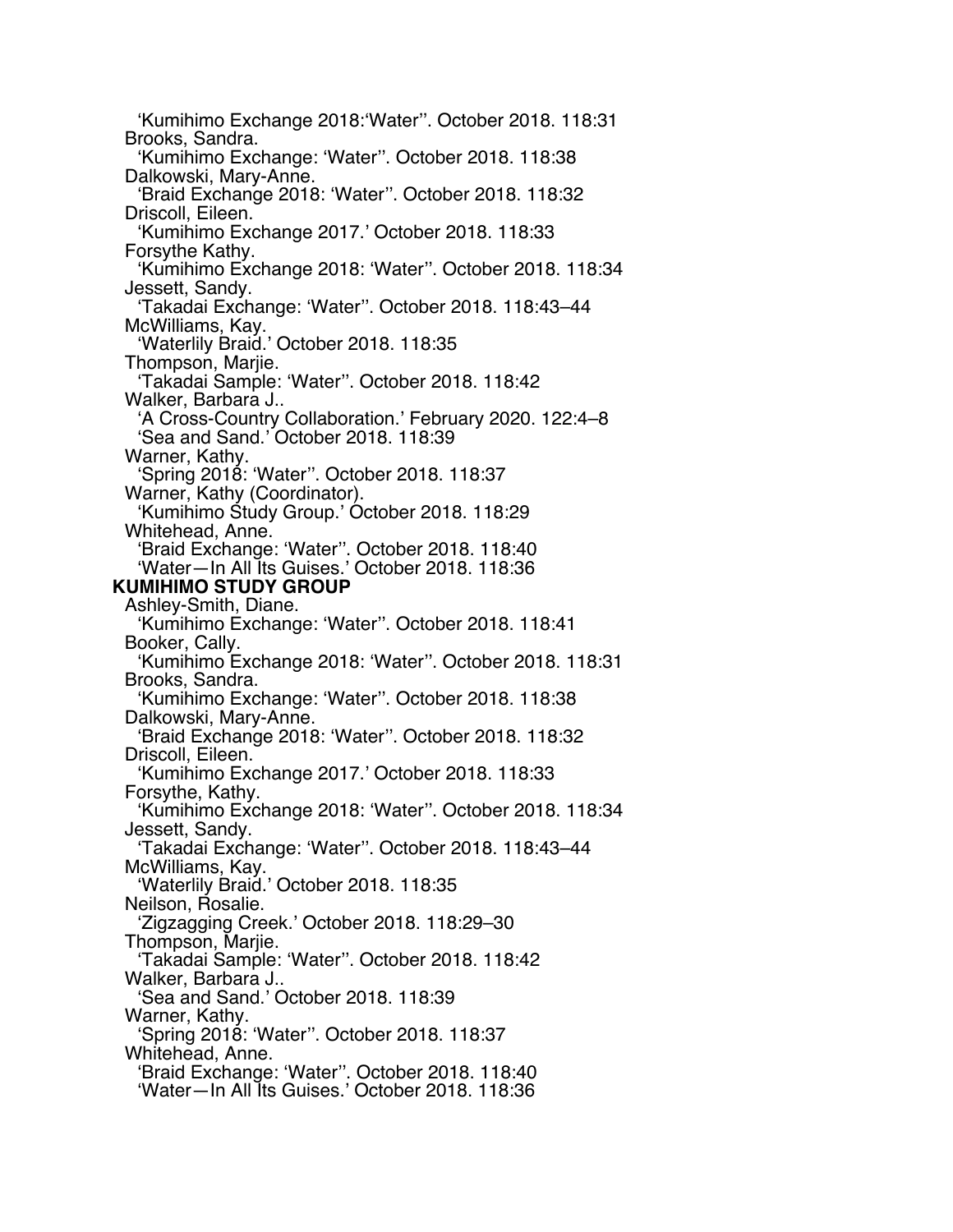L **LACE WEAVE, OVERSHOT PATTERNED** Killeen, Leslie. 'A Joyful Collaboration.' October 2013. 103:22–23 **LACE WEAVES.** *see also* **BRONSON LACE; HUCK LACE; LACE WEAVE, OVERSHOT PATTERNED; LACE WEAVES STUDY GROUP; SWEDISH LACE LACE WEAVES STUDY GROUP** Osgood, Marilyn. 'Swedish Lace Study.' October 2012. 100:36–37 Parks, Beth. 'Developing Single Huck Lace Fabric.' October 2012. 100:35–36 **LAMP SHADES** Meek, Kati Reeder. 'Rhapsody in Flax.' June 2016. 111:12–16 VanderWel, Marjolyn. 'Lines and Stripes.' June 2012. 99:30–31 **LAMPAS** Furness, Suzy. 'Two Tips and Some Lampas Variations.' June 2017. 114:35–37 Stossel, Eva. 'Lampas and Moorman Inlay Pillow.' October 2018. 118:26–27 **LIBRARYTHING** Boer, Dinette. 'LibraryThing for Handweavers Part II: LibraryThing User Notes Supplementary Information.' October 2021. 127:32–42 'LibraryThing for Handweavers.' June 2021. 126:22–24 **LIFTPLAN TRACKING** Gladstone, Carla X.. 'Low-Tech Liftplan Management.' February 2019. 119:3–5 **LINEN** Irwin, Bobbie. 'Lessons from an Old Linen Towel.' June 2016. 111:9–11 MacGregor, Ruth. 'Flax and Linen, an Introduction.' June 2016. 111:2–3 Meek, Kati Reeder. 'Rhapsody in Flax.' June 2016. 111:12–16 von Tresckow, Sara. 'Properties of Hemp and Linen for Handweavers.' June 2016. 111:5–8 **LISIO FOUNDATION STUDY CENTER** Jeryan, Richard and Christine Jeryan. 'Arte Della Seta—Weaving in the Italian Tradition.' June 2013. 102:41–43 **LITHUANIAN WEAVING** Meek, Kati Reeder. 'Drawloom for the De-loomed.' February 2016. 110:38–41 'Rhapsody in Flax.' June 2016. 111:12–16 **LOOMS.** *see also* **COUNTERMARCH LOOMS; DRAWLOOMS; JACQUARD; PIN LOOMS; TABLE LOOMS LOOMS, SOUTHEAST ASIAN** McClintock, Deb. 'Storing Pattern Above the Warp Line.' June 2013. 102:5–7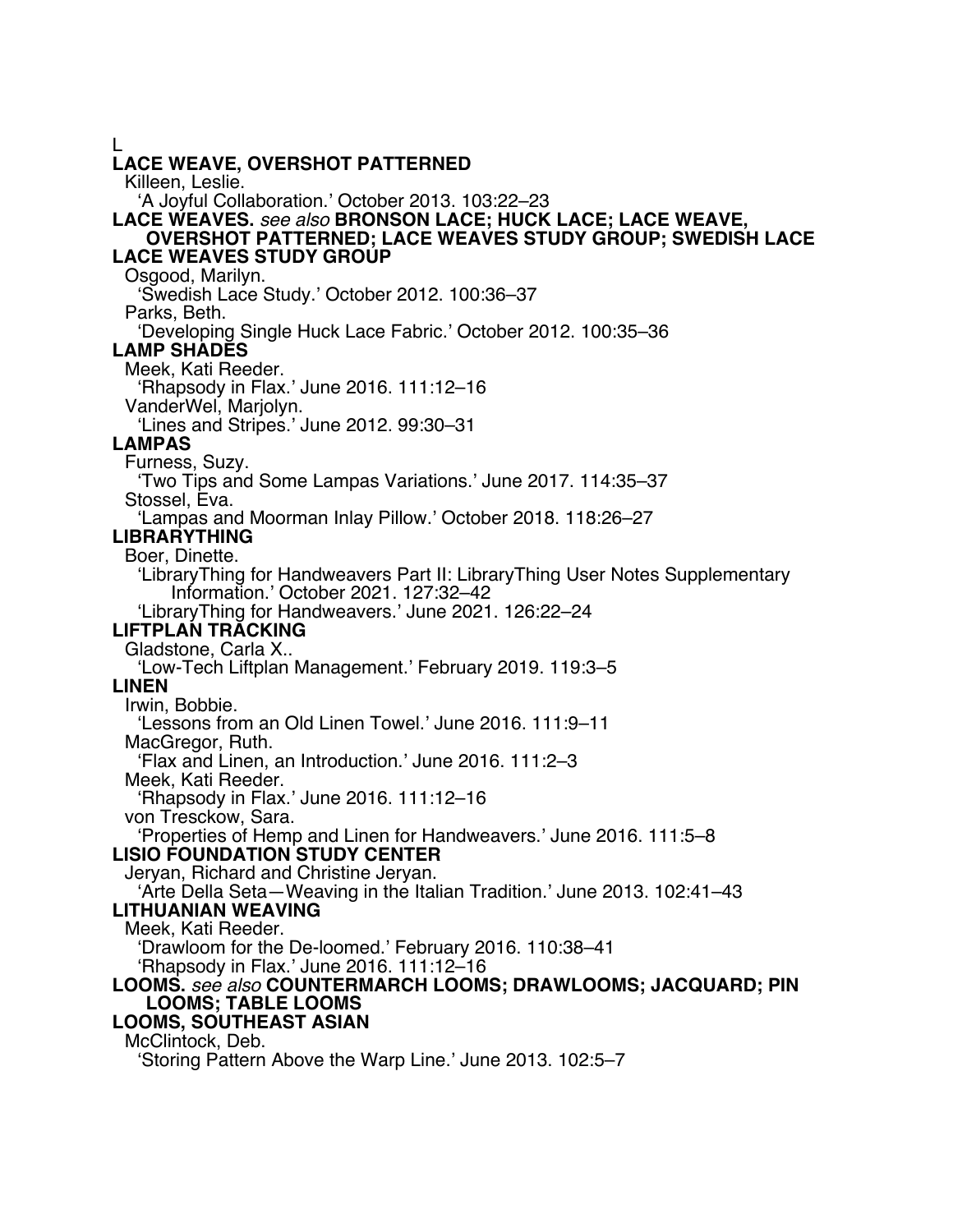M

#### **M'S AND O'S DRAFT**

Palme, Diane.

'Expanding M's and O's to Create Dimensional Fabrics.' February 2015. 107:39–40 Underwood, Mary.

'Ms and Os for Bériau.' June 2016. 111:43–44

### **MATELASSE**

Anderson, Mary.

'Hidden Diamonds in Matelasse.' February 2013. 101:28

#### **MATHEMATICS IN WEAVING**

Gladstone, Carla X..

'Bridges Conference Report.' October 2013. 103:10

#### **MATS, NAPKINS AND RUNNERS**

Giddings, Louise.

'Table Linens in Double Weave Overshot.' October 2014. 106:42–43

Gordon. Barbara June.

'Forest Fantasy table linen.' February 2016. 110:20

Yamamoto, Judith T..

'Two Layers, Two Birds.' February 2013. 101:40

### **MINOAN TEXTILES**

Hoskins, Nancy Arthur.

'Fabric Patterns Found in Minoan Frescoes from Crete [Part 2].' June 2015. 108:20– 24

'Fabric Patterns Found in Minoan Frescoes.' February 2015. 107:21–29

'Minoan Fabric Patterns Found in Egyptian Tomb Paintings..' October 2015. 109:10– 19

### **MOTIFS WOVEN: ANGELS**

Thompson, Marije.

'The Angels: Or how I became known for variations on a design. October 2015. 109:43–44

#### **MOTIFS WOVEN: BIRDS**

Giddings, Louise.

'Birds and Flowers Bedspread.' October 2019. 121:41–43

Van der Wel, Marjolyn.

'Tejido Huave and Three-Shaft Damask.' October 2013. 103:42–44

## **MOTIFS WOVEN: CORONAVIRUS**

Pflueger, Mary.

'Taming the Virus.' June 2020. 123:3

# **MOTIFS WOVEN: CUBES**

Bennett, Siiri,.

'Weaving a Cube.' October 2012. 100:32–33

**MOTIFS WOVEN: DEER**

Hubbard, Heather.

'Deer Folk Motif and Border in Tied Weave.' October 2014. 106:34–35

**MOTIFS WOVEN: HEARTS**

Kallstenius, Susanne.

'Weaving with Fine Wool Yarn.' October 2012. 100:30–31

### **MOTIFS WOVEN: INTERLACEMENT**

Inouye, Bonnie.

'Images of Interlacement in Japan'. February 2017. 113:23–25

# **MOTIFS WOVEN: KACHINA FIGURES**

Davis, Linda.

'26-Shaft Cruzaad.' October 2012. 100:20–21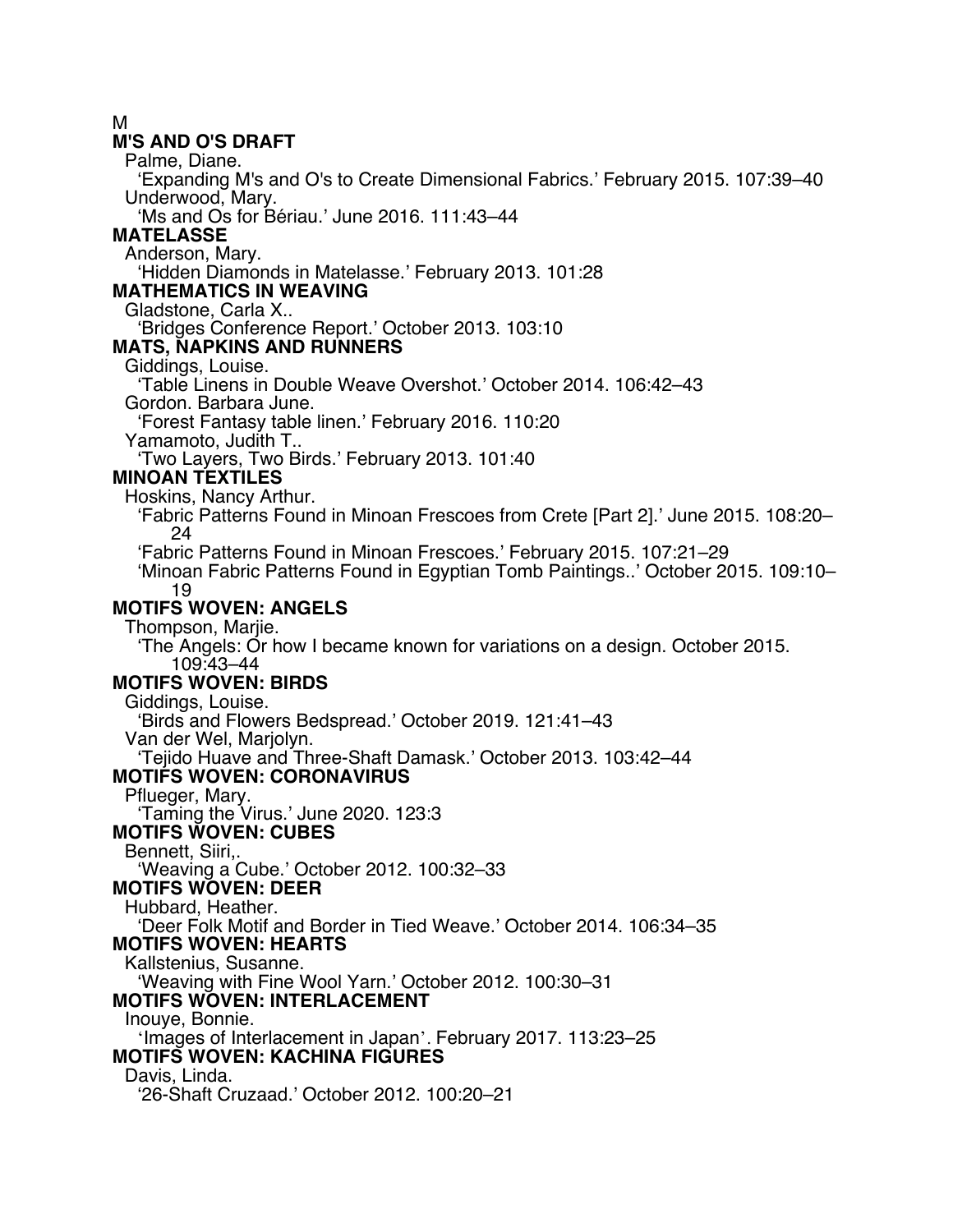#### **MOTIFS WOVEN: LEAVES**

Chiu, Tien. 'Autumn Splendor.' June 2012. 99:28 Davis, Linda. '26-Shaft Cruzaad.' October 2012. 100:20–21 Van der Wel, Marjolyn. 'Tejido Huave and Three-Shaft Damask.' October 2013. 103:42–44 **MOTIFS WOVEN: LINKED ARMS** Faulkner, Kay. 'Sotis: A Woven Structure from West Timor, Indonesia.' October 2012. 100:37–38 **MOTIFS WOVEN: PHOENIX** Chiu, Tien. 'Designing Fabric with Meaning.' October 2013. 103:32–33 **MOTIFS WOVEN: ROSE** Devai, Edna. 'Louis Serrure's Satin Flowers.' October 2012. 100:31 Van der Wel, Marjolyn. 'Tejido Huave and Three-Shaft Damask.' October 2013. 103:42–44 **MOTIFS WOVEN: SHEEP** O'Hara, Sheila. 'Birds of a Feather and the History of The Flockettes.' June 2017. 114:36–45 **MOTIFS WOVEN: SPIRALS** Galliker, Julia and Bogensperger, Ines. 'Spiral Textile 2.0: Ancient Textiles—Modern Hands.' February 2018. 116:40–43 Whipple, Lillian. 'Seasons of My Soul Or: The One that Wasn't Accepted'. October 2018. 118:5 **MOTIFS WOVEN: WOMEN'S FACES** Keates, Bob. 'Creating *Women of the World*.' October 2019. 121:7–10 **MULTIPLE TABBY WEAVE** Mansfield, Sue. 'Bateman Top Using Cotton-Covered Spandex.' February 2012. 98:42 Peters, Penny. 'Multiple Tabby Explorations..' October 2015. 109:25–26 N **NAME DRAFT** Benson, Marty. 'Dr. Bateman and the Basket Case.' June 2012. 99:9 **NAPKINS.** *see* **MATS, NAPKINS AND RUNNERS NETWORK DRAFT** Booker, Cally. 'A Structural Challenge.' February 2013. 101:25–26 Duncan, Beth. 'Double Weaver.' February 2013. 101:37 Faulkner, Kay. 'New Robes for the Judges of the High Court of Australia'. February 2017. 113:3–5 Stossel, Eva. 'Ikat-Inspired Twill Studies.' February 2014. 104:36–37 Wright, Theo. 'When Waves Collide'. February 2017. 113:6–9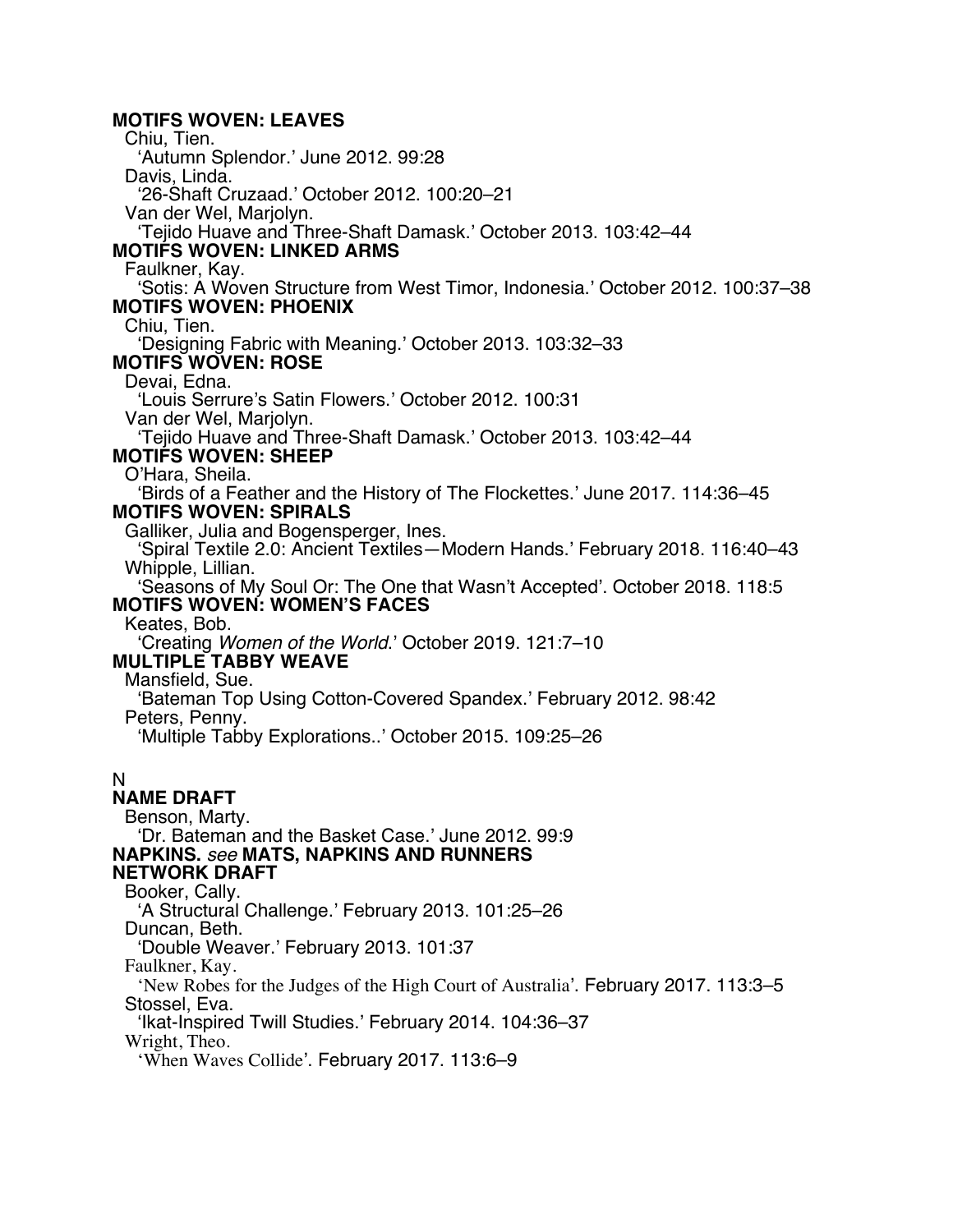#### $\Omega$

#### **O'CONNOR, PAUL**

Coe, Marg.

'Tech Talk: Paul O'Connor: Scientist, Weaver, Educator'. October 2013. 103:6–7 **ONDULÉ REED**

Arafat, Margaret.

'On a Slippery Slope: Using an Ondulé Reed.' October 2013. 103:11–15 **ONLINE RESOURCES AND TOOLS**

Coe, Marg.

'Tech Talk.' February 2012. 98:4, February 2013. 101:4, February 2014. 104:4, June 2012. 99:3, June 2013. 102:3–4, June 2014. 105:5–6, October 2012. 100:4 de Souza, Diane.

'Getting Comfortable With Weaving Software.' June 2014. 105:33–34 MacGregor, Ruth.

'Sources and Resources: The wonders of archive.org.' February 2016. 110:6–7 errata June 2016. 111:45

Rude, Sandra.

'Using RepperTM for Jacquard Design.' February 2013. 101:50–51 Usher, Beverly (Software Reviewer)

. *Colour Handling in Fiberworks:* by Brenda Gibson. June 2021. 126:3 **OPPHÄMTA**

Caldwell, Anita and Jette Vandermeiden.

'The Little Loom that Could: Converting a Table Loom to a Drawloom.' February 2015. 107:17–20

Vandermeiden, Jette.

'Skillbragd, Smålandsväv, Threaded Opphämpta,.' February 2012. 98:16–18 **OPTICAL COLOR BLENDING**

Alvic, Philis.

'Exploring Creativity in Pattern Weaving: A Personal Journey.' June 2019. 120:15–23 Gladstone, Carla X..

'Warp Permutations on Four Shafts,.' February 2013. 101:41–42

'Warp Permutations on Four Shafts: Part II.' October 2013. 103:39–41

Stubenitsky, Marian.

'Multi-Color Double Weave in a Different Way.' February 2013. 101:24–25 Tuenge, Teena.

'Limited Means, Unlimited Results.' October 2012. 100:42–43

**ORIGOMI, WOVEN**

Taylor, Susie.

'Woven Origami.' October 2014. 106:20–22

#### **OSCAR BÉRIAN STUDY GROUP**

Evans, Elizabeth.

'Using Leonardo da Vinci's Creativity Strategy to Develop My Creative Sample for the Oscar Bériau Study Group'. October 2018. 118:13–14

Fusey, Isabelle.

'Tapis de Chenille.' June 2016. 111:40–41

Hart, Peggy.

'Experiments with Catalogne.' June 2016. 111:42

Underwood, Mary.

'Beriau in the Basket: A New Sampling Group Arrives.' June 2014. 105:23–24 'Ms and Os for Bériau.' June 2016. 111:43–44

'The Oscar Bériau Study Group.' June 2019. 120:31

## **OVERSHOT**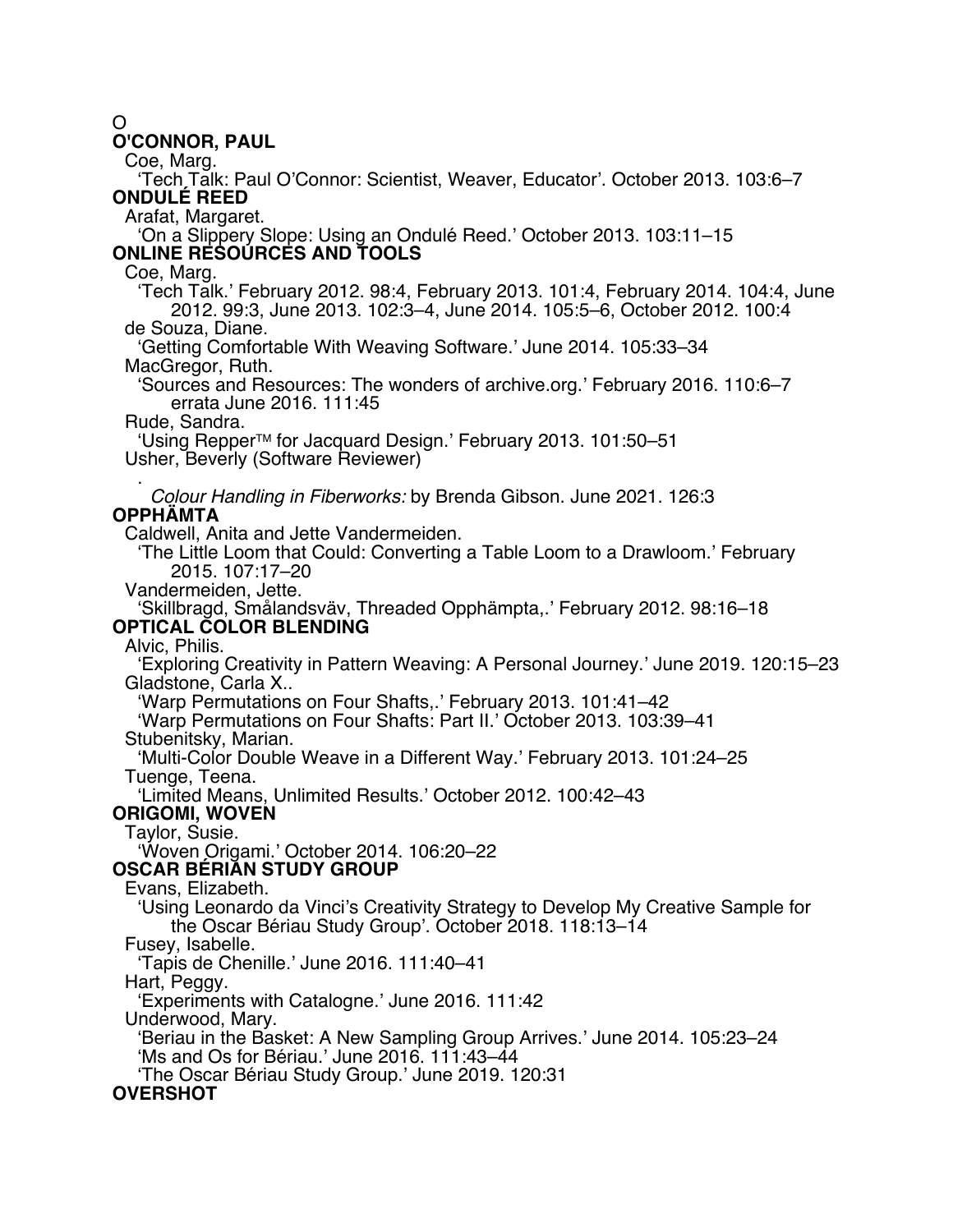Bassett, Sue Parker.

'Double Bowknot and Window Sash Table.' June 2014. 105:9–10

Benson, Marty.

'Trompled.' February 2016. 110:8–9

Hardison, Linda.

'Cape Breton Coverlets.' June 2014. 105:13–15

Mulloy, Judith.

'Sunrise and Window Sash Table.' June 2014. 105:10–11

Stovall, Sharon.

'The Beauty of a Well-Worn Coverlet.' June 2014. 105:11–12

#### **OVERSHOT PATTERNED DOUBLE WEAVE.** *see* **DOUBLE WEAVE, OVERSHOT PATTERNED**

Pflueger, Mary.

'Bertha Gray Hayes's Posey Patch'. October 2018. 118:20 **OVERSHOT, TIED.** *see also* **STAR AND DIAMOND WORK**

# McGeary, Gay.

'My Master Class with David Bender.' October 2012. 100:16–19

'The Rural Pennsylvania German Weaving Primer.' February 2012. 98:26–29

# **OVERSHOT, TURNED**

Alvic, Philis.

'Double Weave with a Difference.' February 2013. 101:34

# P

# **PARK WEAVE**

Arafat, Margaret. 'Playing Tag with Dr. Bateman.' June 2012. 99:7 Benson, Marty. 'Dr. Bateman and the Basket Case.' June 2012. 99:9 Davis, Linda L.. 'Patchwork in Park Threading,.' June 2012. 99:10–11 Greer, Dee Dee. 'A Walk in the Park.' June 2012. 99:5 Lucas, Lyn. 'Park Weave Tag.' June 2012. 99:6 Maxvill, Ann. 'Snowpeas in a Park Weave.' June 2012. 99:11 Nelson, Barbara. 'Keeping It Simple,.' June 2012. 99:8 Peters, Penny and Wanda Shelp. 'Bateman Study Group.' June 2012. 99:4 Peters, Sue. 'Not Quite Park Weave.' June 2012. 99:12 Shelp, Wanda. 'What I Learned After Weaving My Park Weave Sample.' June 2012. 99:15–18 Smetko, Lynn. 'Park by Presets.' June 2012. 99:13–14 Wilson, Meg. 'Park Weave 91-7 in Multiple Colors!.' February 2012. 98:43 **PASSEMENTERIE** Walker, Barbara J.. 'Interpreting Passementerie Galons in Ply-Split Darning.' June 2017. 114:13–16 **PHOTOGRAPHY OF TEXTILES** Hart, Peggy.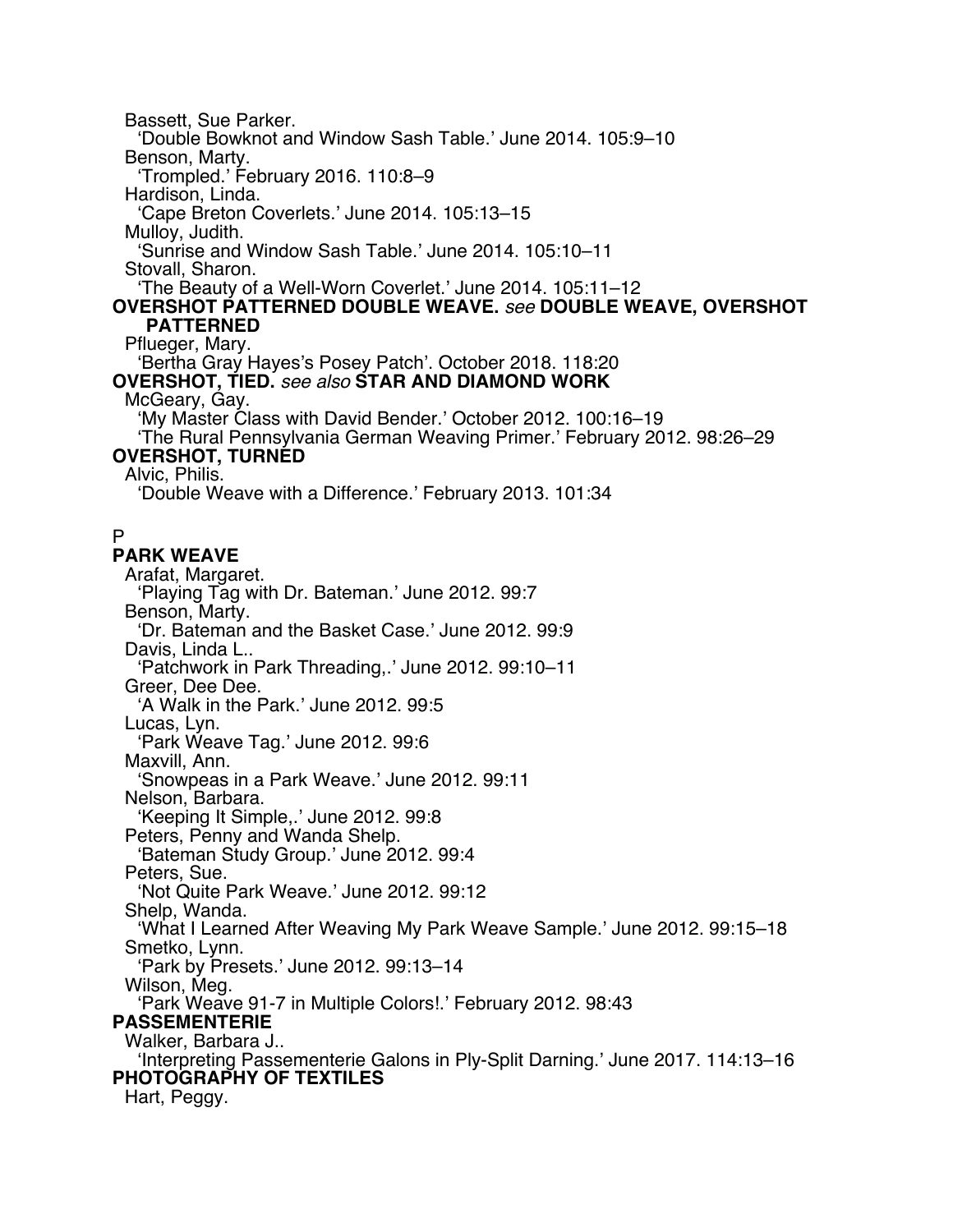'Tips and Tricks Textile Photography Under Field Conditions.' June 2017. 114:3 **PHOTOSHOP DESIGN TECHNIQUES.** *see* **ADOBE PHOTOSHOP DESIGN TECHNIQUES PICK-UP.** *see also* **DOUBLE WEAVE PICK-UP** Meek, Kati Reeder. 'Drawloom for the De-loomed.' February 2016. 110:38–41 Van der Wel, Marjolyn. 'Tejido Huave and Three-Shaft Damask.' October 2013. 103:42–44 Viada, Laura. 'Meditative Weaving: Pick-Up & Other Tedious Joys.' February 2012. 98:44–45 **PILE WEAVE** von Tresckow, Sara. 'Knotted Pile—and How Is This Complex?.' June 2013. 102:34–36 **PIN LOOMS** MacGregor, Ruth. 'Pin Loom Takes Flight.' June 2015. 108:11–12 **PIQUE** Barker, Donna Jean. 'Canary Diamonds.' February 2013. 101:32 **PLAIDS** Coe, Marg. 'Tech Talk.' February 2014. 104:4 **PLAIN WEAVE** Evans, Elizabeth. 'Fine Yarn and Gossamer Cloth.' June 2016. 111:38–39 **PLAITED TWILL.** *see* **TWILL, BRAIDED PLEATS** Kaplan, Debbie. 'Experimentation in an Overtwisted Warp.' June 2013. 102:9–11 Morris, Wendy. 'Weaving Warpwise Pleats.' June 2013. 102:22–25 Nordling, Sara. 'Inspiration Becomes an Obsession.' October 2012. 100:22–23 **PLY-SPLIT BRAIDING** Walker, Barbara J.. 'A Ply-Split Advancing Twill Belt.' October 2012. 100:11 'Color Play: Designing Ply-Splitting Cords.' October 2014. 106:9–12 'Interpreting Passementerie Galons in Ply-Split Darning.' June 2017. 114:13–16 **POINTCARRÉ WEAVING SOFTWARE** Folz, Chriztine. 'Old Men: The Designing of a Tapestry for a Hand Jacquard Loom.' June 2012. 99:33–39 **POINTPAPER (WEAVING SOFTWARE)** Keates, Bob. 'PointPaper A new tool for free-form weaving design.' February 2018. 116:16–21 **PRESENTATIONS.** *see also* **WEAVING DEMONSTRATIONS** Harvey-Brown, Stacey. 'The Remote Presenter How to Be in Two Places at Once.' October 2018. 118:9–11 Morris, Wendy. 'Being the Presenter at a Distance.' October 2018. 118:12 **PROFILE DRAFTS** Nelson, Barbara. 'Keeping It Simple.' June 2012. 99:8 Schlein, Alice.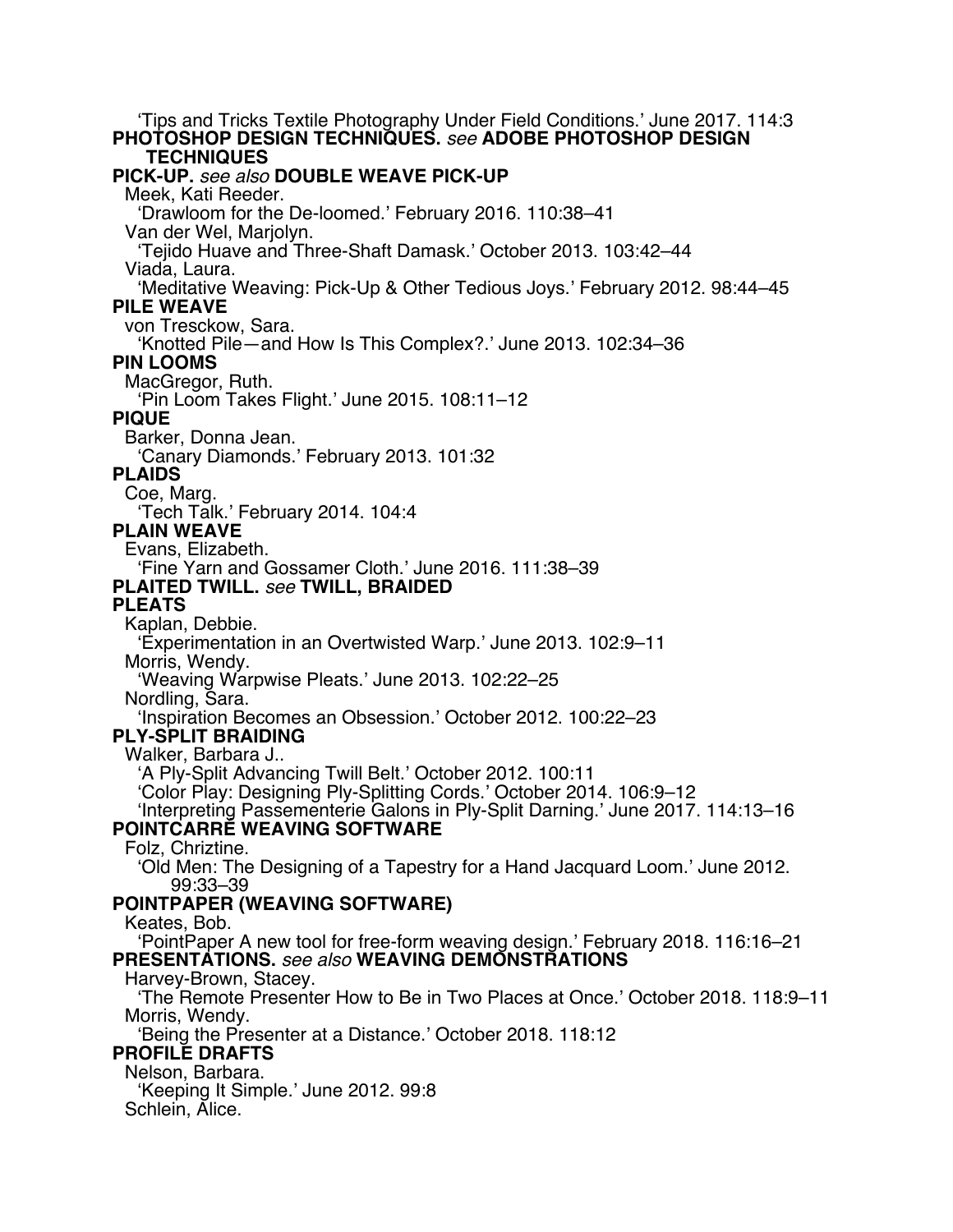'A Double Weave Diary.' February 2021. 125:23–27 Walker, Barbara J.. 'Black + White: A Profile Design Tool.' June 2015. 108:9–10 **PSEUDO-DAMASK** Holmes, Kate. 'Pseudo-Damask on a Shaft Loom or *The Pope's Stocking*'. February 2021. 125:39– 42 Vandermeiden, Jette. 'Pseudo-Damask on a Double Harness Loom.' February 2021. 125::34–39 **PSEUDO-IKAT** Kirchoff, Scharine. 'Kasuri Ikat Handtowels.' February 2014. 104:31–34 Stossel, Eva. Ikat-Inspired Twill Studies. February 2014. 104:36–37 **PUZZLE INTERLACEMENTS** MacGregor, Ruth. 'Weavers' Puzzles'. October 2017: 115:10

# Q

**QR CODES** Coe, Marg. 'Tech Talk.' June 2012. 99:3 Leininger, Maggie. 'Visual Strata-sphere.' February 2013. 101:48–49 **QUAD AXIAL WEAVING** Orgren, Sally. 'Quad Axial Weaving.' February 2021. 125:20–23

# R

# **RATIOS, DIFFERENT THREADING**

Booker, Cally. 'A Structural Challenge.' February 2013. 101:25–26 Briney, Sue. 'Double Weave with Differential Shrinkage.' February 2013. 101:31 Coe, Marg. 'Different Ratios in Double Weave.' February 2013. 101:27 Duncan, Beth. 'Double Weaver.' February 2013. 101:37 Erlebach, Karen. 'Autumn Duet Double Weave Scarf.' February 2013. 101:21–22 Harvey-Brown, Stacey. 'Simple Stitched Double Cloth.' June 2013. 102:14–15 Stewart, Pat. 'Searching for Hidden Stitchers.' June 2014. 105:25–29 **REED, SLEYING OF** Gibson, Brenda. 'Aid to Sleying the Reed in Back-to-Front Warping.' February 2021. 125:28 **REP WEAVE.** *see* **RIB WEAVE RESISTS, WOVEN.** *see also* **IKAT; SHIBORI, WOVEN** Smetko, Lynn. 'Focus on Woven Resist.' February 2014. 104**:**18 **RIB WEAVE** Staff-Koetter, Sandra.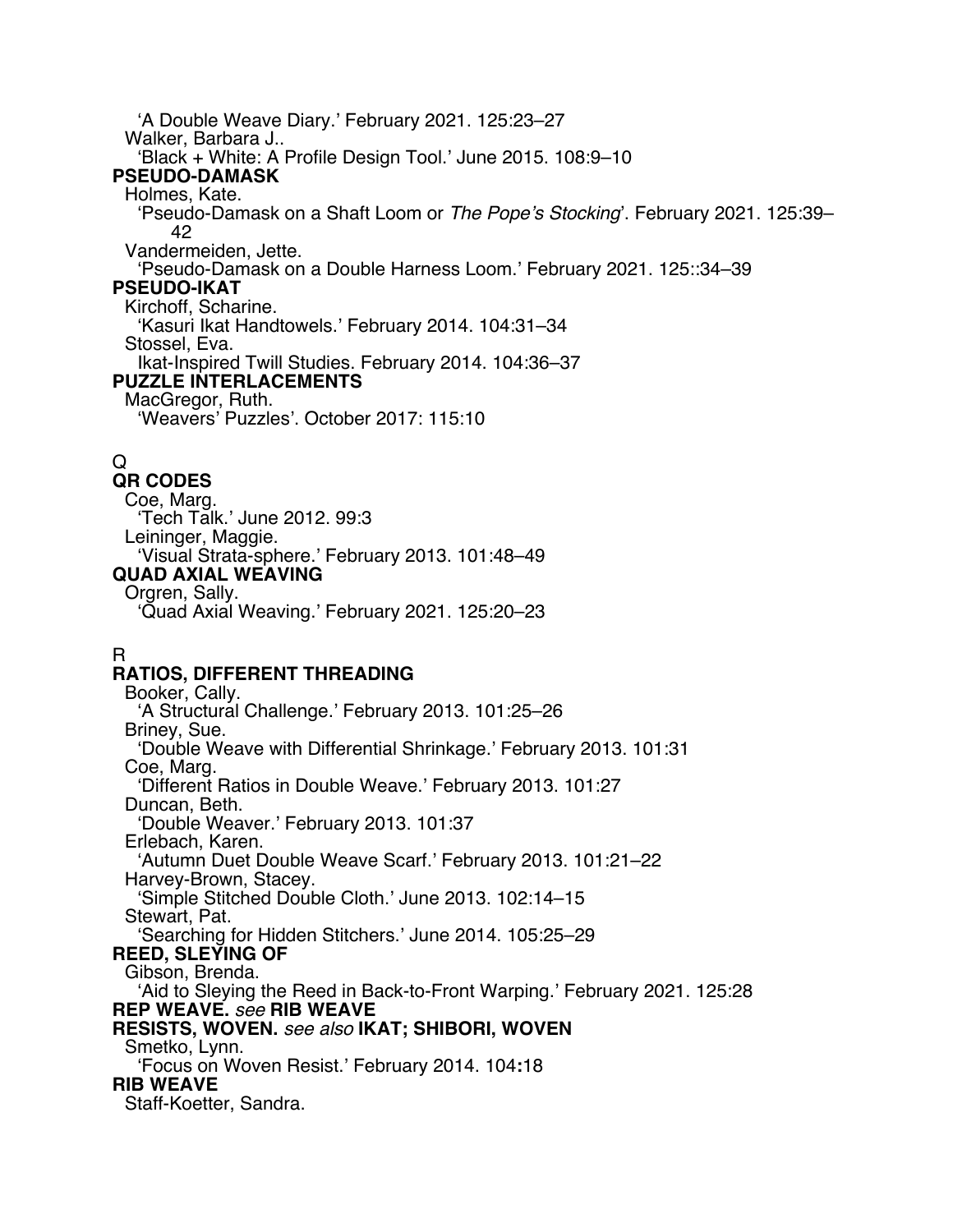'Clothes Make the Man.' February 2015. 107: 36–37 Whipple, Lillian. 'Star Wars Cloak and Dress,.' October 2012. 100:33–34 Whipple, Lillian A. 'Personalized Yoga Mats and Pillows.' June 2017. 114:11–12 **RISK MANAGEMENT** Chiu, Tien. 'Risk Management in Creative Projects.' October 2012. 100:7–8 **ROBES.** *see* **GARMENTS RUGS.** *see* **CARPETS AND RUGS** S **SAMITUM.** *see also* **PSEUDO-DAMASK** Keates, Bob. 'A Simple Method to Design Three- and Four-Color Samitum Woven in Single Four-Tie.' February 2021. 125:29–33 **SAMPLE EXCHANGE THE OLD-FASHIONED WAY STUDY GROUP** Banting, Esperanza (Contributor). February 2014. 104:38 Bolt, Cyndi (Contributor). February 2014. 104:39 Day, Lyn (Contributor). February 2014. 104:40 Donald, Pat (Contributor). February 2014. 104:40–41 Dumke, Judy. 'Sample Exchange The Old-Fashioned Way.' February 2014. 104:38–45 Dumke, Judy (Contributor). February 2014. 104:41–42 Maxvill, Ann (Contributor). February 2014. 104:42–43 Parks, Beth-Anna (Contributor). February 2014. 104:43 Robards, Joyce (Contributor). February 2014. 104:43–44 Yale, Louise (Contributor). February 2014. 104:44–45 **SASHIKO PATTERNING** Gladstone, Carla. 'Weaving Inspired by Sashiko.' February 2017. 113:21–22 **SATIN WEAVE** Devai, Edna. 'Louis Serrure's Satin Flowers.' October 2012. 100:31 Gingras, Marguerite. 'Samples in Six-Shaft Satin.' October 2014. 106:17–19 **SCANDINAVIAN TEXTILES** Vandermeiden, Jette. 'Skillbragd, Smålandsväv, Threaded Opphämpta.' February 2012. 98:16–18 **SCARVES, SHAWLS, AND WRAPS** Abbott, Donna. 'Desert Reflections shawl.' February 2016. 110:17 Croft, Liz. 'Deflected Double Weave Snood\*.' October 2020. 124:29–31 Dixon, Anne. 'Diamond Jubilee,.' October 2012. 100:28–29 Donde, Karen. 'Scarf: *Through Forest and Field.'* February 2021. 125:7 Gibson, Brenda. 'Waste Nothing.' February 2016. 110:19 Harrington. Marilyn. 'Scarf of Many Moods.' October 2020. 124:27–29 Hauptli, Agnes.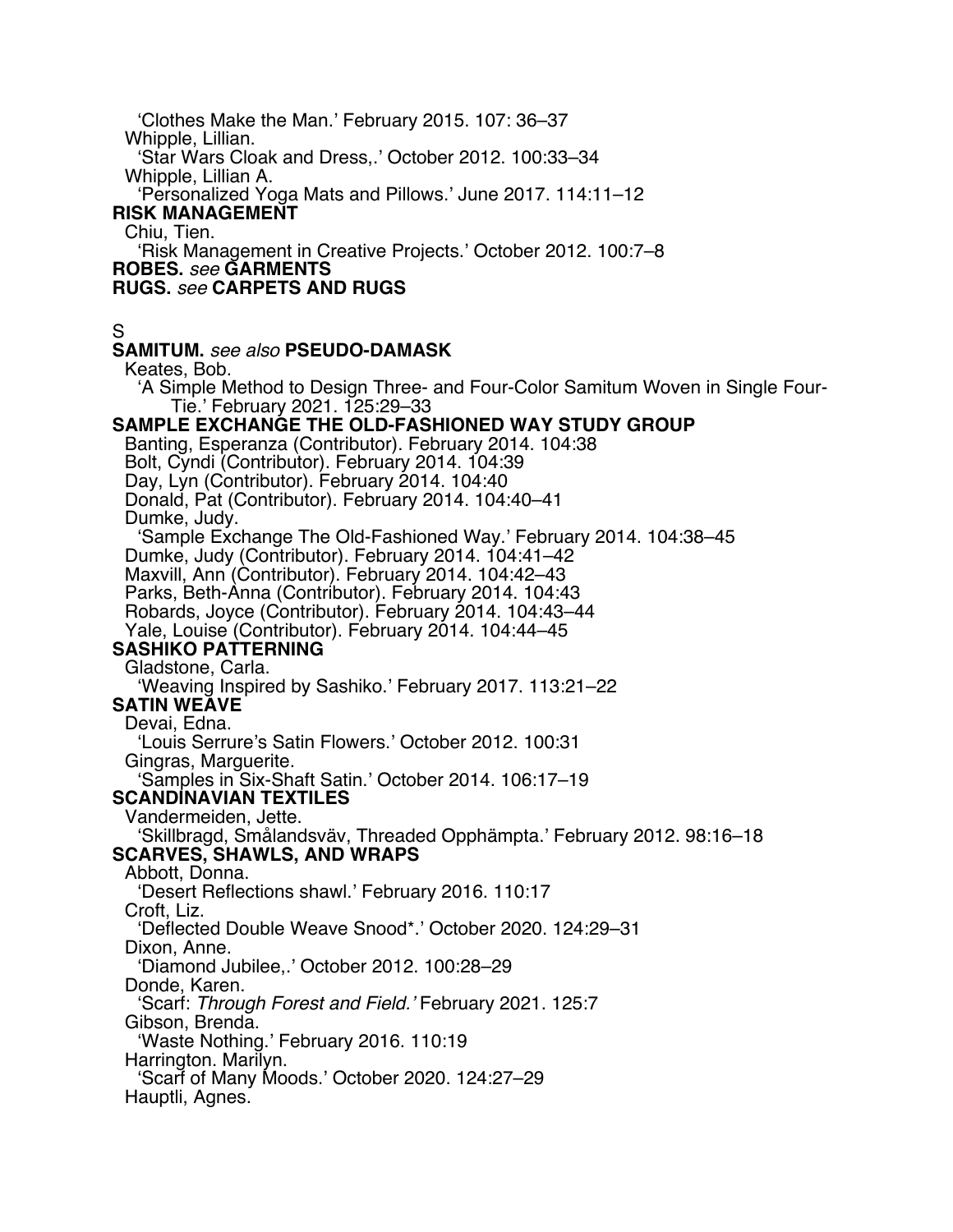'Aurora Borealis.' February 2016. 110:22 Kievit, Sam. 'Evening Sunset.' February 2016. 110:23 MacIntyre, Barb. 'Simplicity?.' October 2013. 103:34–35. Errata February 2014. 104:3 Moberg, Rachel. 'Blue Mist.' February 2016. 110:25 Reppen, Grete. 'Silk Scarf and Samples with Do'nuts.' October 2012. 100:27 Ryeburn, Jo Anne. 'Twill Block Scarf.' February 2012. 98:39 Simmons, Mawusi Renée. 'Crackle Silkphony Scarf III - Rondo.' February 2016. 110:28 Smith, Mimi. 'Summer Breeze.' February 2012. 98:41 Spain, Myrtelle. 'Vibration.' February 2016. 110:29 Tardy, Vicki. 'Ripples on the Water.' February 2016. 110:30 Underwood, Mary. 'Ms and Os for Bériau.' June 2016. 111:43–44 VanderWel, Marjolyn. 'Lines and Stripes.' June 2012. 99:30–31 **SELVEDGES** de Ruiter, Erica with Kati Meek, Drawdowns by Marian Stubenitsky. 'Loom-Woven Tubular Selvedges.' June 2016. 111:26–28 **SHADOW WEAVE** Driscoll, Eileen. 'Earth and Sky Jacket.' February 2012. 98:40 Golden, Marlene. 'Zig-Zag Jacket.' February 2015. 107:42 Levin, Barbara. 'Summer Tunic Top.' February 2015. 107:38 Schultz, Linda. 'Extended Block Design with Tessellations.' October 2020. 124:8–10 Sennott, Jenny. 'Playing in the Shadows.' February 2012. 98:33 **SHAFT SWITCHING** Butler, Su. 'Simplified Shaft Switching Using a 'Mini-Switcher''. October 2016. 112: 14–15 **SHELP, WANDA** Davis, Linda. 'Remembering Wanda Shelp: A Complex Weavers Wonder.' June 2015. 108:5–8 **SHIBORI, HAND MANIPULATED** Cabrol, Barbara. 'Diamond and Peacock Textures in Woven Shibori.' February 2014. 104:22–23 Harrington, Marilyn. 'Shibori in All Its Glory.' February 2014. 104:19–21 **SHIBORI, WOVEN** Cabrol, Barbara. 'Diamond and Peacock Textures in Woven Shibori.' February 2014. 104:22–23 Carrico, Margriet. 'Crinkles Up, Down and Sideways.' February 2014. 104:30–31 Faulkner, Kay.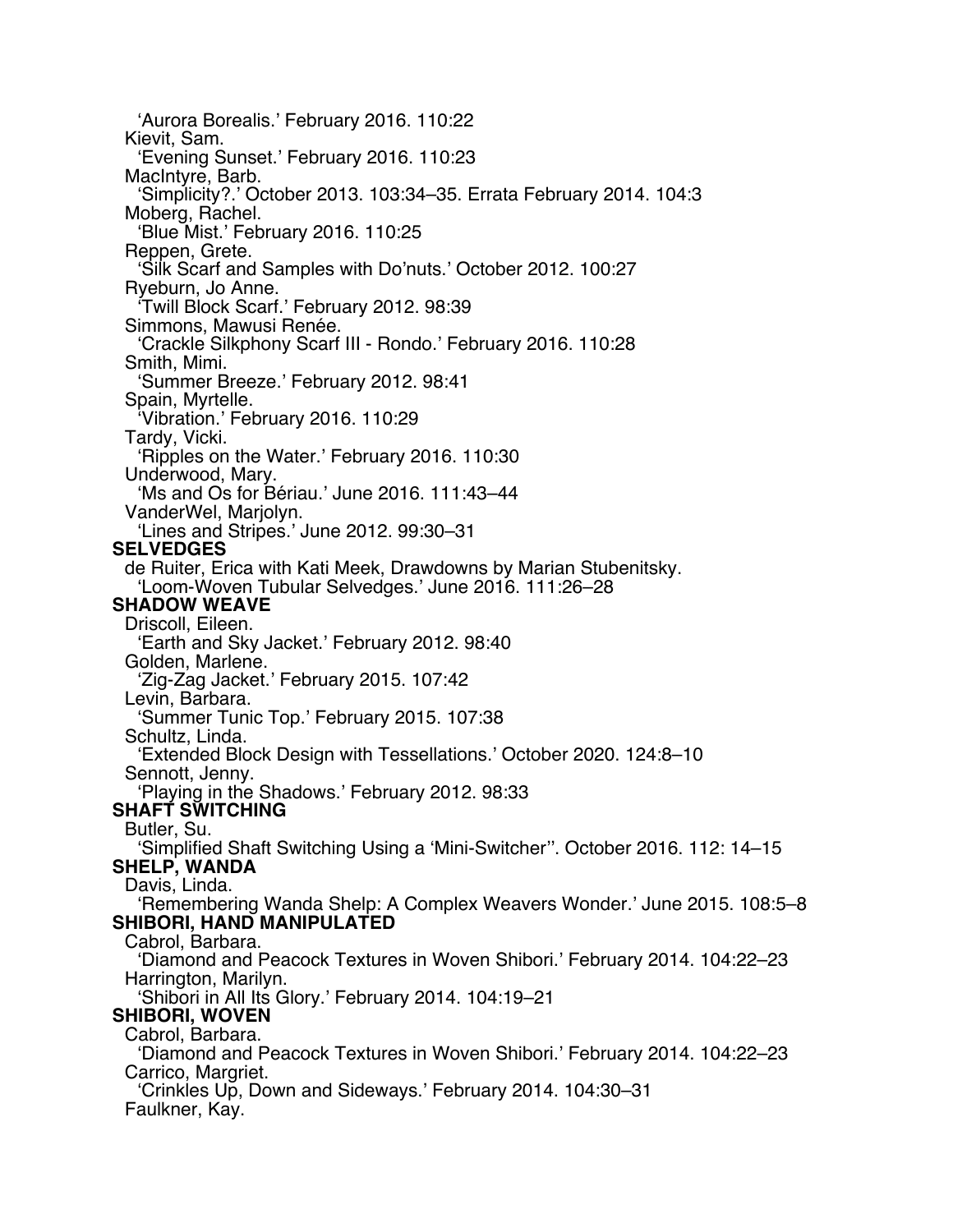'Damask Circles with Warp Shibori.' February 2012. 98:24 'Woven Shibori and Sotis: Two Techniques Together.' February 2014. 104:25–26 Harrington, Marilyn. 'Shibori in All Its Glory.' February 2014. 104:19–21 Harvey-Brown, Stacey. 'Woven Shibori—Tradition With a Twist.' February 2014. 104:27–28 Maxvill, Ann. 'Single Two-Tie Woven Shibori.' February 2014. 104:18–19 Morris, Wendy. 'Weaving Warpwise Pleats.' June 2013. 102:22–25 Reppen, Grete. 'Double Weave with One Layer in Weft Shibori.' October 2014. 106:16–17 **SHRINKAGE, DIFFERENTIAL** Briney, Sue. 'Double Weave with Differential Shrinkage.' February 2013. 101:31 Harvey-Brown, Stacey. 'Simple Stitched Double Cloth.' June 2013. 102:14–15 Olson, Heather. 'WriggleRoom,.' June 2013. 102:31 Parks, Beth. 'Difference in Shrinkage,.' June 2013. 102:12–13 Yale, Louise. 'Sea Foam to Tree Bark.' June 2013. 102:16–17 **SIXTEENS STUDY GROUP** Alvic, Philis. 'Double Weave with a Difference.' February 2013. 101:34 Anderson, Mary. 'Hidden Diamonds in Matelasse.' February 2013. 101:28 Barker, Donna Jean. 'Canary Diamonds.' February 2013. 101:32 'My Fascination with Four Colors.' June 2015. 108:40 Briney, Sue. 'Double Weave with Differential Shrinkage.' February 2013. 101:31 Connell, Brucie. 'Squares and Lines.' February 2013. 101:35 Doherty, Mary G. 'Waves and Reflections.' June 2015. 108:44 Duncan, Beth. 'Double Weaver.' February 2013. 101:37 Gibson, Brenda. ''Poppies' in Four-Colour Double Weave'. June 2015. 108:35–38 Kelley-Munoz, Kristin. 'Sand and Waves.' February 2013. 101:33 Laffler, Linda. 'Double Weave or Double Trouble??.' February 2013. 101:29 Lewis, Erika C.. 'Mac Checks — Patterned Block Double Weave.' February 2013. 101:38 Madden, Linda. 'Curves in Double Weave.' February 2013. 101:30 'Four-Color Double Weave.' June 2015. 108:39 Osten, Fran. 'Double Vision: New Insight.' February 2013. 101:36 Osten, Frances. 'Eureka! A Gold Mine of Color Blends.' June 2015. 108:41–42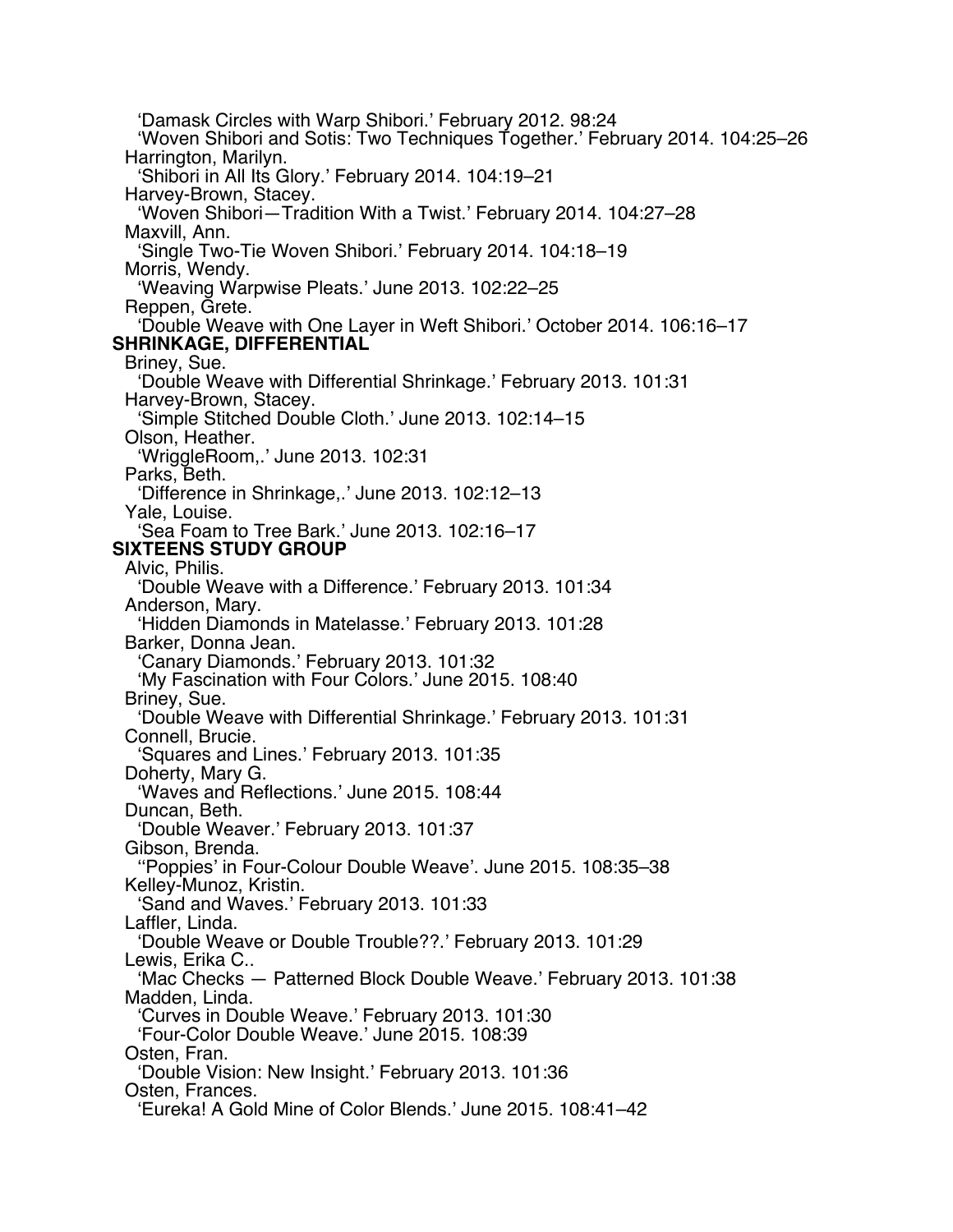Williams, Cynthia. 'Tied Double Weave.' February 2013. 101:39 Yamamoto, Judith T.. 'Four-Color Double Weave.' June 2015. 108:43 'Two Layers, Two Birds.' February 2013. 101:40 **SKILLBRAGD.** *see* **OPPHÄMTA SMÅLANDSVÄV.** *see* **OPPHÄMTA SOFTWARE REVIEWS** *Colour Handling in Fiberworks:* by Brenda Gibson. June 2021. 126:3 **SOTIS** Faulkner, Kay. 'Sotis: A Woven Structure from West Timor, Indonesia.' October 2012. 100:37–38 'Woven Shibori and Sotis: Two Techniques Together.' February 2014. 104:25–26 **SOUTHEAST ASIAN TEXTILES** McClintock, Deb. 'Storing Pattern Above the Warp Line.' June 2013. 102:5–7 **SPIDER WEAVES.** *see* **ZIG-ZAG WEAVES, LINEAR SPIRAL TEXTLE PROJECT** Galliker, Julia and Bogensperger, Ines. 'Spiral Textile 2.0: Ancient Textiles—Modern Hands.' February 2018. 116:40–43 **SPLIT-SHED WEAVING** Silver, Deborah. 'On Creativity During the Pandemic.' June 2020. 123:5–8 **STAR AND DIAMOND WORK** Alvic, Philis. 'Double Weave with a Difference.' February 2013. 101:34 McGeary, Gay. 'My Master Class with David Bender.' October 2012. 100:16–19 'The Rural Pennsylvania German Weaving Primer.' February 2012. 98:26–29 Williams, Jean. 'Borrowing and Learning from Heritage,.' February 2012. 98:31 **STENCILING, WARP.** *see also* **WARP, PAINTED** Chiu, Tien. Stenciling on Warps'. October 2014. 106:13–15 **STRIPES** Bachelder, JoAnn. 'From Stripes to Blocks and Back Again.' February 2012. 98:32 Coe, Marg. 'Tech Talk.' February 2014. 104:4 Evans, Elizabeth. 'Fine Yarn and Gossamer Cloth.' June 2016. 111:38–39 MacMorris, Peg. 'Designing a Commissioned Piece.' October 2013. 103:24–25 VanderWel, Marjolyn. 'Lines and Stripes.' June 2012. 99:30–31 **STUDY GROUPS** Flanagan, Jayne. 'Study Groups: the Start and the Heart.' October 2016. 112:6 **STUDY GROUPS FEATURED.** *see* **BATEMAN STUDY GROUP; BEYOND PLAIN WEAVE GARMENTS GROUP; COLLAPSE, PLEAT & BUMP STUDY GROUP; COMPUTER AIDED DESIGN EXCHANGE GROUP; CRACKLE STUDY GROUP; DESIGNING FABRICS STUDY GROUP; DOUBLE HARNESS STUDY GROUP;**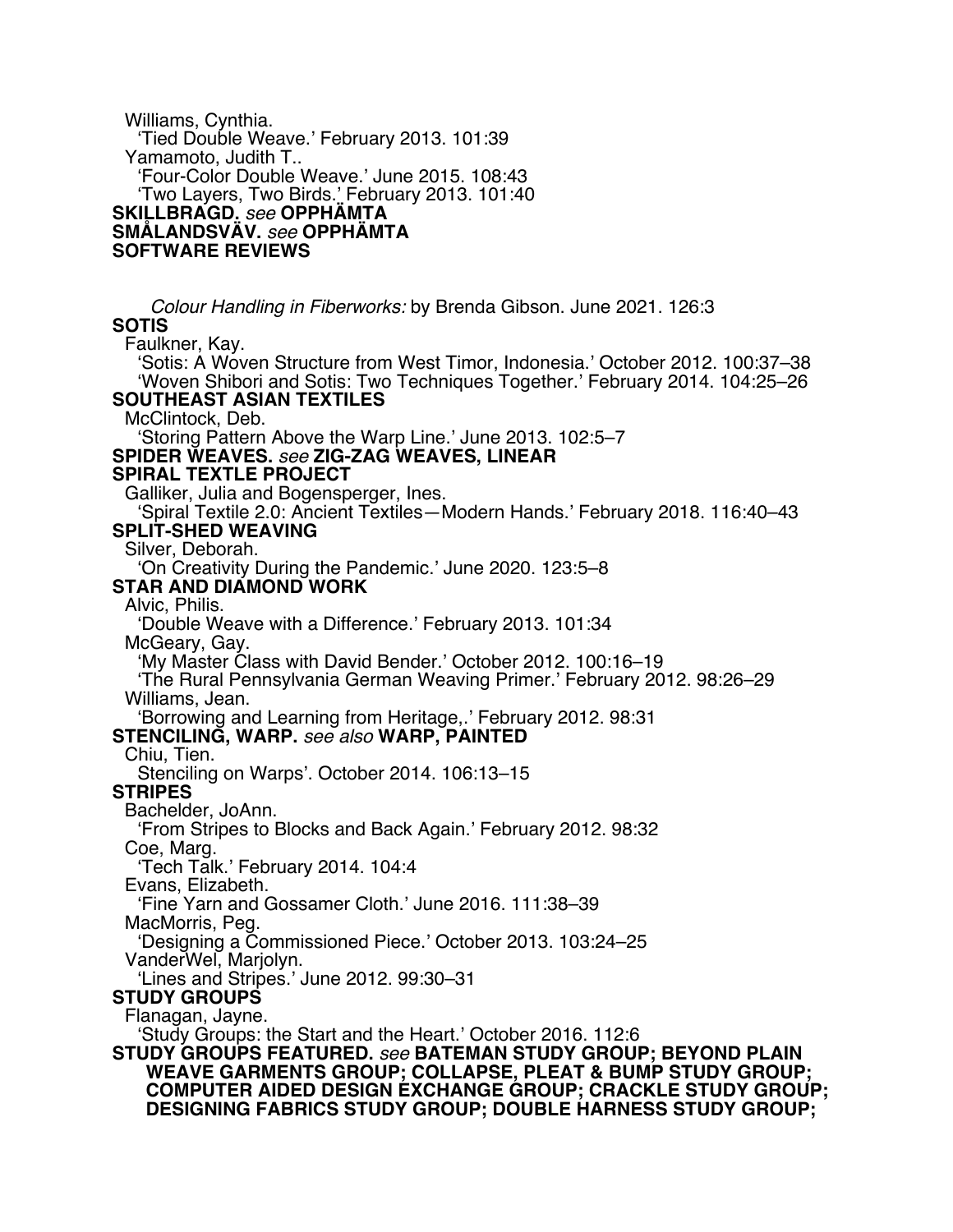#### **DOUBLE WEAVE STUDY GROUP; EARLY AMERICAN COVERLET STUDY GROUP; EARLY WEAVING BOOKS AND MANUSCRIPTS GROUP; FINE THREADS STUDY GROUP; JACQUARD STUDY GROUP; KUMIHIMO STUDY GROUP; LACE WEAVES STUDY GROUP; OSCAR BÉRIAN STUDY GROUP; SAMPLE EXCHANGE THE OLD-FASHIONED WAY STUDY GROUP; SIXTEENS STUDY GROUP; TWENTY-FOUR MORE OR LESS STUDY GROUP**

# **SUMMER AND WINTER WEAVE**

Gordon. Barbara June.

'Forest Fantasy table linen.' February 2016. 110:20

Karvonen, Pirkko.

'Eight-Shaft Summer and Winter Wall Hanging.' June 2014. 105:35 Whitehead, Debra.

'Summer and Winter Game Bags.' June 2014. 105:18–19

### **SUMMER AND WINTER WEAVE, TURNED**

#### Chiu, Tien.

'Phoenix.' October 2014. 106:39

Wilson, Catharine.

'Reflections on a 15th Century Textile.' October 2014. 106:37–38

#### **SUPPLEMENTARY WARP OR WEFT WEAVES**

Dumke, Judy (Contributor).

'Sample Exchange The Old-Fashioned Way.' February 2014. 104:41–42 **SURFACE DESIGN.** *see also* **STENCILING, WARP**

# Davis, Linda L..

'Patchwork in Park Threading.' June 2012. 99:10–11

### **SWEDISH LACE**

Osgood, Marilyn.

'Swedish Lace Study.' October 2012. 100:36–37

# T

### **TABLE LINENS.** *see* **MATS, NAPKINS AND RUNNERS TABLE LOOMS**

Caldwell, Anita and Jette Vandermeiden.

'The Little Loom that Could: Converting a Table Loom to a Drawloom.' February 2015. 107:17–20

## **TAPESTRY**

Coffey, Sherri Woodard.

'Weft-faced Ikat.' February 2014. 104:34–36

#### **TAQUETÉ**

Chiu, Tien.

'Designing Taqueté on a Two-Tie Threading,.' June 2013. 102:37–38 **TAQUETÉ, TURNED**

Inouye, Bonnie.

'Turned Taqueté: an Introduction.' June 2014. 105:36–40

Schultz, Linda.

'Extended Block Design with Tessellations.' October 2020. 124:8–10 Spain, Myrtelle.

'Vibration.' February 2016. 110:29

#### **TARTAN**

Maxvill, Ann (Contributor).

'Sample Exchange The Old-Fashioned Way.' February 2014. 104:42–43 **TEJIDO HUAVE TECHNIQUE**

Van der Wel, Marjolyn.

'Tejido Huave and Three-Shaft Damask.' October 2013. 103:42–44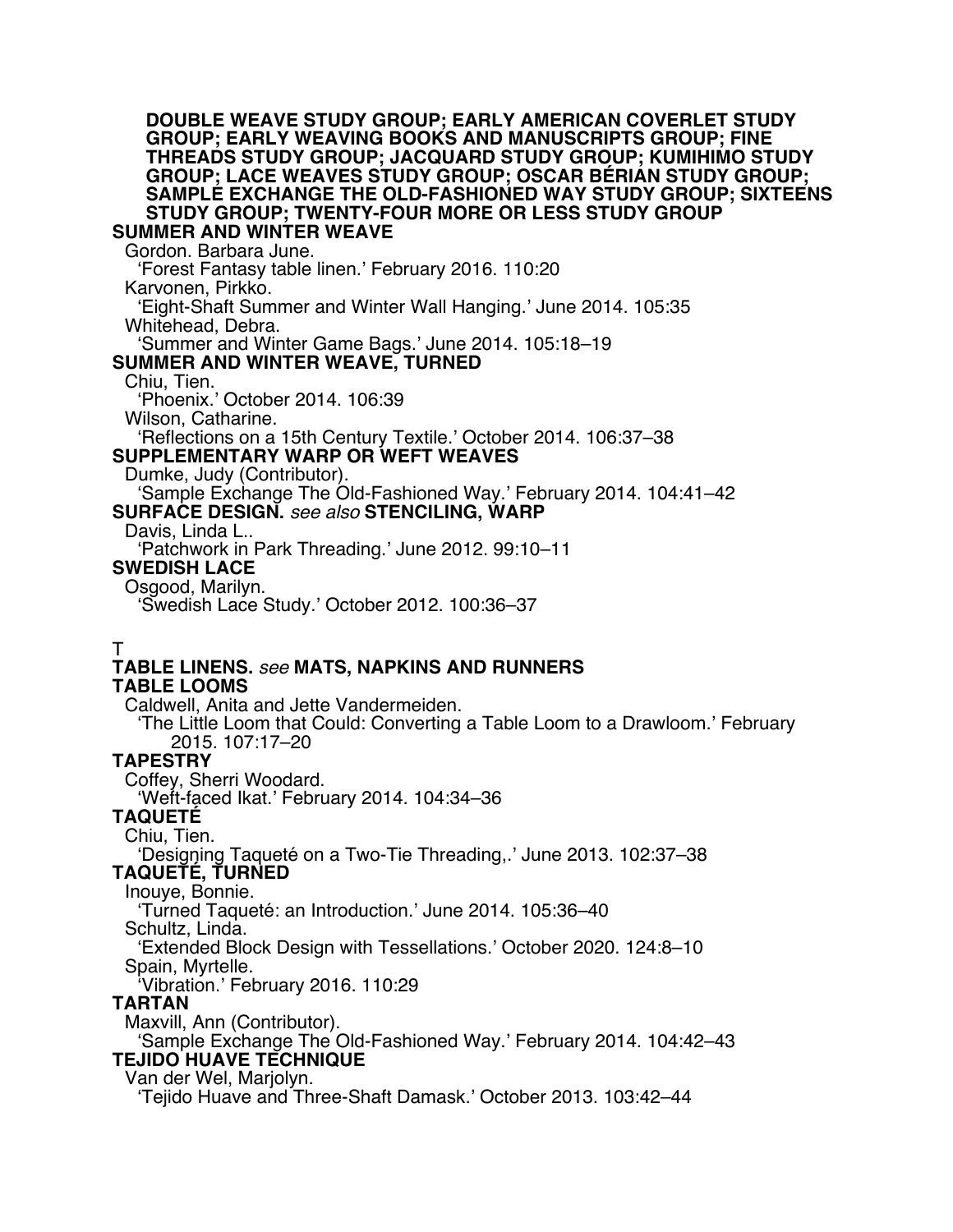**TESSELLATIONS** Schultz, Linda. 'Extended Block Design with Tessellations.' October 2020. 124:8–10 **TEXTILE RESOURCES** Alvic, Philis. 'WARP – Weave A Real Peace.' February 2015. 107:15–16 **THICK 'N THIN.** *see* **DIVERSIFIED PLAIN WEAVE THREADING** Smetko, Lynn. 'Tips and Tricks Treadling the Threading.' June 2017. 114:5 **THREADING, DIFFERENT RATIOS IN.** *see* **RATIOS, DIFFERENT THREADING THREE-DIMENSIONAL WEAVING** Eyring, Sally. 'Planning a Clothing Warp for 2-D and 3-D Fabric.' June 2020. 123:36–43 Olde, Melanie'. '3D Interlock Innovations.' October 2022. 127:9–13 **THROWS.** *see* **BLANKETS AND THROWS TIE-ON METHOD.** *see* **WARP, TIE-ON METHOD TIED LITHUANIAN** Meek, Kati Reeder. 'Inspiration Becomes an Obsession,.' October 2012. 100:24 **TIED WEAVES.** *see also* **DIMAI; DIVERSIFIED PLAIN WEAVE; DOUBLE WEAVE ON TIED THREADING; OVERSHOT, TIED; PARK WEAVE; PSEUDO-DAMASK; SAMITUM; SUMMER AND WINTER WEAVE; TAQUETÉ; TIED LITHUANIAN; TIED WEAVES STUDY GROUP** Broughton, Cynthia. 'Blocks and Asymmetric Curve.' October 2012. 100:25 'Leaf Image in Tied Weave.' October 2018. 118:23–24 Devai, Edna. 'Frickinger Plate 46 Revisited.' October 2018. 118:18–19 Golden, Marlene. 'Fabric Looking for a Garment.' February 2012. 98:38 Hubbard, Heather. 'Adapting Ziegler's Decorated Hearts'. October 2015. 109:38–39 'Deer Folk Motif and Border in Tied Weave.' October 2014. 106:34–35 **TIED WEAVES STUDY GROUP** Butler, Su (Compiler). 'Tied Weaves Study Group 2016.' October 2016. 112:39–44 **TIPS & TRICKS (DEPT.)** Chronister, Nancy. 'A Sticky-Note Treadling Guide.' October 2014. 106:7 Devai, Edna. 'The Way I Use My AVL Warping Wheel.' October 2014. 106:6 Furness, Suzy. 'Two Tips and Some Lampas Variations.' June 2017. 114:35–37 Gibson, Brenda. 'Aid to Sleying the Reed in Back-to-Front Warping.' February 2021. 125:28 Hart, Peggy. 'Tips and Tricks Textile Photography Under Field Conditions.' June 2017. 114:3 Killeen, Leslie. 'Black-and-White Drawdown as a Color Placement Tool.' October 2014. 106:8–9 Meek, Kati. 'Bench Adjustments for Short Weavers.' October 2017: 115:6 'From-the-Top Tie-up for my Countermarch Loom.' October 2017: 115:4–5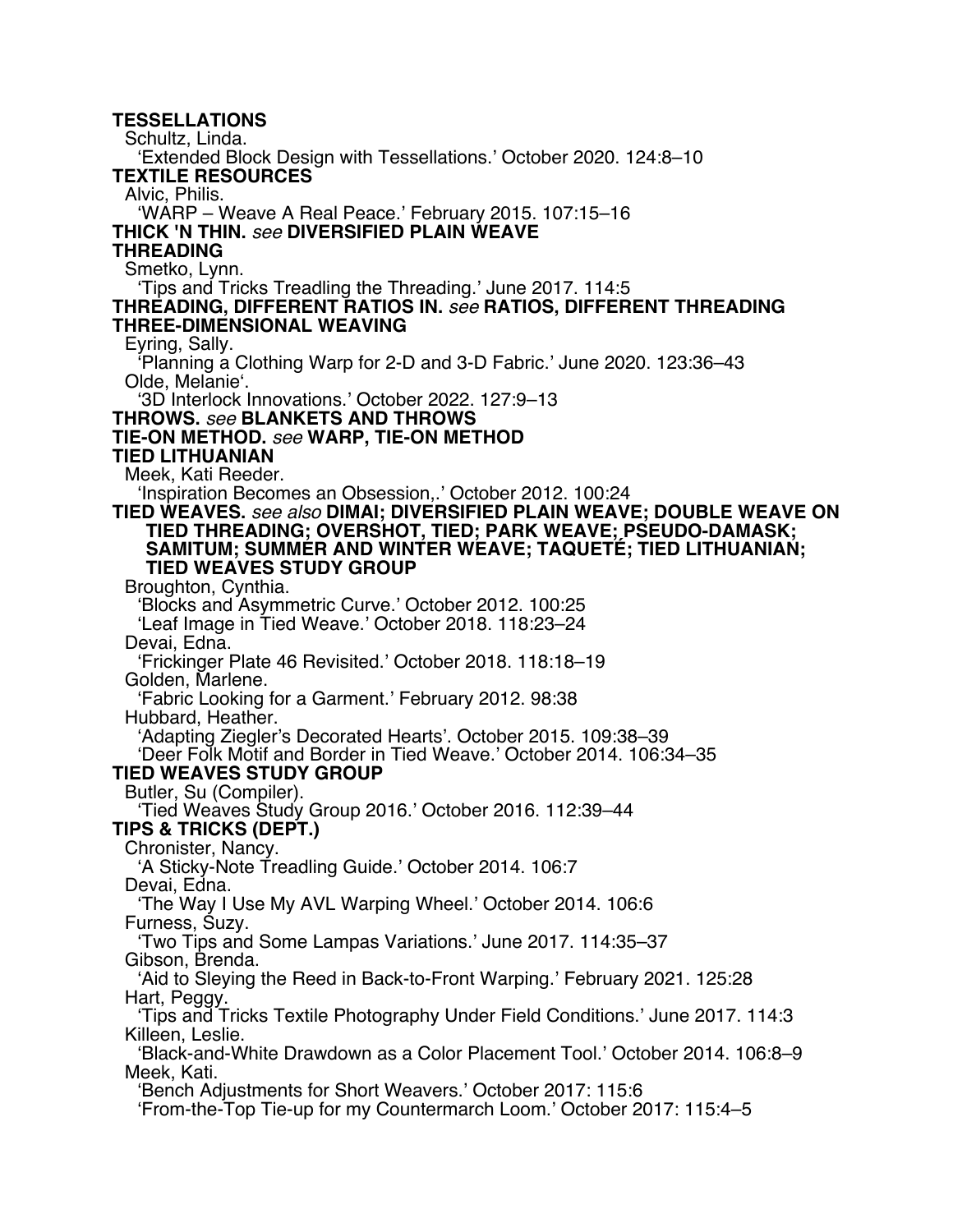O'Hara, Sheila. 'Trash or Treasure.' October 2017: 115:7–9 Sandoz, Helen. Magic Heddle Board. June 2019. 120:5 Smetko, Lynn. 'Tips and Tricks Treadling the Threading.' June 2017. 114:4–5 Walker, Barbara J.. 'An Ancient Computer Has Its Place.' October 2014. 106:7 **TOWELS** Allison, Charlotte Lindsay. 'Towels for our Travels.' February 2012. 98:25 Arafat, Margaret. 'Playing Tag with Dr. Bateman.' June 2012. 99:7 Bachelder, JoAnn. 'From Stripes to Blocks and Back Again.' February 2012. 98:32 Irwin, Bobbie. 'Lessons from an Old Linen Towel.' June 2016. 111:9–11 Kirchoff, Scharine. 'Kasuri Ikat Hand Towels.' February 2014. 104: 31–34 Maxvill, Ann (Contributor). 'Sample Exchange The Old-Fashioned Way.' February 2014. 104:43 Mercer, Barbara. 'Zig Zag tea towel.' February 2016. 110:24 Orgren, Sally. 'Franz Donat Towels..' October 2015. 109:40–41 Schlein, Alice. 'My Favorite Crepe Design Method.' February 2013. 101:47–48 Smetko, Lynn. 'Park by Presets.' June 2012. 99:13–14 **TRANSPARENCY WEAVING** Viada, Laura. 'Meditative Weaving: Pick-Up & Other Tedious Joys.' February 2012. 98:44–45 **TRIPLE WEAVE** van Duijnen, Alice. 'A Journey with Anni'. October 2014. 106:29–32 **TRUCHET TILES** Visman, Miles. 'The Space between Randomness and Order.' June 2015. 108:27–32 Wright, Theo. 'From the Inbox: Truchet Revisited..' October 2015. 109:2 **TUTANKHAMUN'S TEXTILES** Hoskins, Nancy Arthur. 'Fashion Fit for a Pharaoh: The Tunic of Tutankhamun.' February 2013. 101:44–46 'Golden and Gilded Tutankhamun Treasures with Patterned Fabrics.' June 2021. 126:25–38 **TWENTY-FOUR MORE OR LESS STUDY GROUP** Alexander, Eve. 'Red Cashmere Duster.' October 2014. 106:36–37 Carey, Sharon. 'Creating an "Extra" Color.' October 2014. 106:44–45 Chiu, Tien. 'Phoenix.' October 2014. 106:38–39 DeHart, Ivy. '3-D Interlacement Motif Using Back Fill Draft.' October 2014. 106:40–41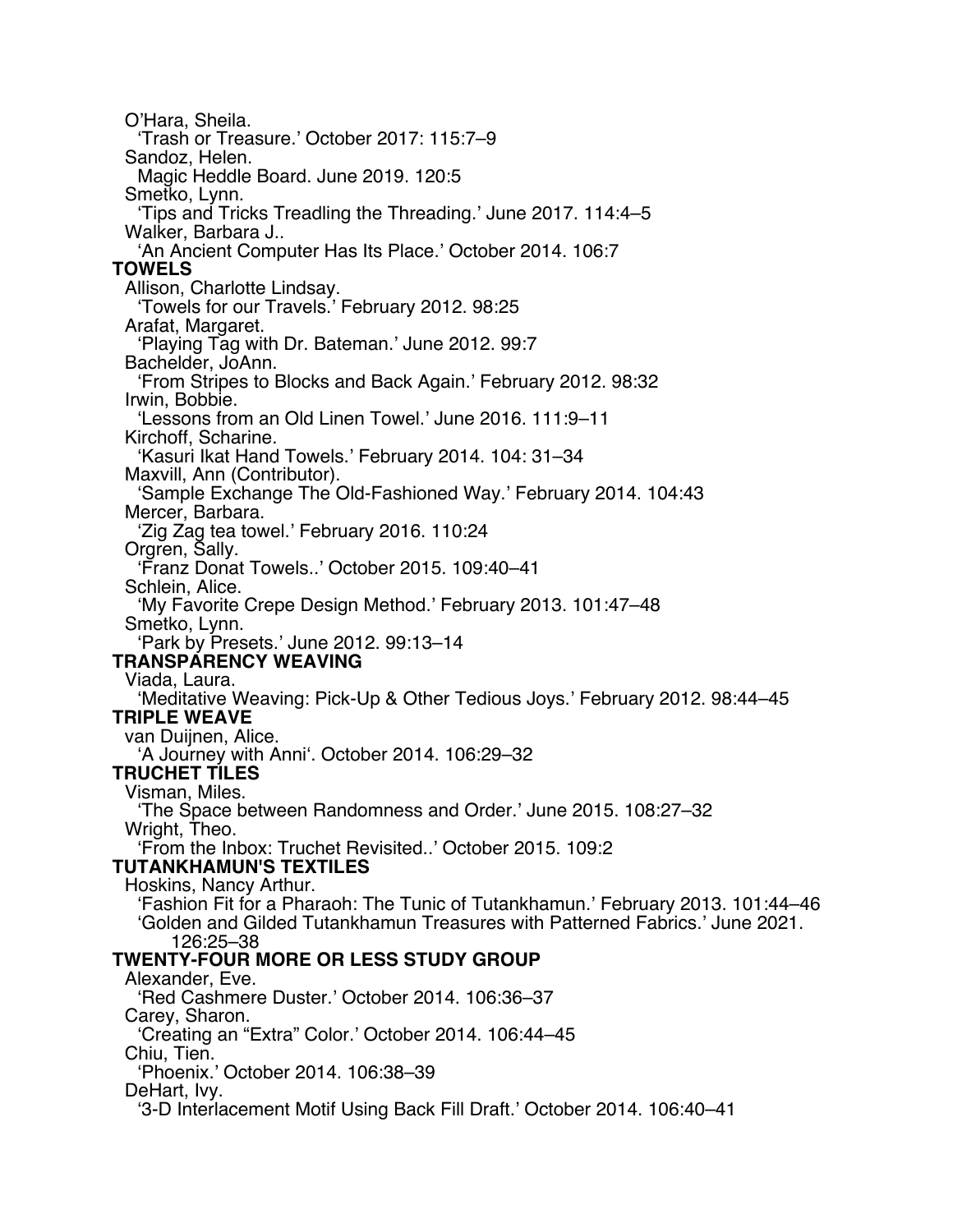Giddings, Louise. 'Table Linens in Double Weave Overshot.' October 2014. 106:42–43 Hubbard, Heather. 'Deer Folk Motif and Border in Tied Weave.' October 2014. 106:34–35 Johnson, Jami. 'Four-Color Double Weave.' October 2019. 121:39–40 Smith, Dottie (Coordinator). 'The 24 More or Less Study Group.' October 2019. 121:37 Wilson, Catharine. 'In Memory of Ingrid.' October 2019. 121:37–38 Reflections on a 15th Century Textile'. October 2014. 106:37–38 **TWILL.** *see also* **EXTENDED DIVIDED TWILLS; EXTENDED MANIFOLD TWILLS** Kallstenius, Susanne. 'Weaving with Fine Wool Yarn.' October 2012. 100:30–31 Peck, Nancy. 'Two-Tone Twill Jacket.' February 2012. 98:34 **TWILL DOUBLE WEAVE.** *see* **DOUBLE WEAVE, TWILL TWILL, ADVANCING** Kievit, Sam. 'Evening Sunset.' February 2016. 110:23 Walker, Barbara J.. 'A Ply-Split Advancing Twill Belt.' October 2012. 100:11 Willcock, Lesley. 'Flame Jacket.' February 2012. 98:35 **TWILL, BRAIDED** Boss, Mariellen. 'Fine Silk in Plaited Twil.' October 2018. 118:17 Dumke, Judy (Contributor). 'Sample Exchange The Old-Fashioned Way.' February 2014. 104:41–42 Gibson, Brenda. 'Waste Nothing.' February 2016. 110:19 Hurd, Julie. 'Midnight Wildflower Walk.' February 2015. 107:35–36 Peck, Nancy. 'Braided Twill Vest.' February 2015. 107:41 Somerstein, Amy. 'Gray Blazer.' February 2015. 107:33 Thompson, Marjie. 'Car Curtains.' October 2018. 118:24–25 **TWILL, POINT** Chiu, Tien. '"Kodachrome" – Designing for the Runway.' February 2012. 98:36–37 Day, Lyn (Contributor). 'Sample Exchange The Old-Fashioned Way.' February 2014. 104:40 Driscoll, Eileen. 'Earth and Sky Jacket.' February 2012. 98:40 Wilkinson, Carol. 'Patterns with a History..' October 2015. 109:42–43 Wilson, Catharine. 'In Memory of Ingrid.' October 2019. 121:37–38 **TWILL, TURNED.** *see also* **DAMASK** Ryeburn, Jo Anne. 'Twill Block Scarf.' June 2012. 99:30–31 VanderWel, Marjolyn.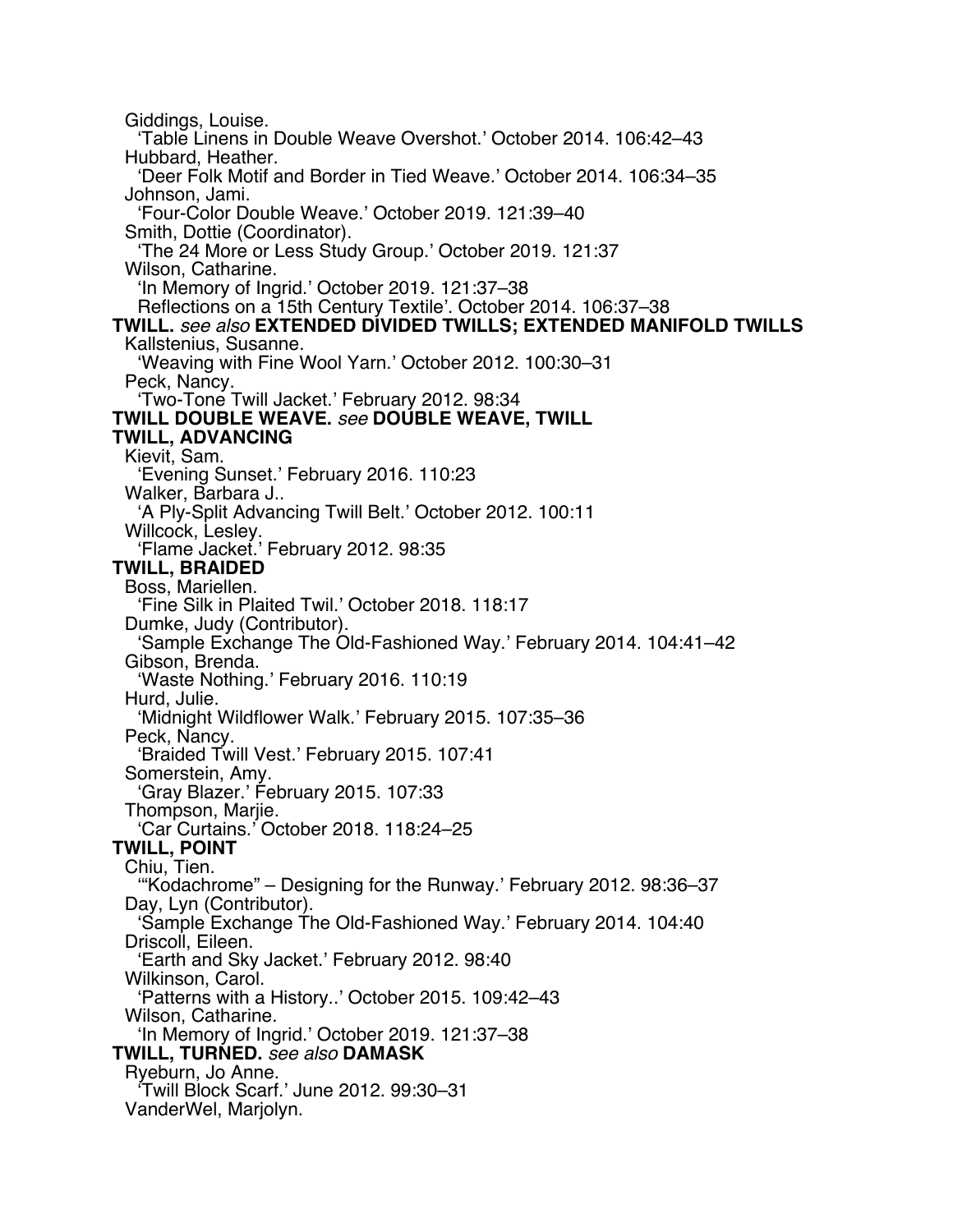'Lines and Stripes.' June 2012. 99:30–31

#### V

#### **VELVET WEAVING**

Jeryan, Richard and Christine Jeryan. 'Arte Della Seta—Weaving in the Italian Tradition.' June 2013. 102:41–43 LaVasseur, Joyce. 'Viva la Velvet Structure.' October 2013. 103:16–19 **VESTS.** *see* **GARMENTS**

#### W

#### **WAFFLE WEAVE**

Bobisud, Helen. 'Waffling Around.' June 2013. 102:18–21 Harvey-Brown, Stacey. 'When is a Waffle Not a Waffle? ...When It's Honeycomb!'. June 2021. 126:38–39 **WALL HANGINGS** Gibson, Brenda. 'Trio of Wall Hangings in Layer Exchange.' October 2020. 124:33–37 Karvonen, Pirkko. 'Eight-Shaft Summer and Winter Wall Hanging.' June 2014. 105:35 Nordling, Sara. 'Inspiration Becomes an Obsession.' October 2012. 100:22–23 Olde, Melanie. 'Wall Hanging: *Hexagonal Cellular Symmetry.'* February 2021. 125:8 van Duijnen, Alice. 'A Journey with Anni.' October 2014. 106:29–33 'Anni Albers Wall Hangings: *Black White Yellow,* a Structural Analysis.' June 2020. 123:10–15 VanderWel, Marjolyn. 'Lines and Stripes.' June 2012. 99:30–31 **WARP (ORGANIZATION)** Alvic, Philis. 'WARP – Weave A Real Peace.' February 2015. 107:15–16 **WARP TENSION** Whale, Lorraine. ''Measuring Your Beat When It Really Matters''. October 2021. 127:4–7 'How to Measure Warp Tension.' June 2021. 126:19–22 **WARP, PAINTED** Chiu, Tien. 'Stenciling on Warps.' October 2014. 106:13–15 "Kodachrome" – Designing for the Runway. February 2012. 98:36–37 Maxvill, Ann. 'Princess Dimity Gets a Wake-up Call.' October 2012. 100:15 Smetko, Lynn. 'Park by Presets.' June 2012. 99:13–14 **WARP, TIE-ON METHOD** Broughton, Cynthia. 'Look Ma, No Knots.' June 2012. 99:32 O'Hara, Sheila. 'Trash or Treasure.' October 2017: 115:7–9 **WARPING** Broughton, Cynthia.